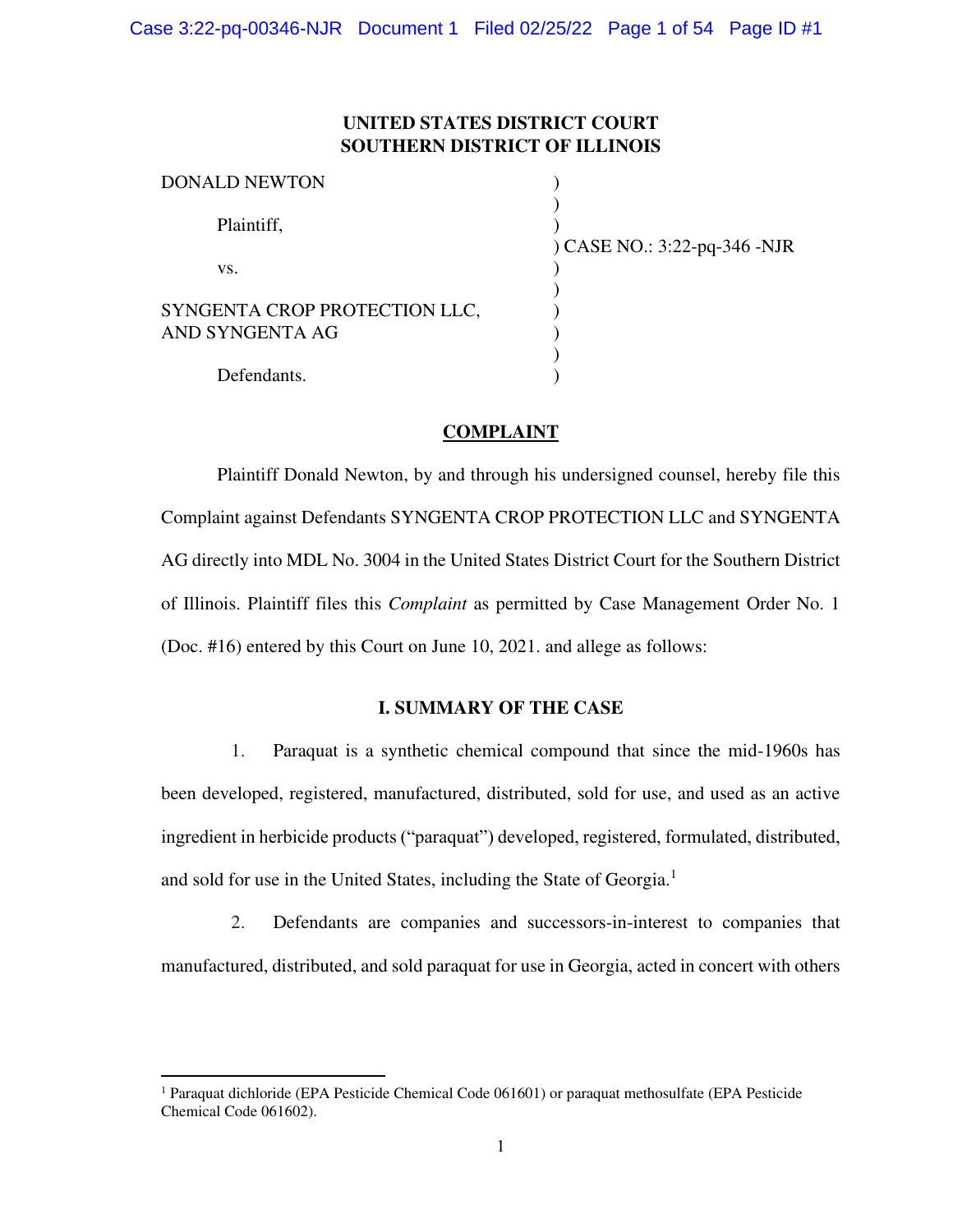who manufactured, distributed, and sold paraquat for use in Georgia, sold and used paraquat in Georgia, or owned property in Georgia where paraquat was used.

3. Plaintiff brings this suit against Defendants to recover damages for personal injuries resulting from Plaintiff's exposure to paraquat over many years in Georgia.<sup>2</sup>

## **II. PARTIES**

## **A. Plaintiff**

4. Plaintiff Donald Newton is a citizen and resident of the State of Georgia

5. Plaintiff Donald Newton developed and suffers from Parkinson's disease ("PD") caused by exposure to paraquat within the State of Georgia.

## **B. Defendants**

6. Defendant Syngenta Crop Protection LLC ("SCPLLC") is a Delaware company with its principal place of business in Greensboro, North Carolina. SCPLLC is a wholly owned subsidiary of Defendant Syngenta AG.

7. Defendant Syngenta AG ("SAG") is a foreign corporation with its principal place of business in Basel, Switzerland.

## **III. JURISDICTION AND VENUE**

8. This Court has subject-matter jurisdiction over this action under 28 U.S.C. § 1332 because there is complete diversity of the plaintiff and the defendants and the matter in controversy exceeds the sum or value of \$75,000, exclusive of interest and costs.

9. Venue is proper in this district under 28 U.S.C. §1391 because Defendants' conduct business in this District, are subject to jurisdiction in this district, and have sold, marketed, and or distributed paraquat within this District at all times relevant to this suit,

<sup>2</sup> Unless otherwise indicated, "Plaintiff" refers to the individual who had direct exposure to Paraquat.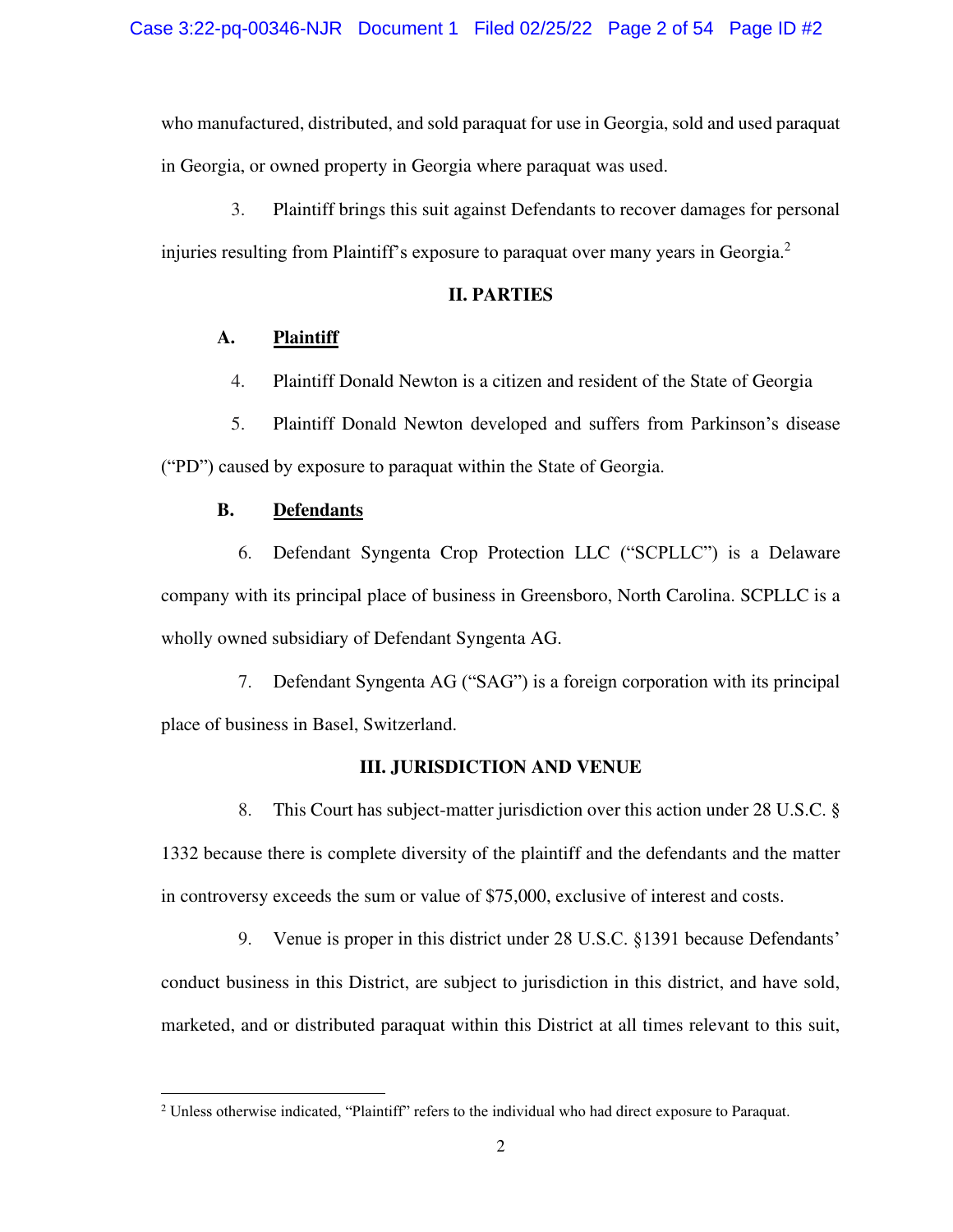because a substantial part of the acts or occurrences giving rise to this suit occurred within this District.

10. Notwithstanding the previous paragraph, this Complaint is filed in the Southern District of Illinois pursuant to the Court's Order of June 10, 2021, allowing direct filing of actions. However, it is not intended as a waiver of any rights relating to *Lexecon,*  venue, or choice of law. To the contrary, Plaintiff expressly reserves any *Lexecon* rights or rights relating to venue or choice of law.

### **IV. ALLEGATIONS COMMON TO ALL CAUSES OF ACTION**

## **A. Defendants and their predecessors.**

### *1. Syngenta Crop Protection LLC and Syngenta AG*

11. In 1926, four British chemical companies merged to create the British company that then was known as Imperial Chemical Industries Ltd. and ultimately was known as Imperial Chemical Industries PLC ("ICI").

12. In or about 1971, ICI created or acquired a wholly owned U.S. subsidiary organized under the laws of the State of Delaware, which at various times was known as Atlas Chemical Industries Inc., ICI North America Inc., ICI America Inc., and ICI United States Inc., and ultimately was known as ICI Americas Inc. (collectively "ICI Americas").

13. In or about 1992, ICI merged its pharmaceuticals, agrochemicals, and specialty chemicals businesses, including the agrochemicals business it had operated at one time through a wholly owned British subsidiary known as Plant Protection Ltd. and later as a division within ICI, into a wholly owned British subsidiary known as ICI Bioscience Ltd.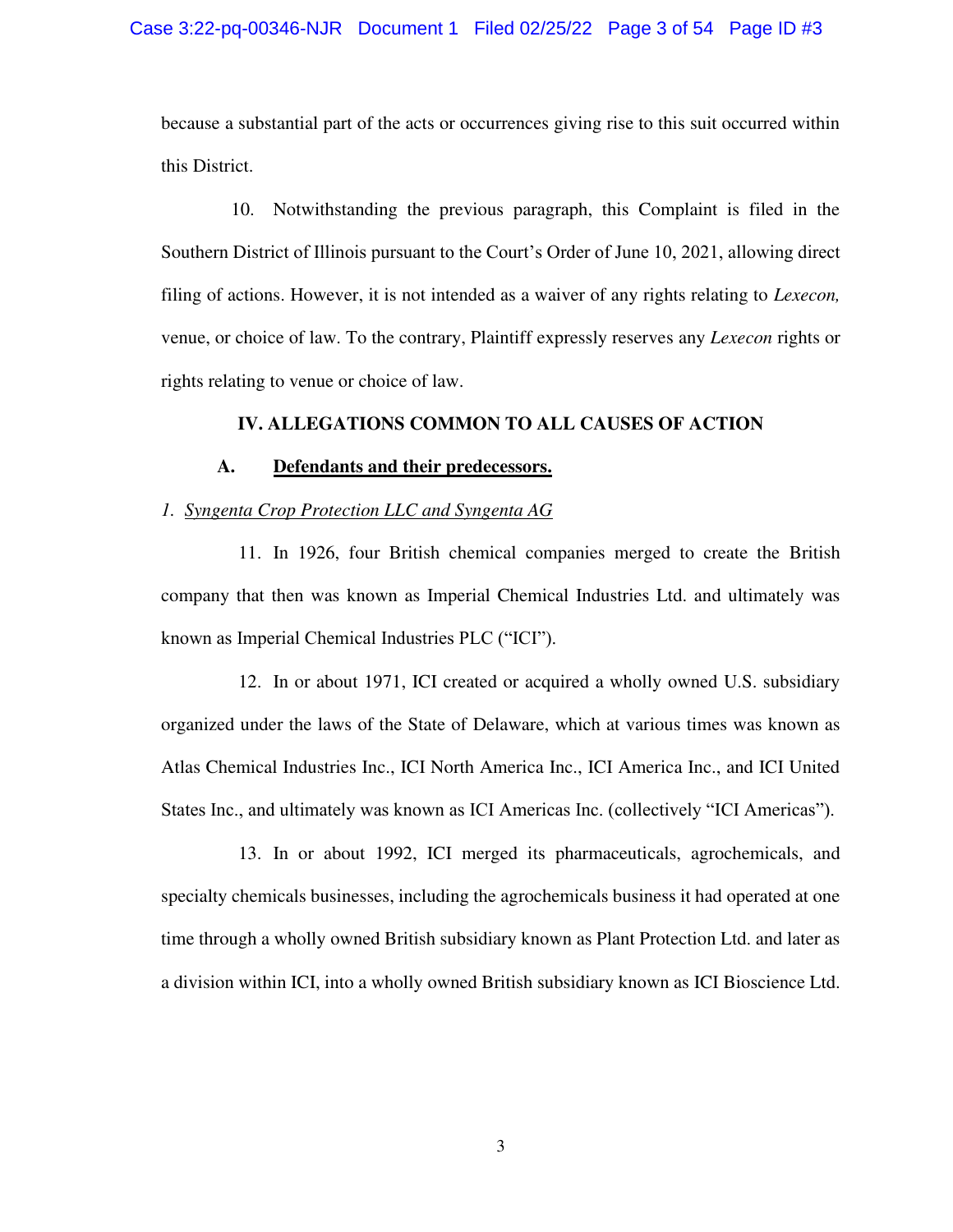14. In 1993, ICI demerged its pharmaceuticals, agrochemicals, and specialty chemicals businesses, from which it created the Zeneca Group, with the British company Zeneca Group PLC as its ultimate parent company.

15. As a result of ICI's demerger and creation of the Zeneca Group, ICI Bioscience Ltd. was demerged from ICI and merged into, renamed, or continued its business under the same or similar ownership and management as Zeneca Ltd., a wholly owned British subsidiary of Zeneca Group PLC.

16. Before ICI's demerger and creation of the Zeneca Group, ICI had a Central Toxicology Laboratory that performed and hired others to perform health and safety studies that were submitted to the U.S. Department of Agriculture ("USDA") and the U.S. Environmental Protection Agency ("EPA") to secure and maintain the registration of paraquat and other pesticides for use in the United States.

17. As a result of ICI's demerger and creation of the Zeneca Group, ICI's Central Toxicology Laboratory became Zeneca Ltd.'s Central Toxicology Laboratory.

18. After ICI's demerger and creation of the Zeneca Group, Zeneca Ltd.'s Central Toxicology Laboratory continued to perform and hire others to perform health and safety studies that were submitted to EPA to secure and maintain the registration of paraquat and other pesticides for use in the United States.

19. As a result of ICI's demerger and creation of the Zeneca Group, ICI Americas was demerged from ICI and merged into, renamed, or continued its business under the same or similar ownership and management as Zeneca, Inc. ("Zeneca"), a wholly owned subsidiary of Zeneca Group PLC organized under the laws of the State of Delaware.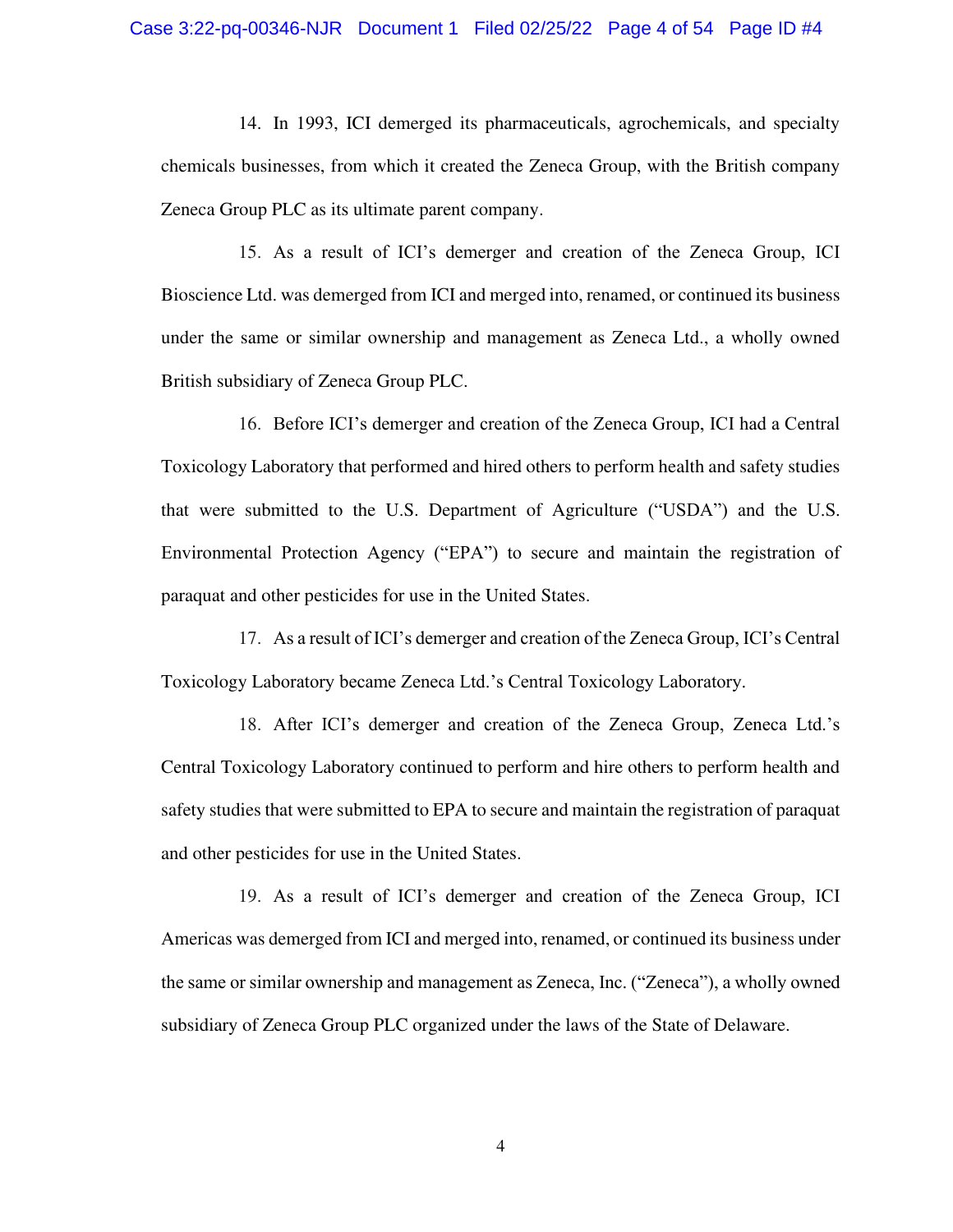20. In 1996, the Swiss pharmaceutical and chemical companies Ciba-Geigy Ltd. and Sandoz AG merged to create the Novartis Group, with the Swiss company Novartis AG as the ultimate parent company.

21. As a result of the merger that created the Novartis Group, Ciba-Geigy Corporation, a wholly owned subsidiary of Ciba-Geigy Ltd. organized under the laws of the State of New York, was merged into or continued its business under the same or similar ownership and management as Novartis Crop Protection, Inc. ("NCPI"), a wholly owned subsidiary of Novartis AG organized under the laws of the State of Delaware.

22. In 1999, the Swedish pharmaceutical company Astra AB merged with Zeneca Group PLC to create the British company AstraZeneca PLC, of which Zeneca Ltd. and Zeneca were wholly owned subsidiaries.

23. In 2000, Novartis AG and AstraZeneca PLC spun off and merged the Novartis Group's crop protection and seeds businesses and AstraZeneca's agrochemicals business to create the Syngenta Group, a global group of companies focused solely on agribusiness, with Defendant Syngenta AG ("SAG") as the ultimate parent company.

24. As a result of the Novartis/AstraZeneca spinoff and merger that created the Syngenta Group, Zeneca Ltd. was merged into, renamed, or continued its business under the same or similar ownership and management as Syngenta Ltd., a wholly owned British subsidiary of SAG.

25. As a result of the Novartis/AstraZeneca spinoff and merger that created the Syngenta Group, Zeneca Ltd.'s Central Toxicology Laboratory became Syngenta Ltd.'s Central Toxicology Laboratory.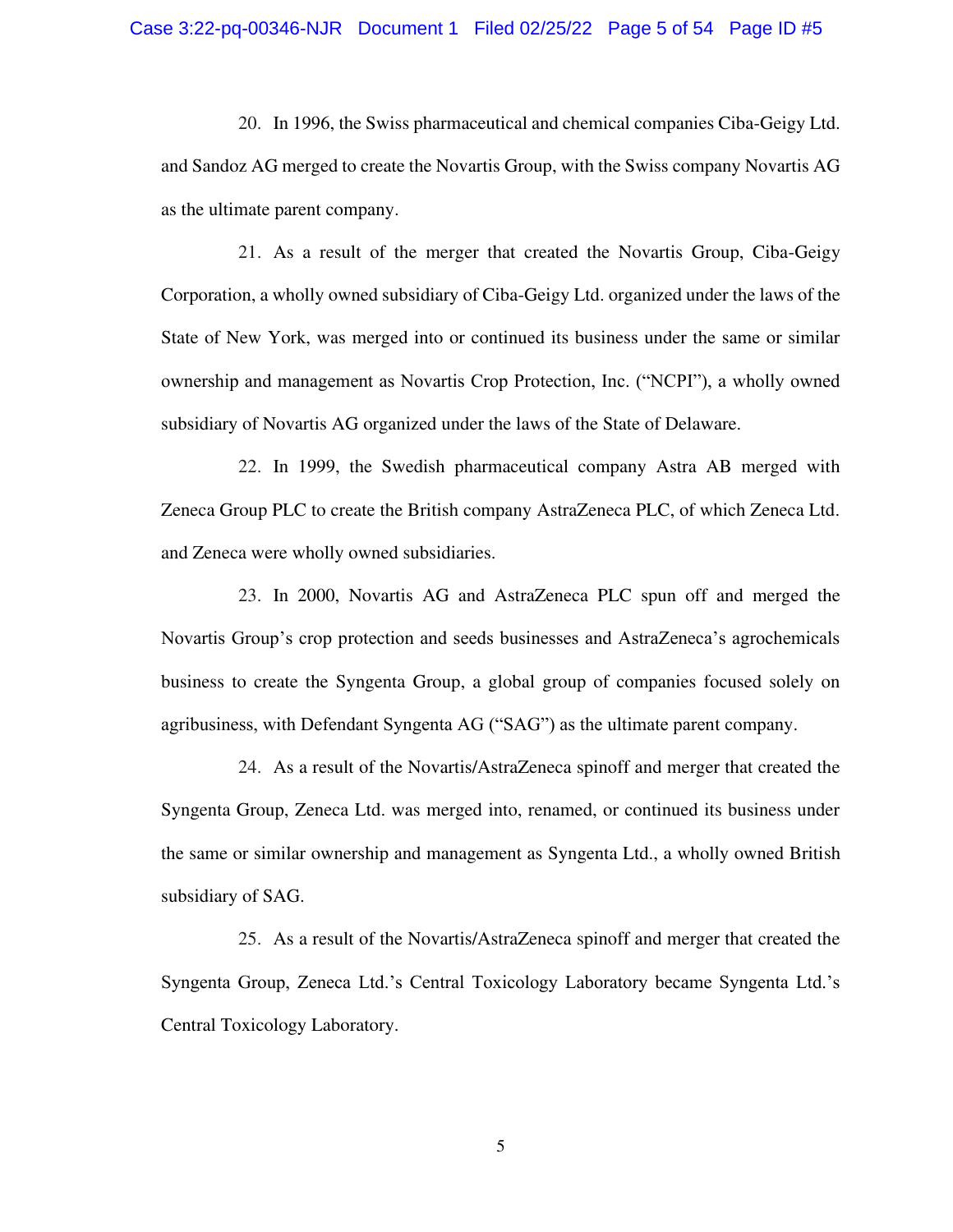26. Since the Novartis/AstraZeneca spinoff and merger that created the Syngenta Group, Syngenta Ltd.'s Central Toxicology Laboratory has continued to perform and hire others to perform health and safety studies for submission to the EPA to secure and maintain the registration of paraquat and other pesticides for use in the United States.

27. As a result of the Novartis/AstraZeneca spinoff and merger that created the Syngenta Group, NCPI and Zeneca were merged into and renamed, or continued to do their business under the same or similar ownership and management, as Syngenta Crop Protection, Inc. ("SCPI"), a wholly owned subsidiary of SAG organized under the laws of the State of Delaware.

28. In 2010, SCPI was converted into Defendant Syngenta Crop Protection LLC ("SCPLLC"), a wholly owned subsidiary of SAG organized and existing under the laws of the State of Delaware with its principal place of business in Greensboro, North Carolina.

29. SAG is a successor in interest to the crop-protection business of its corporate predecessor Novartis AG.

30. SAG is a successor in interest to the crop-protection business of its corporate predecessor AstraZeneca PLC.

31. SAG is a successor in interest to the crop-protection business of its corporate predecessor Zeneca Group PLC.

32. SAG is a successor in interest to the crop-protection business of its corporate predecessor Imperial Chemical Industries PLC, previously known as Imperial Chemical Industries Ltd.

33. SAG is a successor in interest to the crop-protection business of its corporate predecessor ICI Bioscience Ltd.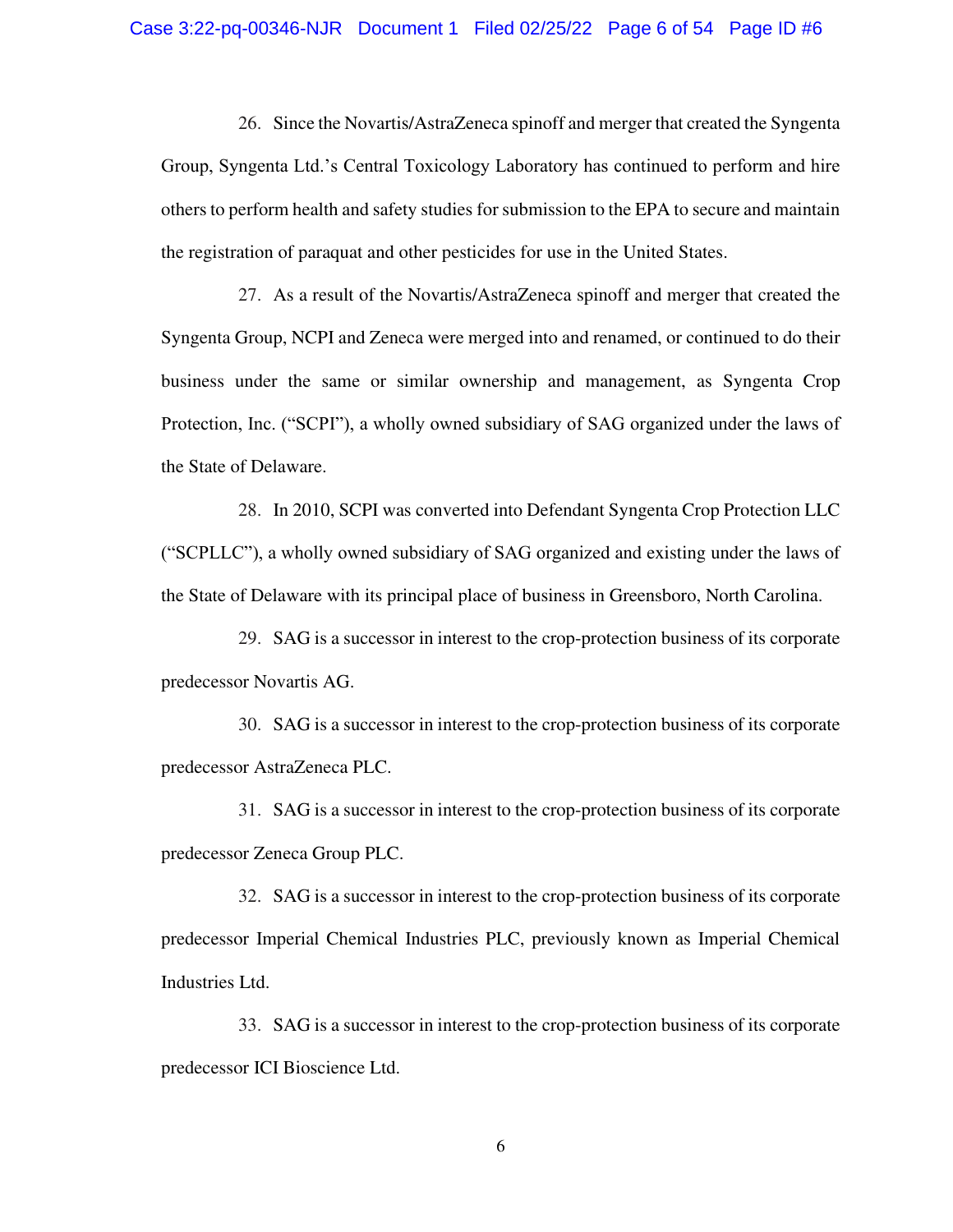34. SAG is a successor in interest to the crop-protection business of its corporate predecessor Plant Protection Ltd.

35. SCPLLC is a successor in interest to the crop-protection business of its corporate predecessor SCPI.

36. SCPLLC is a successor in interest to the crop-protection business of its corporate

predecessor NCPI.

37. SCPLLC is a successor in interest to the crop-protection business of its corporate

predecessor Ciba-Geigy Corporation.

38. SCPLLC is a successor in interest to the crop-protection business of its corporate

predecessor Zeneca Inc.

39. SCPLLC is a successor by merger or continuation of business to its corporate predecessor ICI Americas Inc., previously known as Atlas Chemical Industries Inc., ICI North America Inc., ICI America Inc., and ICI United States Inc.

40. SCPLLC does substantial business in the State of Georgia, including the following:

> a. markets, advertises, distributes, sells, and delivers paraquat and other pesticides to distributors, dealers, applicators, and farmers in the State of Georgia;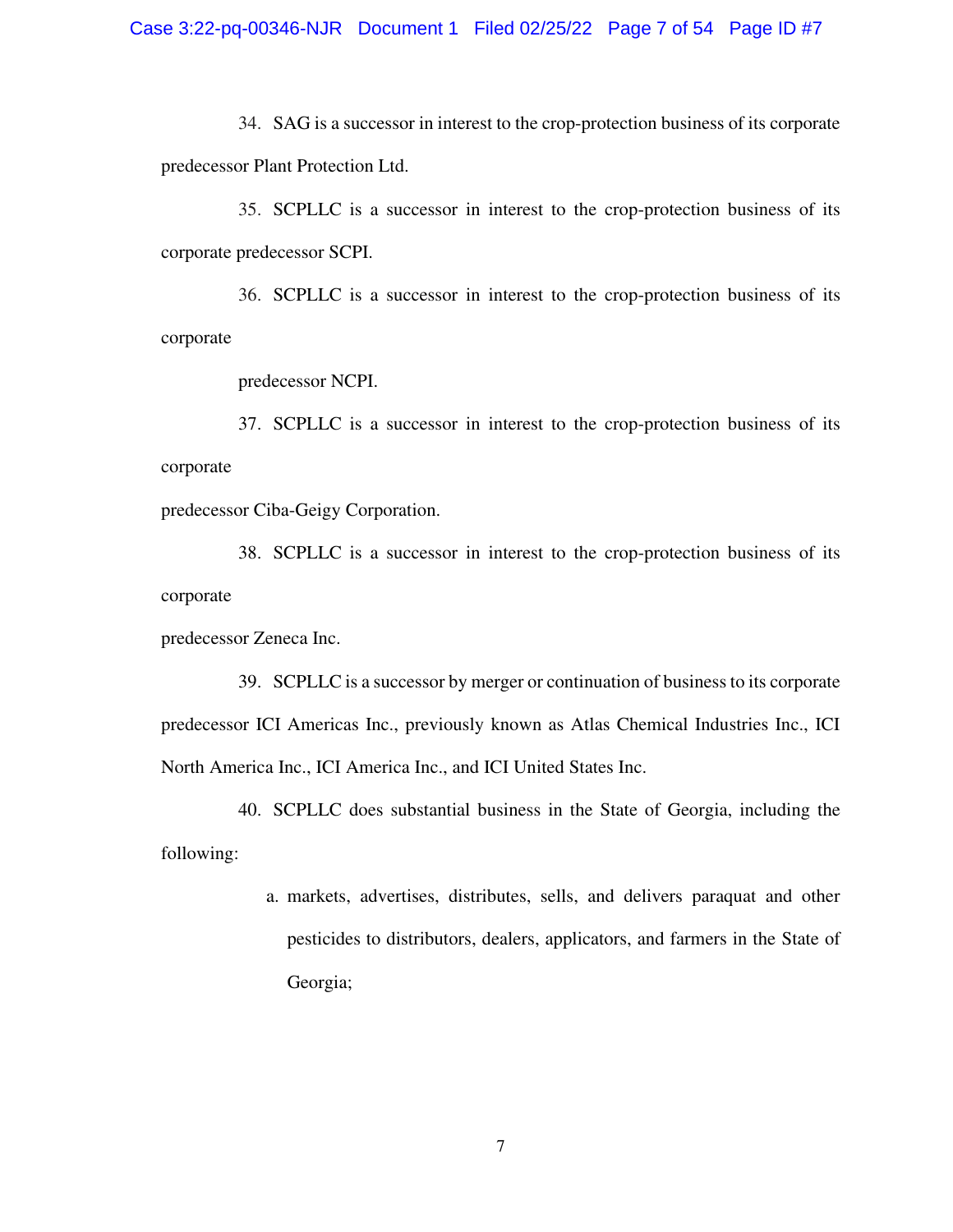- b. secures and maintains the registration of paraquat and other pesticides with the EPA and the State of Georgia to enable itself and others to manufacture, distribute, sell, and use these products in the State of Georgia; and
- c. performs, hires others to perform, and funds or otherwise sponsors or otherwise funds the testing of pesticides in the State of Georgia.

41. SAG is a foreign corporation organized and existing under the laws of Switzerland, with its principal place of business in Basel, Switzerland.

42. SAG is a holding company that owns stock or other ownership interests, either

directly or indirectly, in other Syngenta Group companies, including SCPLLC.

43. SAG is a management holding company.

44. Syngenta Crop Protection AG ("SCPAG"), a Swiss corporation with its principal place of business in Basel, Switzerland, is one of SAG's direct, wholly owned subsidiaries.

45. SCPAG employs the global operational managers of production, distribution, and  $\alpha$  and  $\alpha$  and  $\alpha$  and  $\alpha$  and  $\alpha$  and  $\alpha$  and  $\alpha$  and  $\alpha$  and  $\alpha$  and  $\alpha$  and  $\alpha$  and  $\alpha$  and  $\alpha$  and  $\alpha$  and  $\alpha$  and  $\alpha$  and  $\alpha$  and  $\alpha$  and  $\alpha$  and  $\alpha$  and  $\alpha$  and  $\alpha$  and  $\alpha$  a

marketing for the Syngenta Group's Crop Protection ("CP") and Seeds Divisions.

46. The Syngenta Group's CP and Seeds Divisions are the business units through which

SAG manages its CP and Seeds product lines.

47. The Syngenta Group's CP and Seeds Divisions are not and have never been corporations or other legal entities.

48. SCP AG directly and wholly owns Syngenta International AG ("SIAG").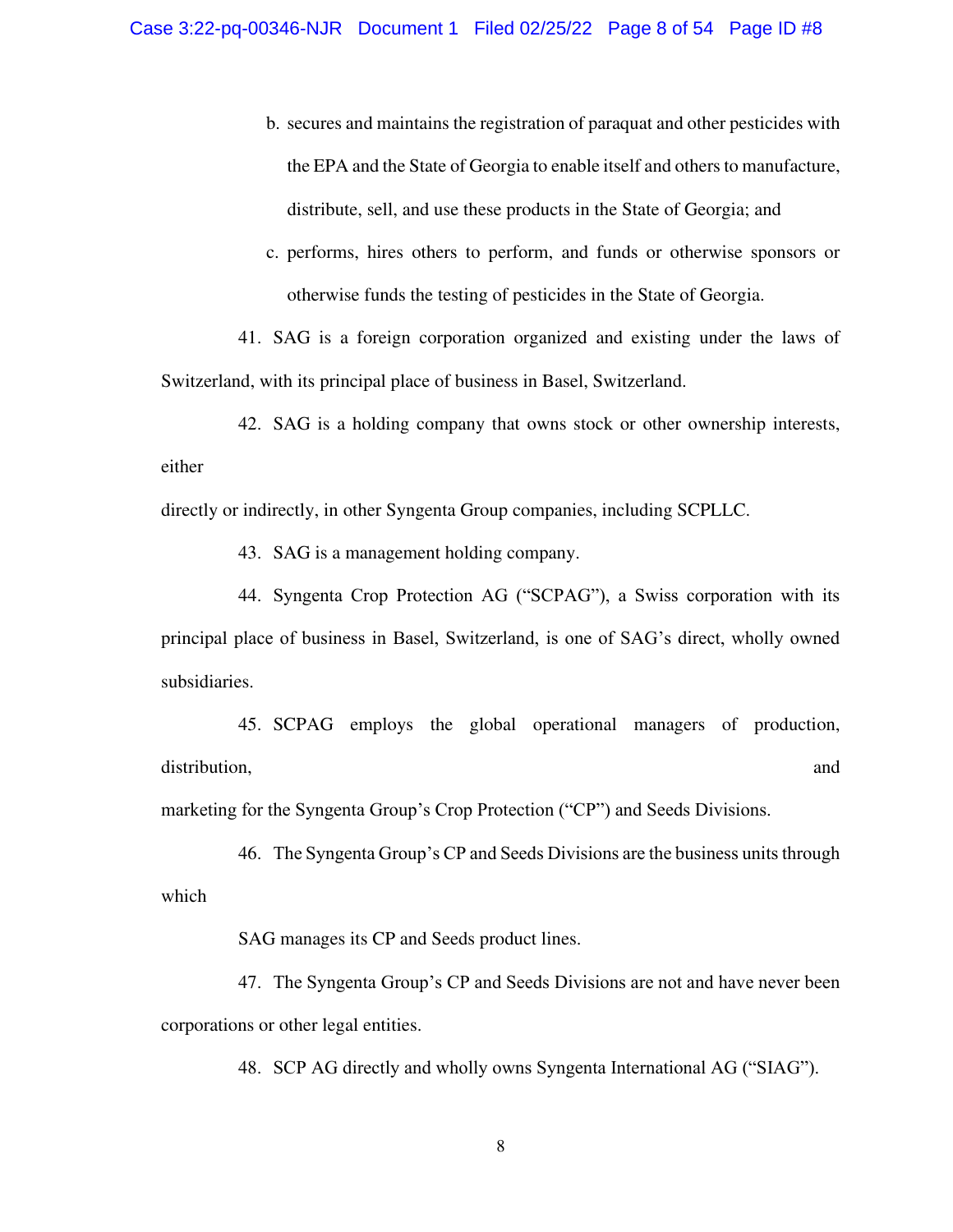49. SIAG is the "nerve center" through which SAG manages the entire Syngenta Group.

50. SIAG employs the "Heads" of the Syngenta Group's CP and Seeds Divisions.

51. SIAG also employs the "Heads" and senior staff of various global functions of the

Syngenta Group, including Human Resources, Corporate Affairs, Global Operations, Research and Development, Legal and Taxes, and Finance.

52. Virtually all of the Syngenta Group's global "Heads" and their senior staff are

housed in the same office space in Basel, Switzerland.

53. SAG is the indirect parent of SCPLLC through multiple layers of corporate ownership:

a. SAG directly and wholly owns Syngenta Participations AG;

b. Syngenta Participations AG directly and wholly owns Seeds JV C.V.;

c. Seeds JV C.V. directly and wholly owns Syngenta Corporation;

d. Syngenta Corporation directly and wholly owns Syngenta Seeds, LLC;

e. Syngenta Seeds, LLC directly and wholly owns SCPLLC.

54. Before SCPI was converted to SCPLLC, it was incorporated in Delaware,

had its principal place of business in North Carolina, and had its own board of directors.

55. SCPI's sales accounted for more than 47% of the sales for the entire Syngenta Group in 2019.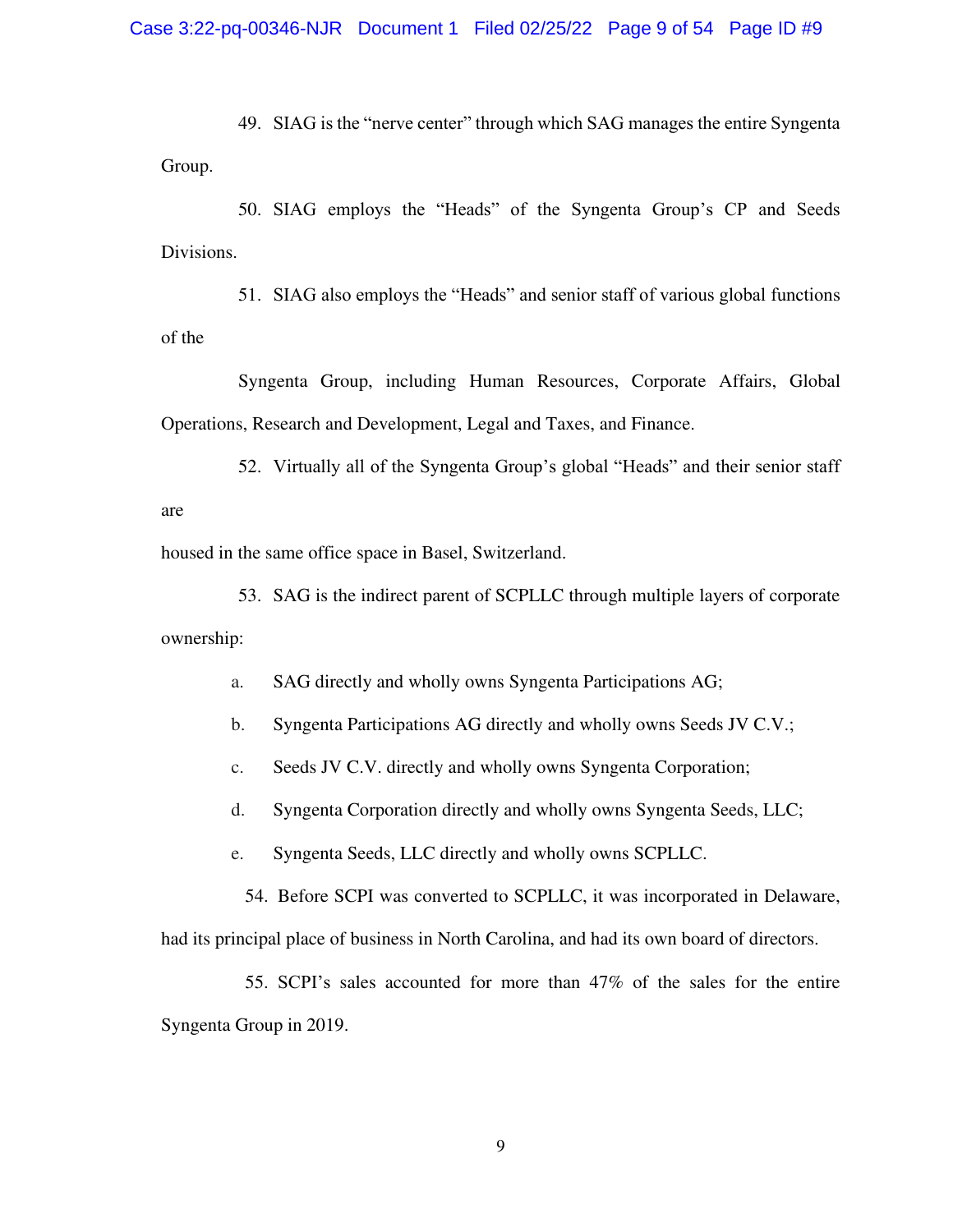56. SAG has purposefully organized the Syngenta Group, including SCPLLC, in such a way as to attempt to evade the authority of courts in jurisdictions in which it does substantial business.

57. Although the formal legal structure of the Syngenta Group is designed to suggest otherwise, SAG in fact exercises an unusually high degree of control over its country-specific business units, including SCPLLC, through a "matrix management" system of functional reporting to global "Product Heads" in charge of the Syngenta Group's unincorporated Crop Protection and Seeds Divisions, and to global "Functional Heads" in charge of human resources, corporate affairs, global operations, research and development, legal and taxes, and finance.

58. The lines of authority and control within the Syngenta Group do not follow its formal legal structure, but instead follow this global "functional" management structure.

59. SAG controls the actions of its far-flung subsidiaries, including SCPLLC, through this global "functional" management structure.

60. SAG's board of directors has established a Syngenta Executive Committee ("SEC"), which is responsible for the active leadership and the operative management of the Syngenta Group, including SPLLC.

61. The SEC consists of the CEO and various global Heads, which currently are:

- a. The Chief Executive Officer;
- b. Group General Counsel;
- c. The President of Global Crop Protection;
- d. The Chief Financial Officer;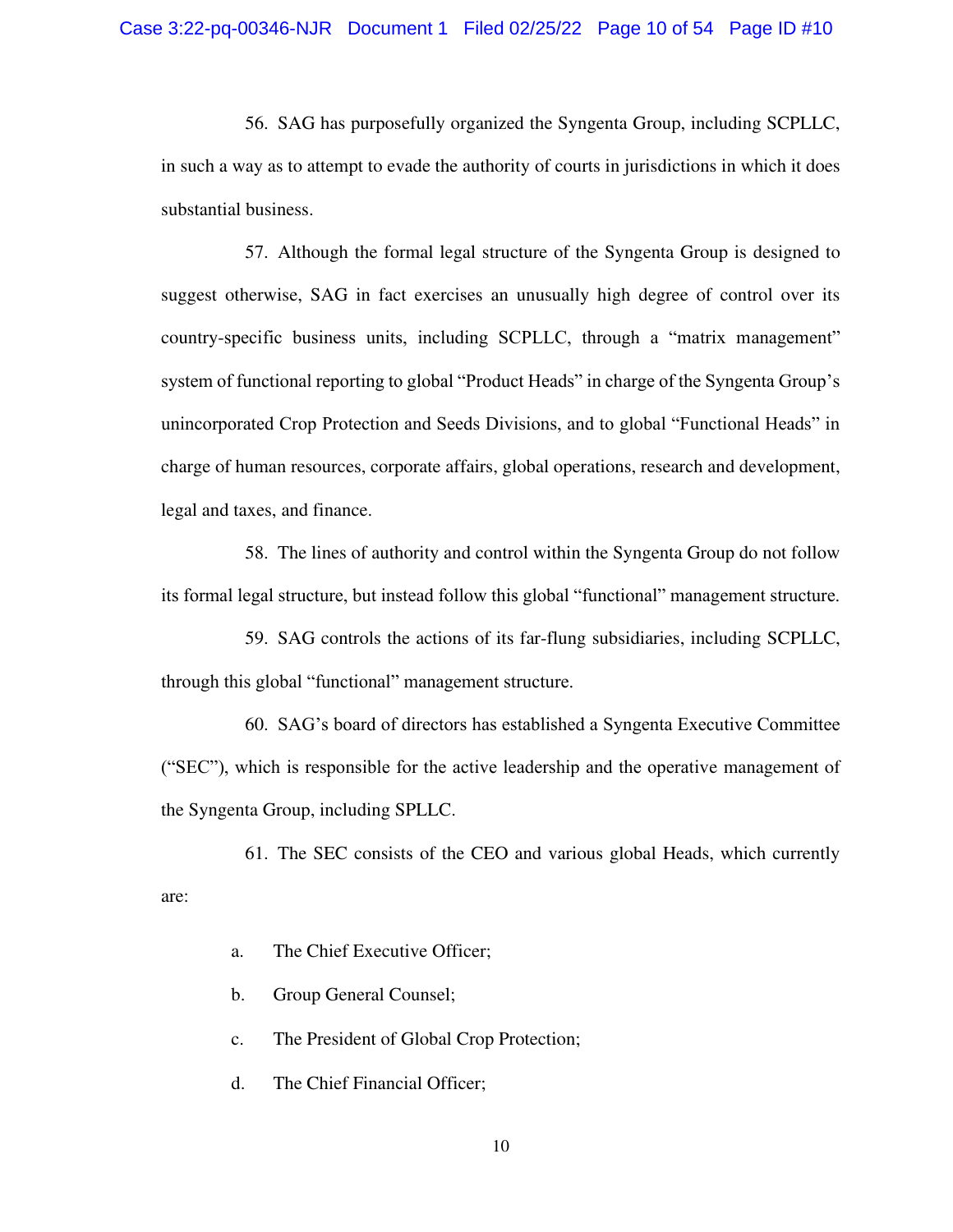e. The President of Global Seeds; and

f. The Head of Human Resources.

62. SIAG employs all of the members of the Executive Committee.

63. Global Syngenta Group corporate policies require SAG subsidiaries, including SPLLC, to operate under the direction and control of the SEC and other unincorporated global management teams.

64. SAG's board of directors meets five to six times a year.

65. In contrast, SCPI's board of directors rarely met, either in person or by telephone, and met only a handful of times over the last decade before SCPI became SCPLLC.

66. Most, if not all, of the SCPI board's formal actions, including selecting and removing SCPI officers, were taken by unanimous written consent pursuant to directions from the SEC or other Syngenta Group global or regional managers that were delivered via e-mail to SCPI board members.

67. Since SCPI became SCPLLC, decisions that are normally made by the board or managers of SCPLLC in fact continue to be directed by the SEC or other Syngenta Group global or regional managers.

68. Similarly, Syngenta Seeds, Inc.'s board of directors appointed and removed SCPI board members at the direction of the SEC or other Syngenta Group global or regional managers.

69. Since SCPI became SCPLLC, the appointment and removal of the manager(s) of SCPLLC continues to be directed by the SEC or other Syngenta Group global or regional managers.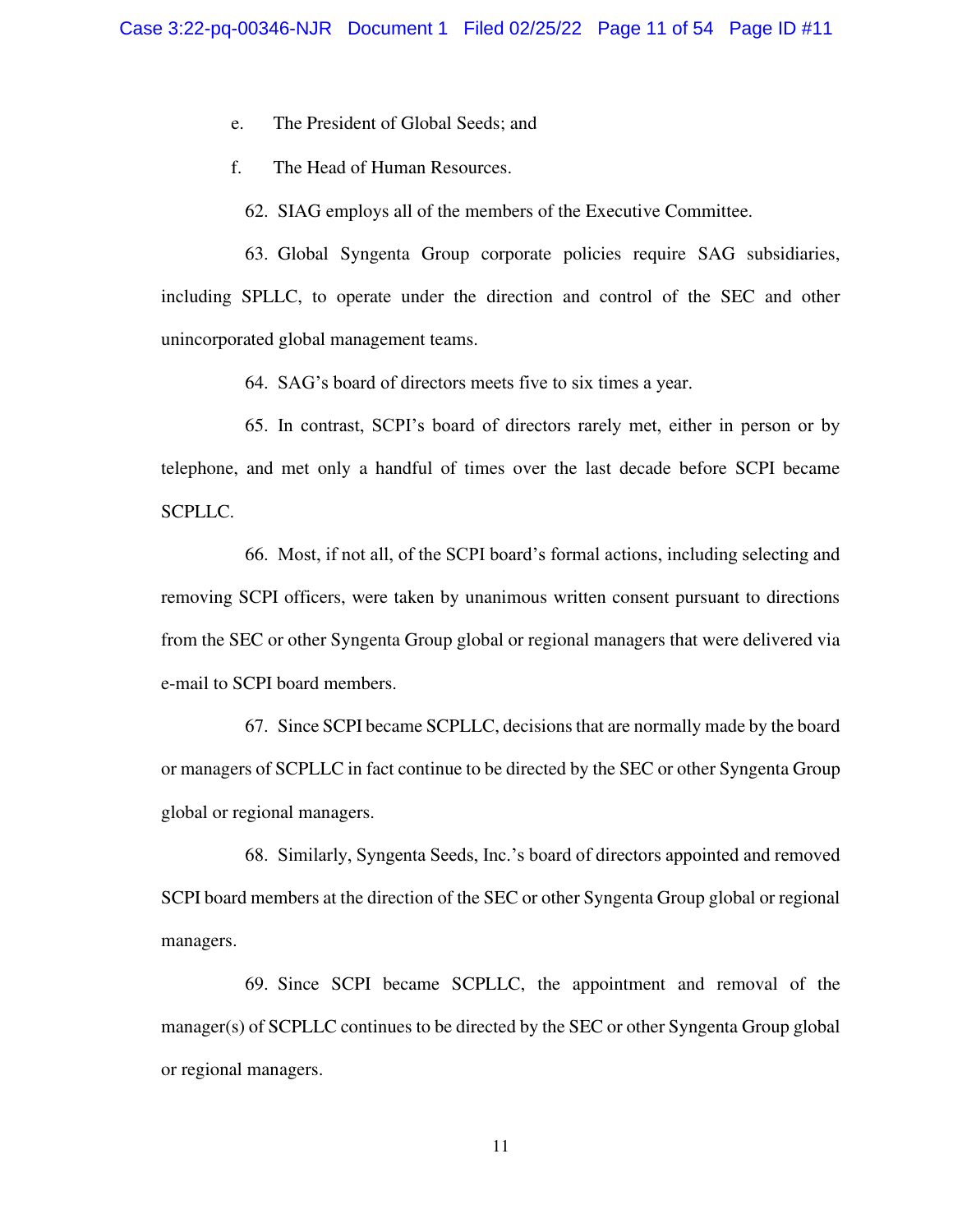70. The management structure of the Syngenta Group's CP Division, of which SCPLLC is a part, is not defined by legal, corporate relationships, but by functional reporting relationships that disregard corporate boundaries.

71. Atop the CP Division is the CP Leadership Team (or another body with a different name but substantially the same composition and functions), which includes the President of Global Crop Protection, the CP region Heads (including SCPLLC President Vern Hawkins), and various global corporate function Heads.

72. The CP Leadership Team meets bi-monthly to develop strategy for new products, markets, and operational efficiencies and to monitor performance of the Syngenta Group's worldwide CP business.

73. Under the CP Leadership Team are regional leadership teams, including the North America Regional Leadership Team (or another body with a different name but substantially the same composition and functions), which oversees the Syngenta Croup's U.S. and Canadian CP business (and when previously known as the NAFTA Regional Leadership Team, also oversaw the Syngenta Group's Mexican CP business).

74. The North America Regional Leadership Team is chaired by SCPLLC's president and includes employees of SCPLLC and the Syngenta Group's Canadian CP company (and when previously known as the NAFTA Regional Leadership Team, also included employees of the Syngenta Group's Mexican CP company).

75. The Syngenta Group's U.S. and Canadian CP companies, including SCPLLC, report to the North America Regional Leadership Team, which reports the CP Leadership Team, which reports to the SEC, which reports to SAG's board of directors.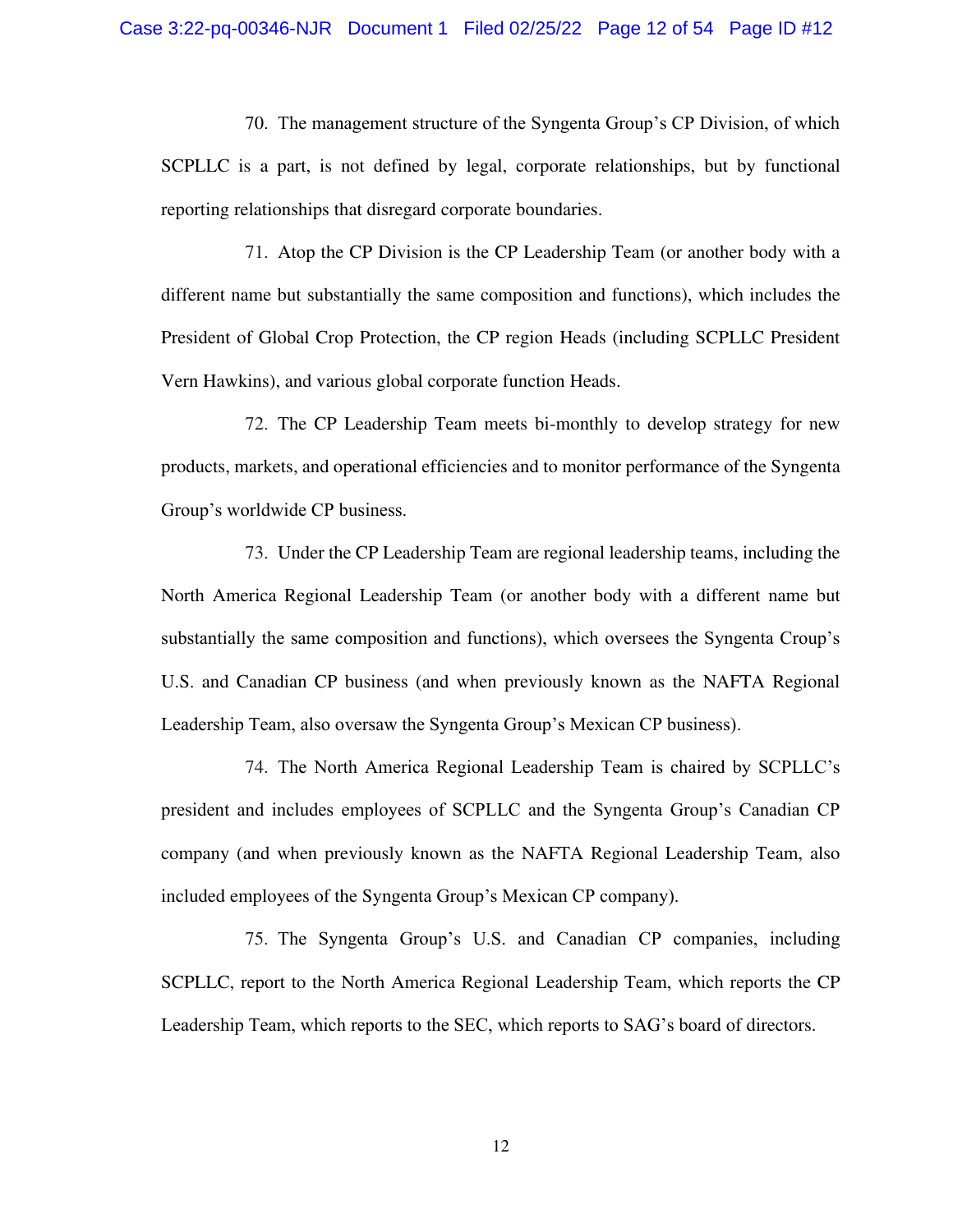76. Some members of the North America Regional Leadership Team, including some SCPLLC employees, report or have in the past reported not to their nominal superiors within the companies that employ them, but directly to the Syngenta Group's global Heads.

77. Syngenta Group global Heads that supervise SCPLLC employees participate and

have in the past participated in the performance reviews of these employees and in setting their compensation.

78. The Syngenta Group's functional reporting lines have resulted in employees

#### of

companies, including SCPLLC, reporting to officers of remote parent companies, officers of affiliates with no corporate relationship other than through SAG, or officers of subsidiary companies.

79. SCPLLC performs its functions according to its role in the CP Division structure:

- a. CP Division development projects are proposed at the global level, ranked and funded at the global level after input from functional entities such as the CP Leadership Team and the North America Regional Leadership Team, and given final approval by the SEC;
- b. New CP products are developed by certain Syngenta Group companies or functional groups that manage and conduct research and development functions for the entire CP Division;
- c. These products are then tested by other Syngenta Group companies, including SCPLLC, under the direction and supervision of the SEC, the CP Leadership Team, or other Syngenta Group global managers;
- d. Syngenta Group companies, including SCPLLC, do not contract with or compensate each other for this testing;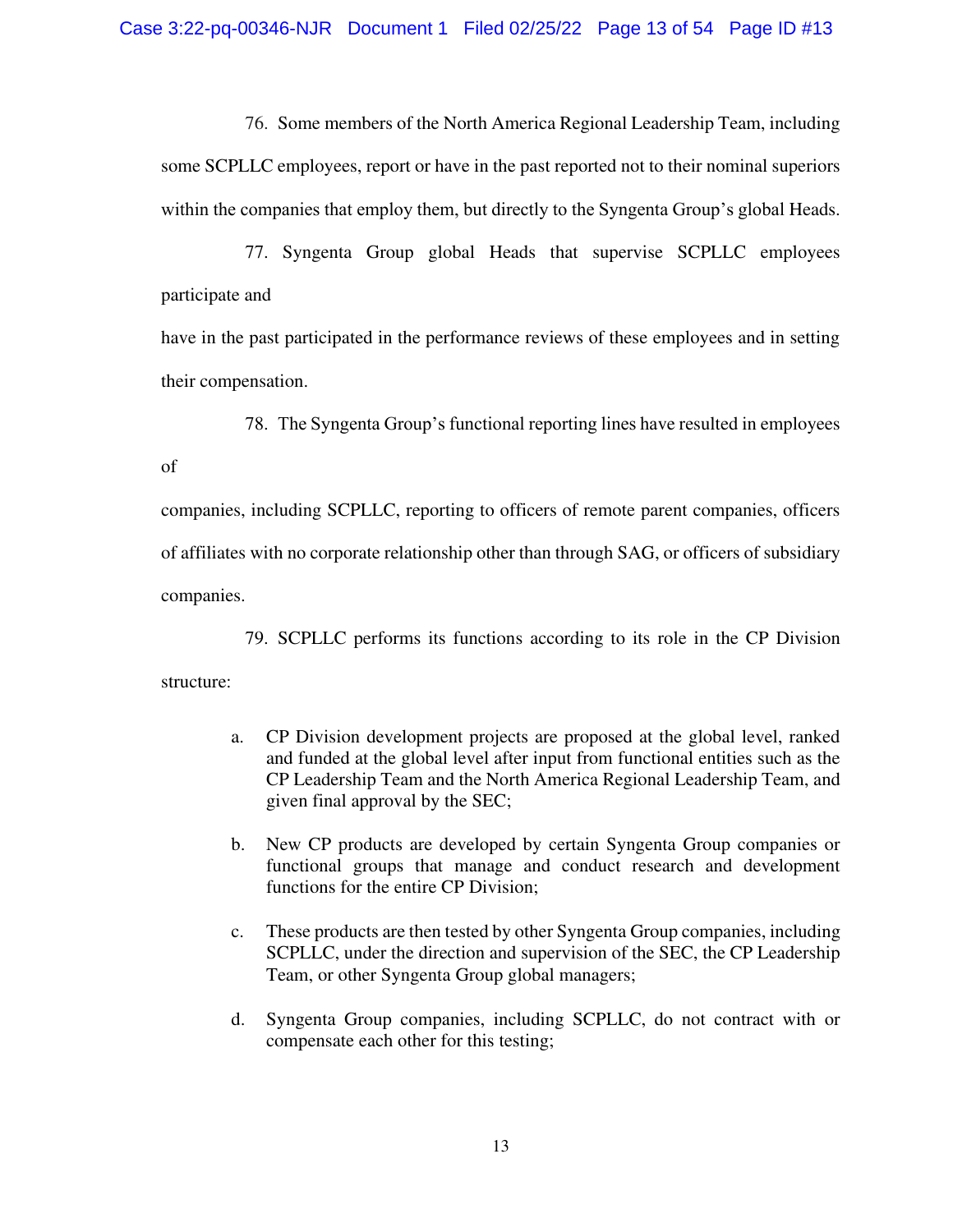- e. Rather, the cost of such testing is included in the testing companies' operating budgets, which are established and approved by the Syngenta Group's global product development managers and the SEC;
- f. If a product shows promise based on this testing and the potential markets for the product, either global or regional leaders (depending on whether the target market is global or regional), not individual Syngenta Group companies such as SCPLLC, decide whether to sell the product;
- g. Decisions to sell the product must be approved by the SEC; and
- h. The products that are sold all bear the same Syngenta trademark and logo.

80. SCPLLC is subject to additional oversight and control by Syngenta Group

global managers through a system of "reserved powers" established by SAG and applicable to all Syngenta Group companies.

81. These "reserved powers" require Syngenta Croup companies to seek approval for certain decisions from higher levels within the Syngenta Group's functional reporting structure.

82. For example, although SAG permits Syngenta Croup companies to handle small legal matters on their own, under the "reserved powers" system, SAG's Board of Directors must approve settlements of certain types of lawsuits against Syngenta Group companies, including SCPLLC, if their value exceeds an amount specified in the "reserved powers."

83. Similarly, the appointments of senior managers at SCPLLC must be approved by higher levels than SCPLLC's own management, board of directors, or even its direct legal owner.

84. Although SCPLLC takes the formal action necessary to appoint its own senior managers, this formal action is in fact merely the rubber-stamping of decisions that have already been made by the Syngenta Group's global management.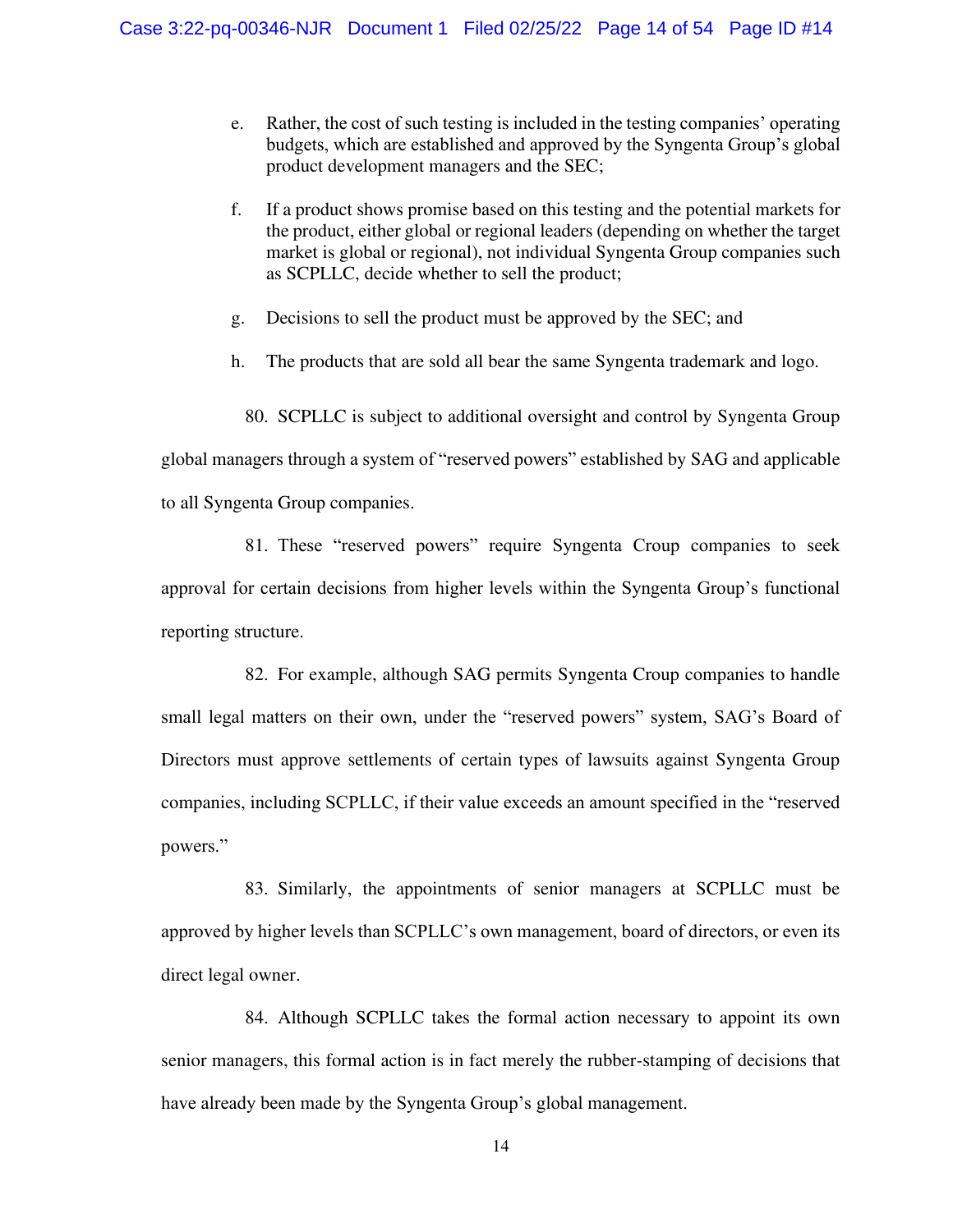85. Although SAG subsidiaries, including SCPLLC, pay lip service to legal

formalities that give the appearance of authority to act independently, in practice many of their acts are directed or pre-approved by the Syngenta Group's global management.

86. SAG and the global management of the Syngenta Group restrict the authority of SCPLLC to act independently in areas including:

- a. Product development;
- b. Product testing (among other things, SAG and the global management of the Syngenta Group require SCPLLC to use Syngenta Ltd.'s Central Toxicology Laboratory to design, perform, or oversee product safety testing that SCPLLC submits to the EPA in support of the registrations of paraquat and other pesticides);
- c. Production;
- d. Marketing;
- e. Sales;
- f. Human resources;
- g. Communications and public affairs;
- h. Corporate structure and ownership;
- i. Asset sales and acquisitions;
- j. Key appointments to boards, committees, and management positions;
- k. Compensation packages;
- l. Training for high-level positions; and
- m. Finance (including day-to-day cash management) and tax.

87. Under the Syngenta Group's functional management system, global managers initiate, and the global Head of Human Resources oversees, international assignments and compensation of managers employed by one Syngenta subsidiary to do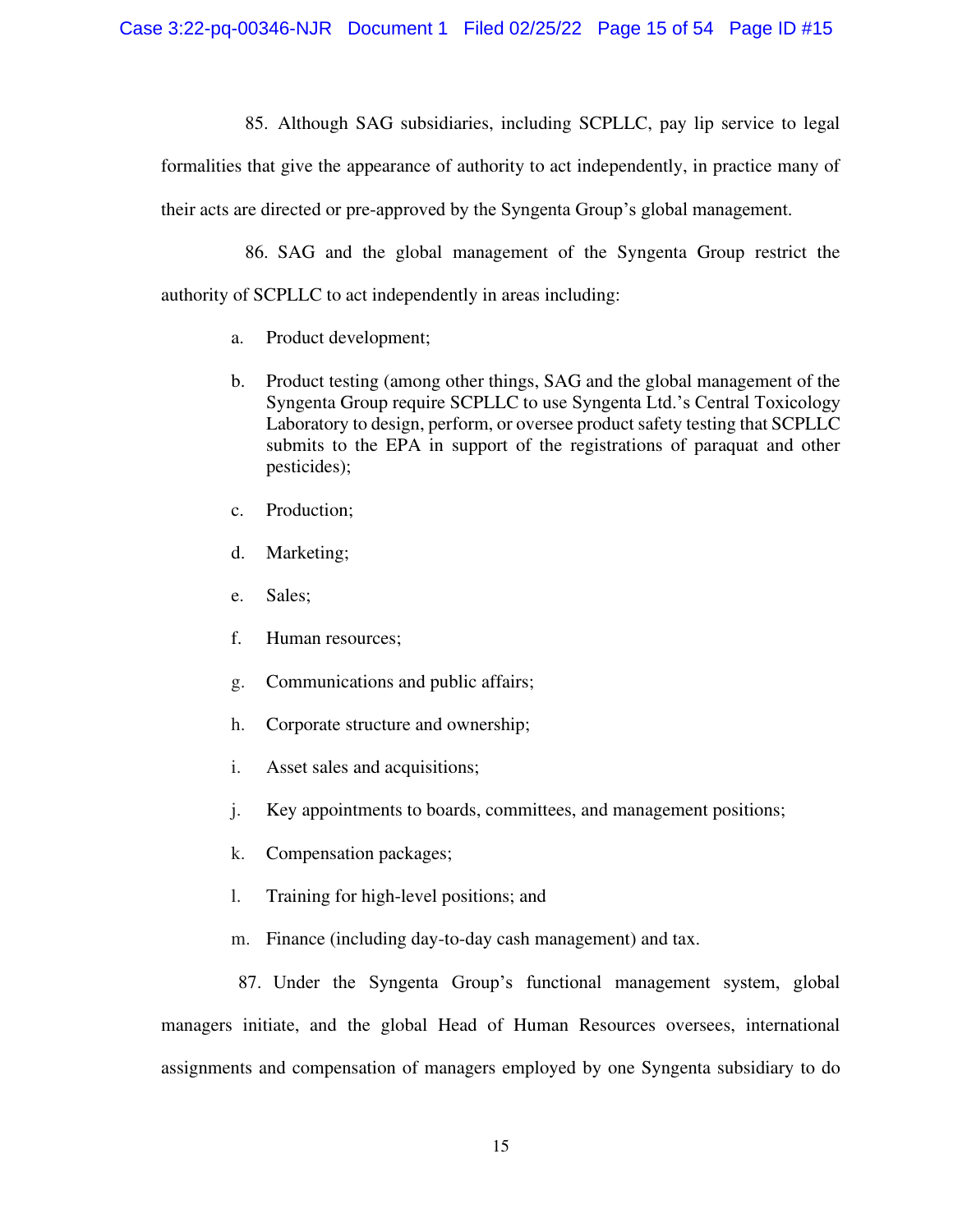temporary work for another Syngenta subsidiary in another country. This international assignment program aims, in part, to improve Syngenta Group-wide succession planning by developing corporate talent to make employees fit for higher positions within the global Syngenta Group of companies.

88. Under this international assignment program, at the instance of Syngenta Group global managers, SCPLLC officers and employees have been "seconded" to work at other SAG subsidiaries, and officers and employees of other Syngenta Group subsidiaries have been "seconded" to work at SCPLLC.

89. The Syngenta Group's functional management system includes a central global finance function—known as Syngenta Group Treasury—for the entire Syngenta Group.

90. The finances of all Syngenta Group companies are governed by a global treasury policy that subordinates the financial interests of SAG's subsidiaries, including SCPLLC, to the interests of the Syngenta Group as a whole.

91. Under the Syngenta Group's global treasury policy, Syngenta Group Treasury controls daily cash sweeps from subsidiaries such as SCPLLC, holds the cash on account, and lends it to other subsidiaries that need liquidity.

92. The Syngenta Group's global treasury policy does not allow SAG subsidiaries such as SCPLLC to seek or obtain financing from non-Syngenta entities without the approval of Syngenta Group Treasury.

93. Syngenta Group Treasury also decides whether SCPLLC will issue a dividend or distribution to its direct parent company, and how much that dividend will be.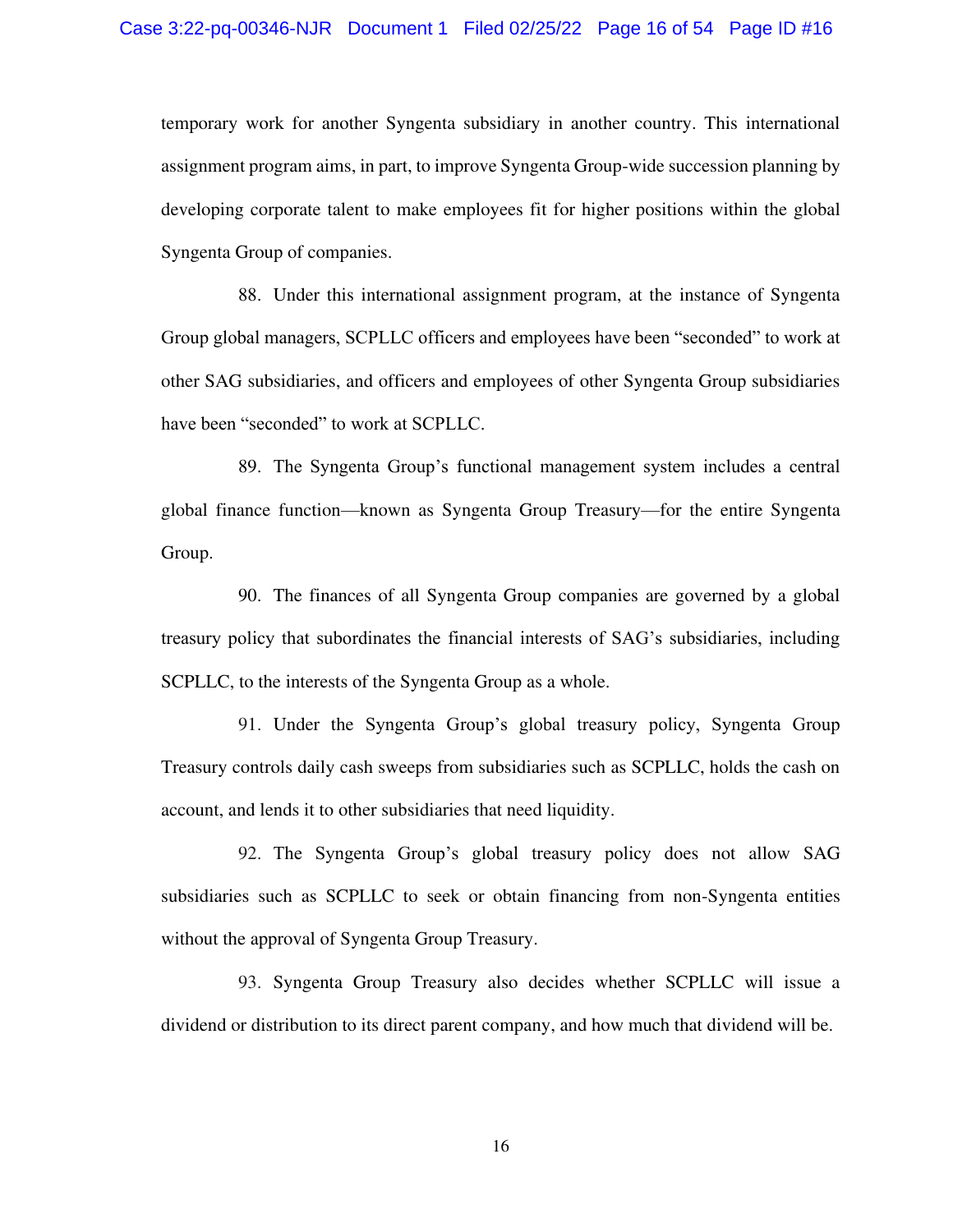94. SCPLLC's board or management approves dividends and distributions mandated by Syngenta Group Treasury without any meaningful deliberation.

95. SAG, through its agent or alter ego, SCPLLC, does substantial business in the State of Georgia, in the ways previously alleged as to SCPLLC.

### **B. Paraquat manufacture, distribution, and sale**

96. ICI, a legacy company of Syngenta, claims to have discovered the herbicidal properties of paraquat in 1955.

97. The leading manufacturer of paraquat is Syngenta, which (as ICI) developed the active ingredient in paraquat in the early 1960s.

98. ICI produced the first commercial paraquat formulation and registered it in England in 1962.

99. Paraquat was marketed in 1962 under the brand name Gramoxone.

100. Paraquat first became commercially available for use in the United States in 1964.

101. In or about 1964, ICI and Chevron Chemical entered into agreements regarding the licensing and distribution of paraquat ("the ICI-Chevron Chemical Agreements").

102. In or about 1971, ICI Americas became a party to the ICI-Chevron Chemical Agreements on the same terms as ICI.

103. The ICI-Chevron Chemical Agreements were renewed or otherwise remained in effect until about 1986.

104. In the ICI-Chevron Chemical Agreements, ICI and ICI Americas granted Chevron Chemical a license to their patents and technical information to permit Chevron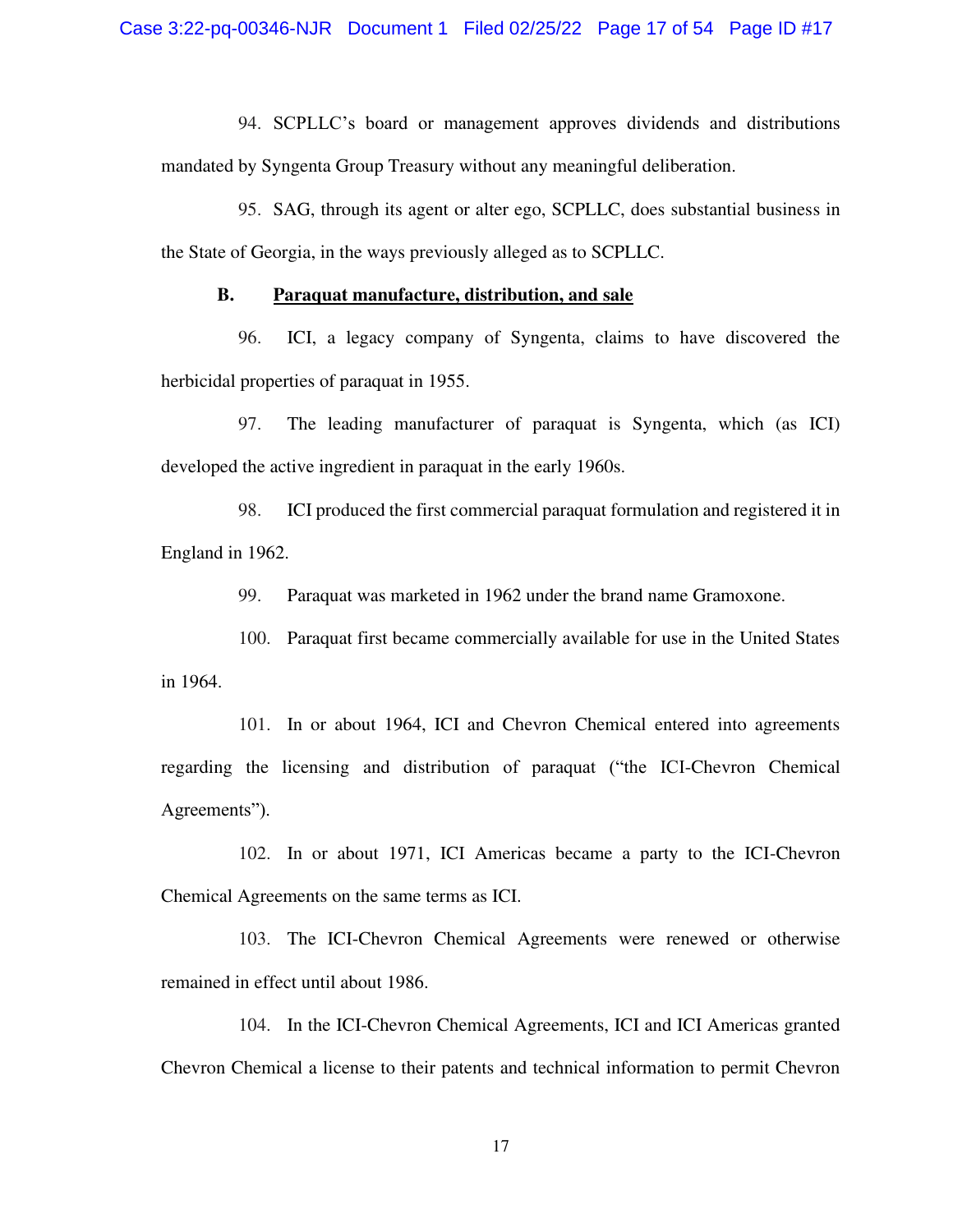Chemical to formulate or have formulated, use, and sell paraquat in the United States and to grant sub-licenses to others to do so.

105. In the ICI-Chevron Chemical Agreements, Chevron Chemical granted ICI and ICI Americas a license to its patents and technical information to permit ICI and ICI Americas to formulate or have formulated, use, and sell paraquat throughout the world and to grant sub-licenses to others to do so.

106. In the ICI-Chevron Chemical Agreements, ICI and ICI Americas and Chevron Chemical agreed to exchange patent and technical information regarding paraquat.

107. In the ICI-Chevron Chemical Agreements, ICI and ICI Americas granted Chevron Chemical exclusive rights to distribute and sell paraquat in the United States.

108. In the ICI-Chevron Chemical Agreements, ICI and ICI Americas granted Chevron Chemical a license to distribute and sell paraquat in the U.S. under the ICItrademarked brand name Gramoxone.

109. ICI and ICI Americas and Chevron Chemical entered into the ICI-Chevron Chemical Agreements to divide the worldwide market for paraquat between them.

110. Under the ICI-Chevron Chemical Agreements, Chevron Chemical distributed and sold paraquat in the U.S. and ICI and ICI Americas distributed and sold paraquat outside the United States.

111. Under the ICI-Chevron Chemical Agreements and related agreements, both ICI and ICI Americas and Chevron Chemical distributed and sold paraquat under the ICI-trademarked brand name Gramoxone.

112. Under the ICI-Chevron Chemical Agreements, ICI and ICI Americas and Chevron Chemical exchanged patent and technical information regarding paraquat.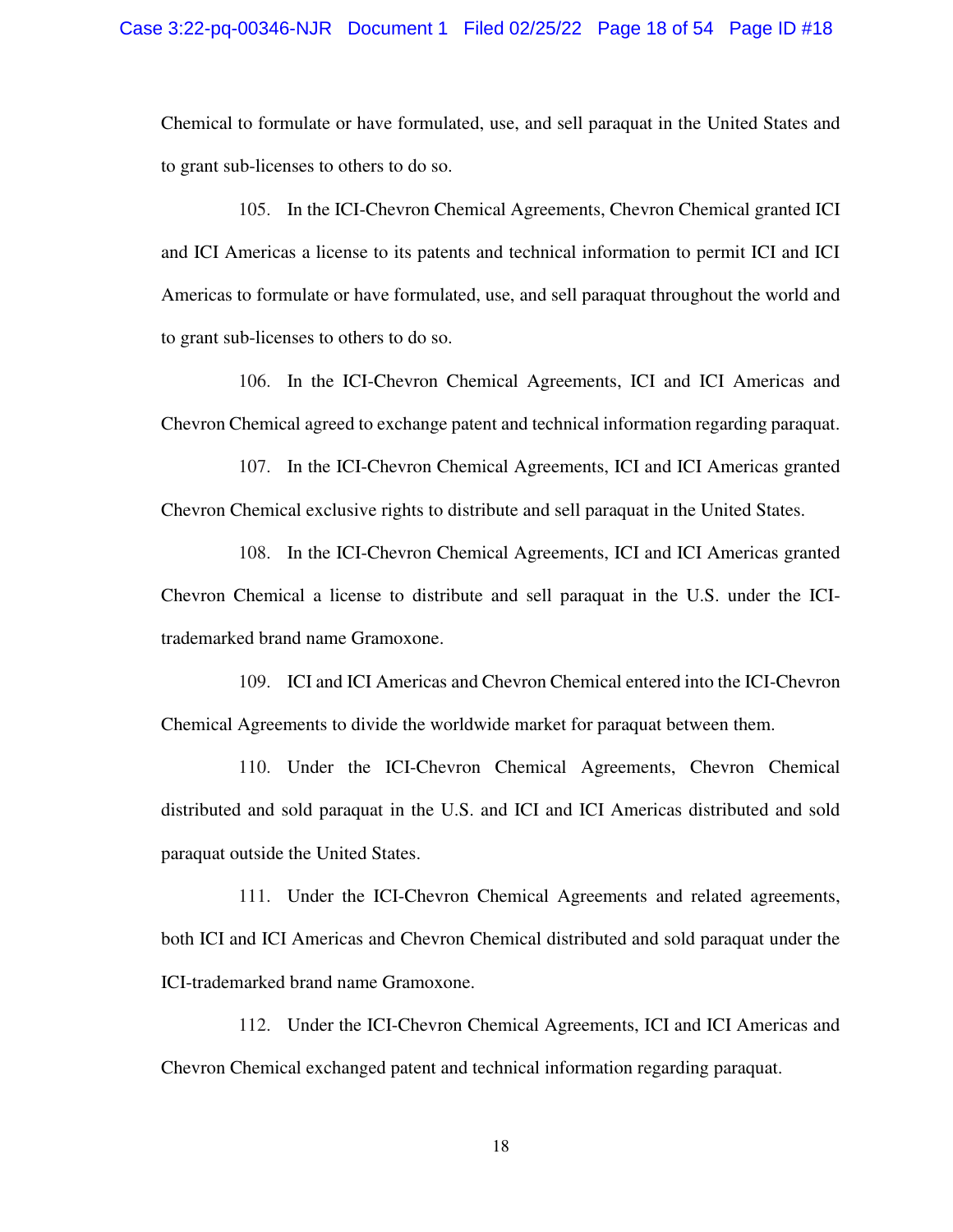113. Under the ICI-Chevron Chemical Agreements, ICI and ICI Americas provided to Chevron Chemical health and safety and efficacy studies performed or procured by ICI's Central Toxicology Laboratory, which Chevron Chemical then submitted to the USDA and the EPA to secure and maintain the registration of paraquat for manufacture, formulation, distribution, and sale for use in the United States.

114. Under the ICI-Chevron Chemical Agreements and related agreements, ICI and ICI Americas manufactured and sold paraquat to Chevron Chemical that Chevron Chemical then distributed and sold in the United States, including in Georgia, where Chevron Chemical registered paraquat products with the State of Georgia and marketed, advertised, and promoted them to Georgia distributors, dealers, applicators, and farmers.

115. Under the ICI-Chevron Chemical Agreements and related agreements, Chevron Chemical distributed and sold paraquat in the United States under the ICItrademarked brand name Gramoxone and other names, including in Georgia, where Chevron Chemical registered such products with the State of Georgia to enable them to be lawfully distributed, sold, and used in Georgia, and marketed, advertised, and promoted them to Georgia distributors, dealers, applicators, and farmers.

116. SAG and its corporate predecessors and others with whom they acted in concert have manufactured, formulated, distributed, and sold paraquat for use in the United States from about 1964 through the present, and at all relevant times intended or expected their paraquat products to be distributed and sold in Georgia, where they registered such products with the State of Georgia to enable them to be lawfully distributed, sold, and used in Georgia, and marketed, advertised, and promoted them to Georgia distributors, dealers, applicators, and farmers.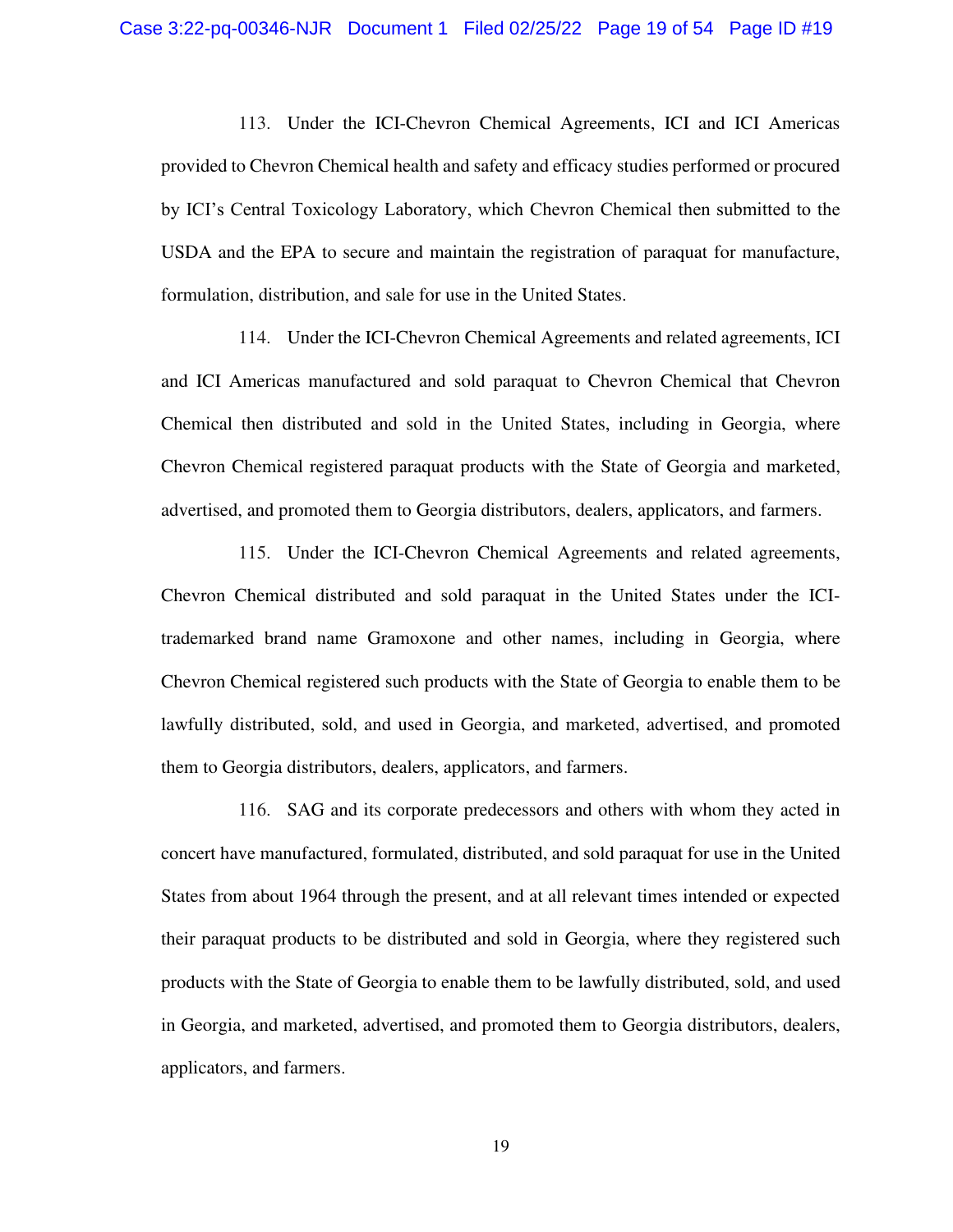117. SAG and its corporate predecessors and others with whom they acted in concert have submitted health and safety and efficacy studies to the USDA and the EPA to support the registration of paraquat for manufacture, formulation, distribution, and sale for use in the United States from about 1964 through the present.

118. SCPLLC and its corporate predecessors and others with whom they acted in concert have manufactured, formulated, distributed, and sold paraquat for use in the United States from about 1971 through the present, and at all relevant times intended or expected their paraquat products to be distributed and sold in Georgia, where they registered such products with the State of Georgia to enable them to be lawfully distributed, sold, and used in Georgia, and marketed, advertised, and promoted them to Georgia distributors, dealers, applicators, and farmers.

119. SCPLLC and its corporate predecessors and others with whom they acted in concert have submitted health and safety and efficacy studies to the EPA to support the registration of paraquat for manufacture, formulation, distribution, and sale for use in the U.S. from about 1971 through the present.

120. On information and belief, Chevron Chemical manufactured, formulated, distributed, and sold paraquat for use in the United States, acting in concert with ICI and ICI Americas throughout this period, including in Georgia, where Chevron Chemical registered such products with the State of Georgia to enable them to be lawfully distributed, sold, and used in Georgia, and marketed, advertised, and promoted them to Georgia distributors, dealers, applicators, and farmers.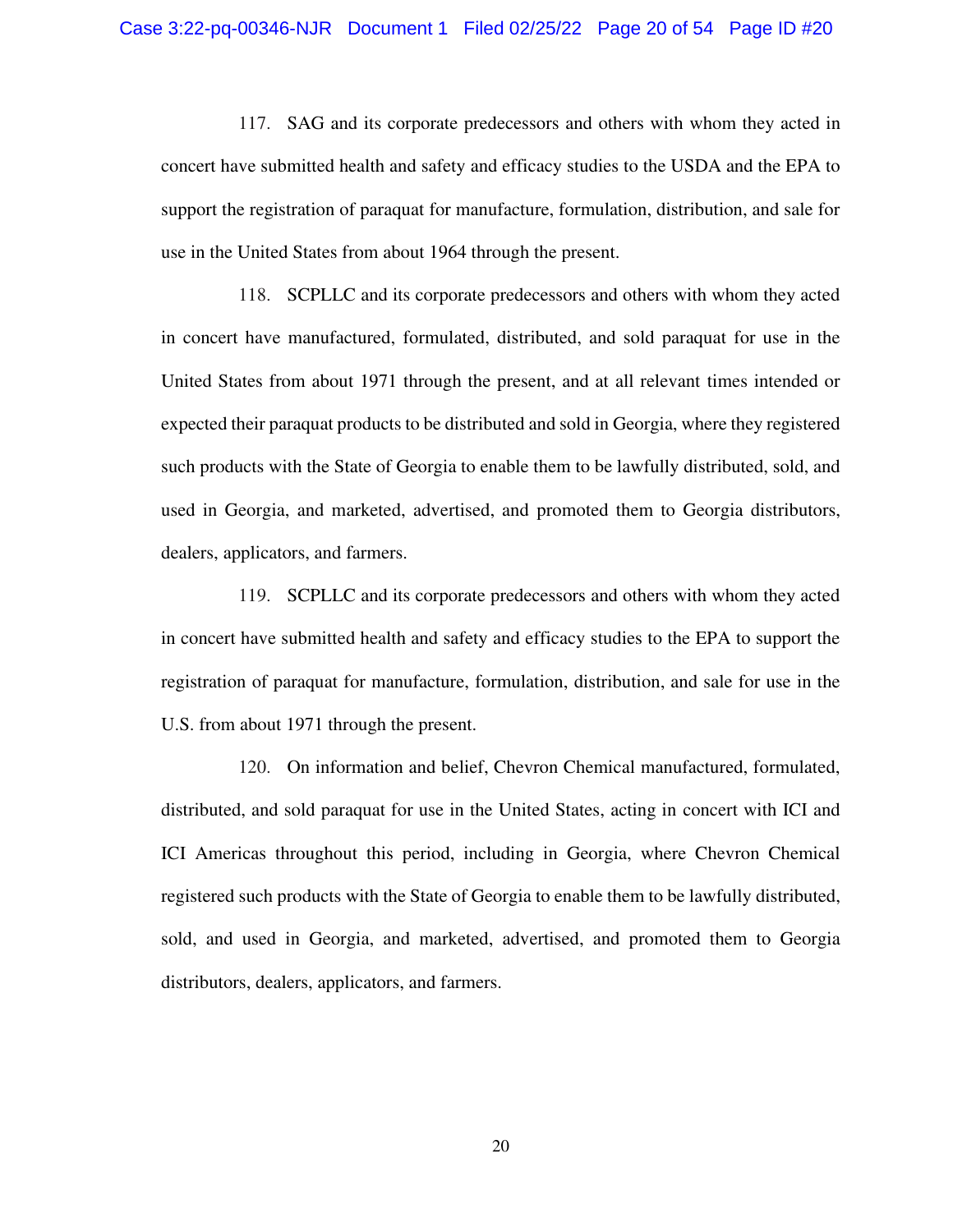121. From approximately 2017-2019, Plaintiff was repeatedly exposed to and inhaled, ingested, or absorbed paraquat in the State of Georgia while employed as an applicator.

122. As a direct result of the Plaintiff's exposure to paraquat, Plaintiff began suffering symptoms associated with Parkinson's Disease and was diagnosed with PD in 2019.

123. No doctor or any other person ever told Plaintiff that the Plaintiff's Parkinson's disease was or could have been caused by exposure to paraquat.

124. Before mid-2021, Plaintiff had never read or heard of any articles in newspapers, scientific journals, or other publications that associated Parkinson's Disease with paraquat.

125. Before mid-2021, Plaintiff had never read or heard of any lawsuit alleging that paraquat causes Parkinson's disease.

126. At no time when Plaintiff was present as paraquat was being sprayed was he aware that exposure to paraquat could cause any latent injury, including any neurological injury or Parkinson's Disease, or that any precautions were necessary to prevent any latent injury that could be caused by exposure to paraquat.

127. On information and belief, the paraquat to which Plaintiff was exposed was sold and used in Georgia, and was manufactured, distributed, and on information and belief sold by one or more of the Defendants and their corporate predecessors and others with whom they acted in concert intending or expecting that it would be sold and used in Georgia.

128. On information and belief, Plaintiff was exposed to paraquat manufactured, distributed, and sold at different times as to each Defendant, its corporate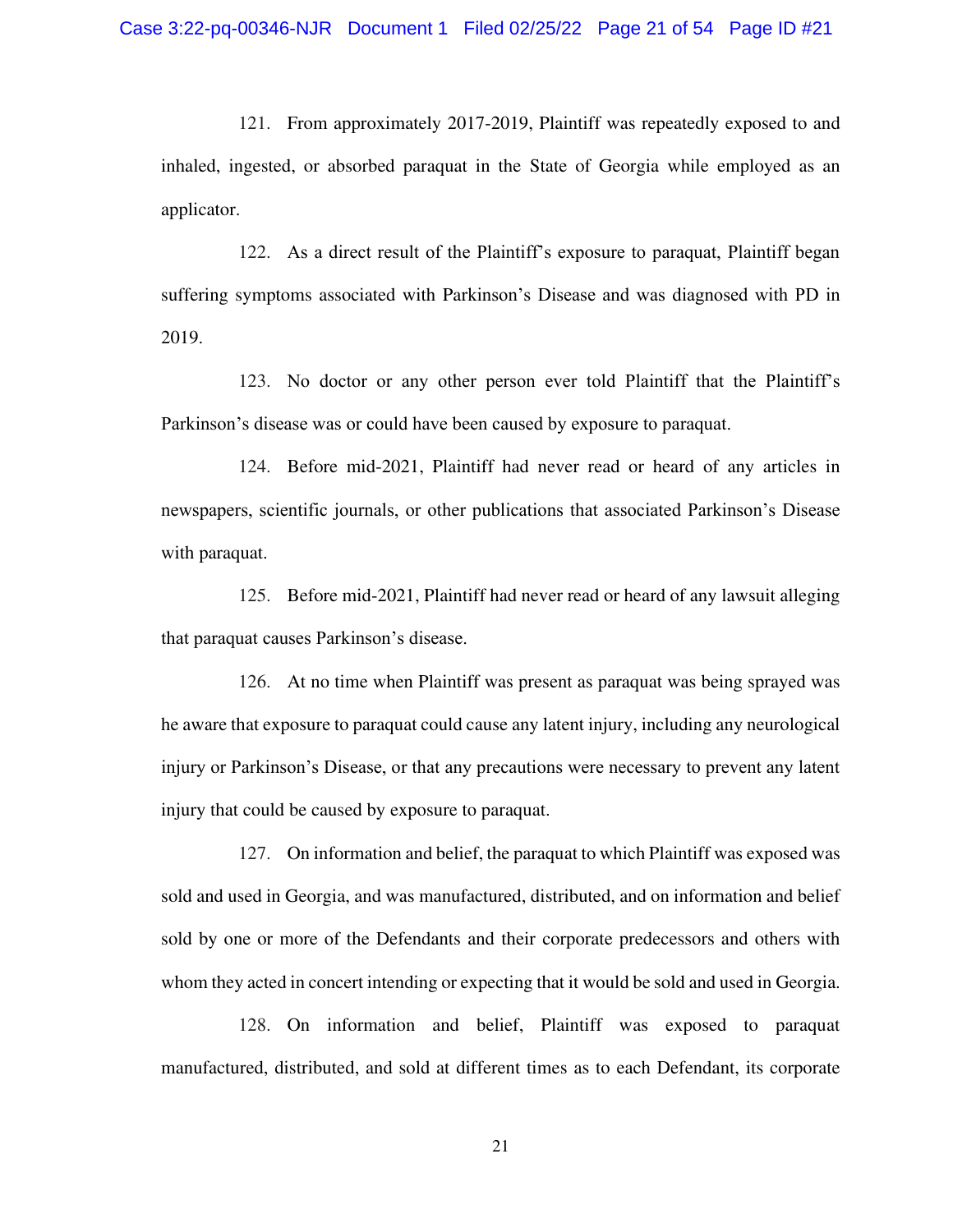predecessors, and others with whom they acted in concert, and not necessarily throughout the entire period of the Plaintiff's exposure as to any particular Defendant, its corporate predecessors, and others with whom they acted in concert.

129. On information and belief, Plaintiff was exposed to paraquat that was sold and used in Georgia, and was manufactured, distributed, and sold by SCPLLC, its corporate predecessors, and others with whom they acted in concert, including Chevron Chemical, intending or expecting that it would be sold and used in Georgia.

130. On information and belief, Plaintiff was exposed to paraquat that was sold and used in Georgia, and was manufactured, distributed, and sold by SAG, its corporate predecessors, and others with whom they acted in concert, including Chevron Chemical, intending or expecting that it would be sold and used in Georgia.

131. On information and belief, Plaintiff was exposed to paraquat that was sold and used in Georgia, and was manufactured, distributed, and sold by Chevron Chemical, acting in concert with ICI and ICI Americas, intending or expecting that it would be sold and used in Georgia.

## **C. Paraquat use**

132. Since 1964, paraquat has been used in the United States to kill broadleaf weeds and grasses before the planting or emergence of more than 100 field, fruit, vegetable, and plantation crops, to control weeds in orchards, and to desiccate (dry) plants before harvest. At all relevant times, the use of Defendants' paraquat for these purposes was intended or directed by or reasonably foreseeable to, and was known to or foreseen by, Defendants.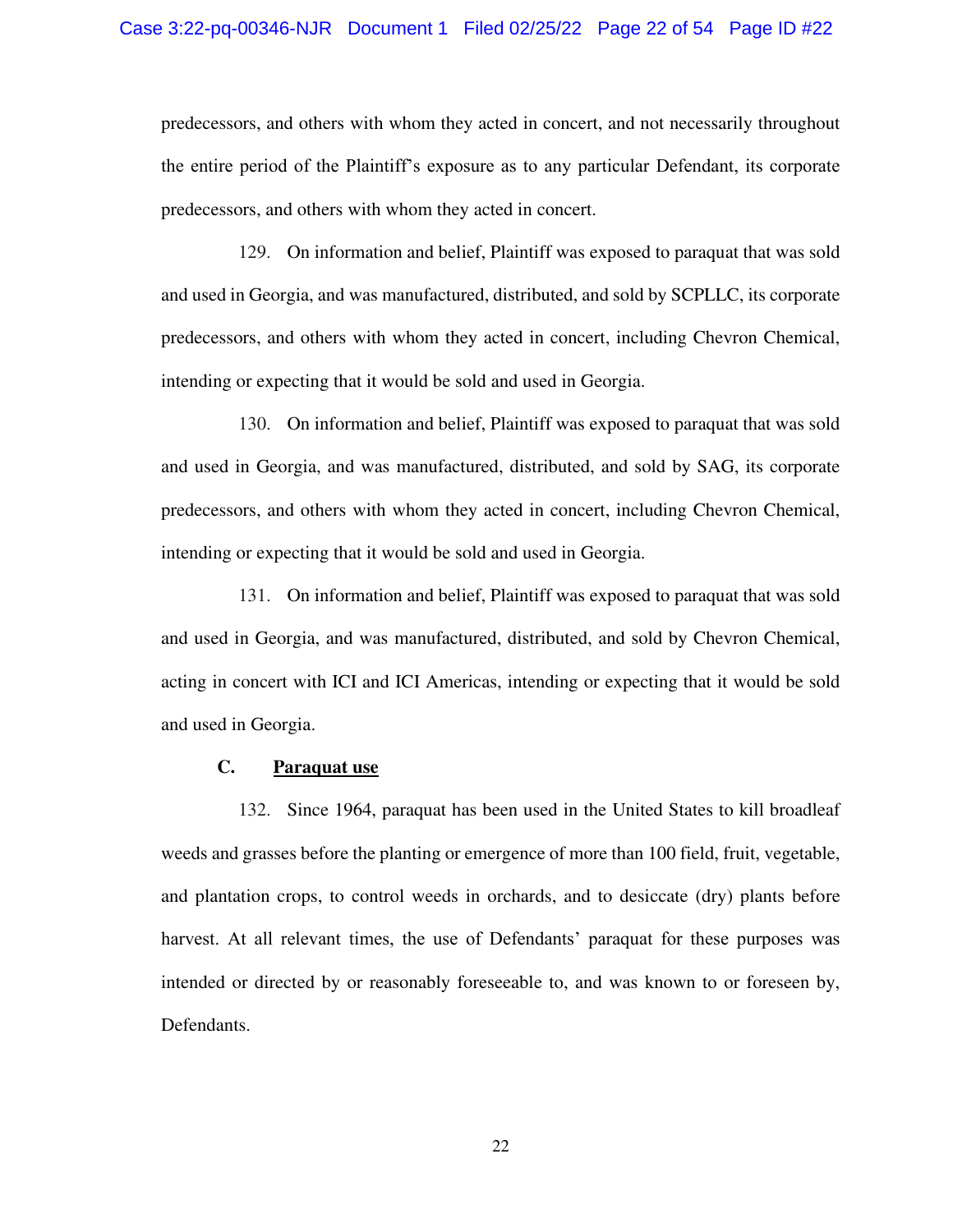133. At all relevant times, where paraquat was used, it was commonly used multiple times per year on the same land, particularly when used to control weeds in orchards or on farms with multiple crops planted on the same land within a single growing season or year, and such use was as intended or directed or reasonably foreseeable. The use of Defendants' paraquat for these purposes was intended or directed by or reasonably foreseeable to, and was known to or foreseen by, Defendants.

134. At all relevant times, paraquat manufactured, distributed, sold, and sprayed or caused to be sprayed by Defendants, Defendants' corporate predecessors, and others with whom they acted in concert was typically sold to end-users in the form of liquid concentrates (and less commonly in the form of granular solids) designed to be diluted with water before or after loading it into the tank of a sprayer and applied by spraying it onto target weeds.

135. At all relevant times, concentrates containing paraquat manufactured, distributed, sold, and sprayed or caused to be sprayed by Defendants, Defendants' corporate predecessors, and others with whom they acted in concert typically were formulated with one or more "surfactants" to increase the ability of the herbicide to stay in contact with the leaf, penetrate the leaf's waxy surface, and enter into plant cells, and the accompanying instructions typically told end-users to add a surfactant or crop oil (which as typically formulated contains a surfactant) before use.

136. At all relevant times, paraquat typically was applied with a knapsack sprayer, handheld sprayer, aircraft (i.e., crop duster), truck with attached pressurized tank, or tractor-drawn pressurized tank, and such use was as intended or directed or was reasonably foreseeable.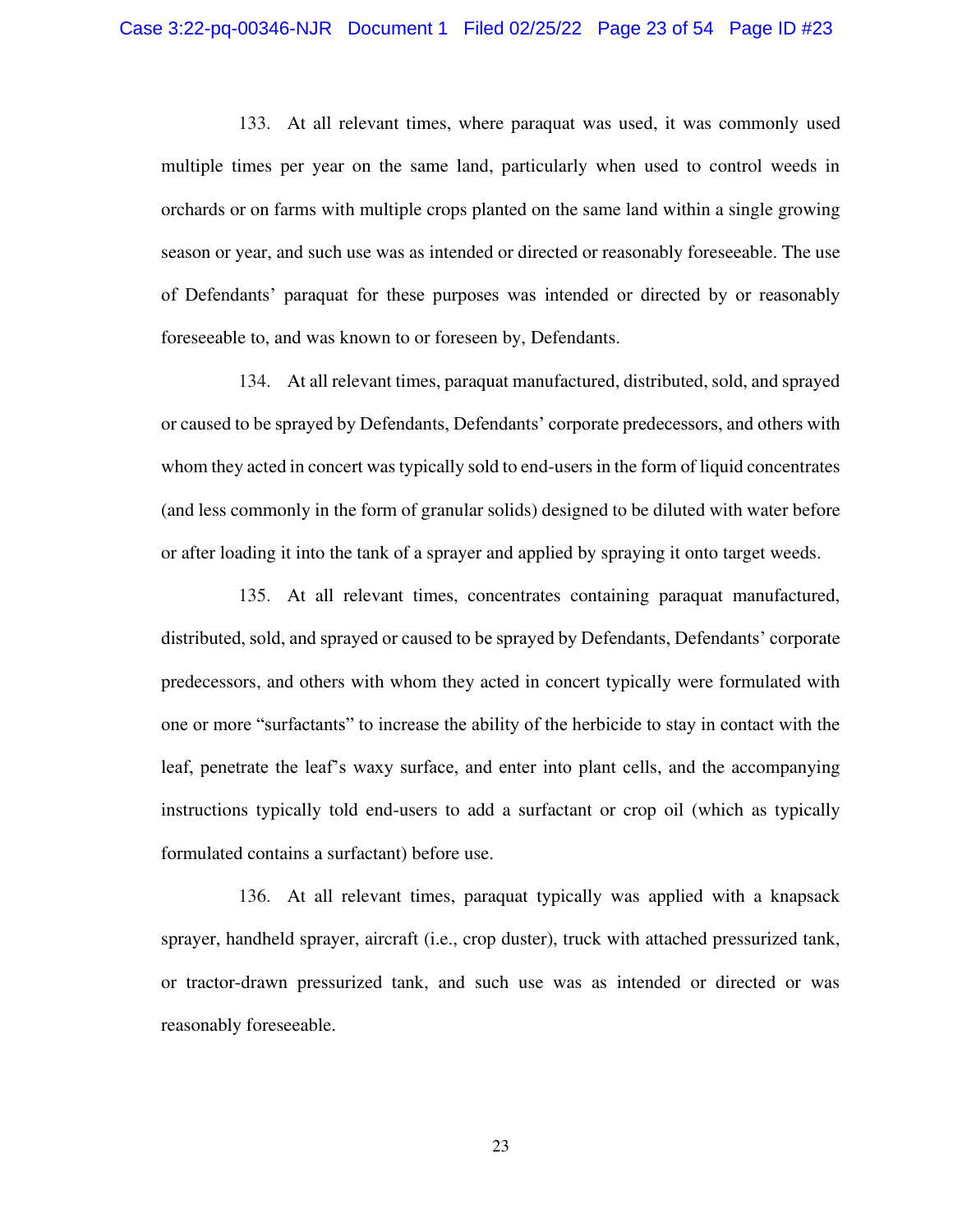### **D. Paraquat exposure**

137. At all relevant times, it was reasonably foreseeable that when paraquat was used in the manner intended or directed or in a reasonably foreseeable manner, users of paraquat and persons nearby would be exposed to paraquat while it was being mixed and loaded into the tanks of sprayers, including as a result of spills, splashes, and leaks.

138. At all relevant times, it was reasonably foreseeable that when paraquat was used in the manner intended or directed or in a reasonably foreseeable manner, persons who sprayed paraquat or were in or near areas where it was being or recently had been sprayed would be exposed to paraquat, including as a result of spray drift, the movement of herbicide spray droplets from the target area to an area where herbicide application was not intended, typically by wind, and as a result of contact with sprayed plants.

139. At all relevant times, it was reasonably foreseeable that when paraquat was used in the manner intended or directed or in a reasonably foreseeable manner, users of paraquat and persons nearby would be exposed to paraquat, including as a result of spills, splashes, and leaks, while equipment used to spray it was being emptied or cleaned or clogged spray nozzles, lines, or valves were being cleared.

140. At all relevant times, it was reasonably foreseeable that paraquat could enter the human body via absorption through or penetration of the skin, mucous membranes, and other epithelial tissues, including tissues of the mouth, nose and nasal passages, trachea, and conducting airways, particularly where cuts, abrasions, rashes, sores, or other tissue damage was present.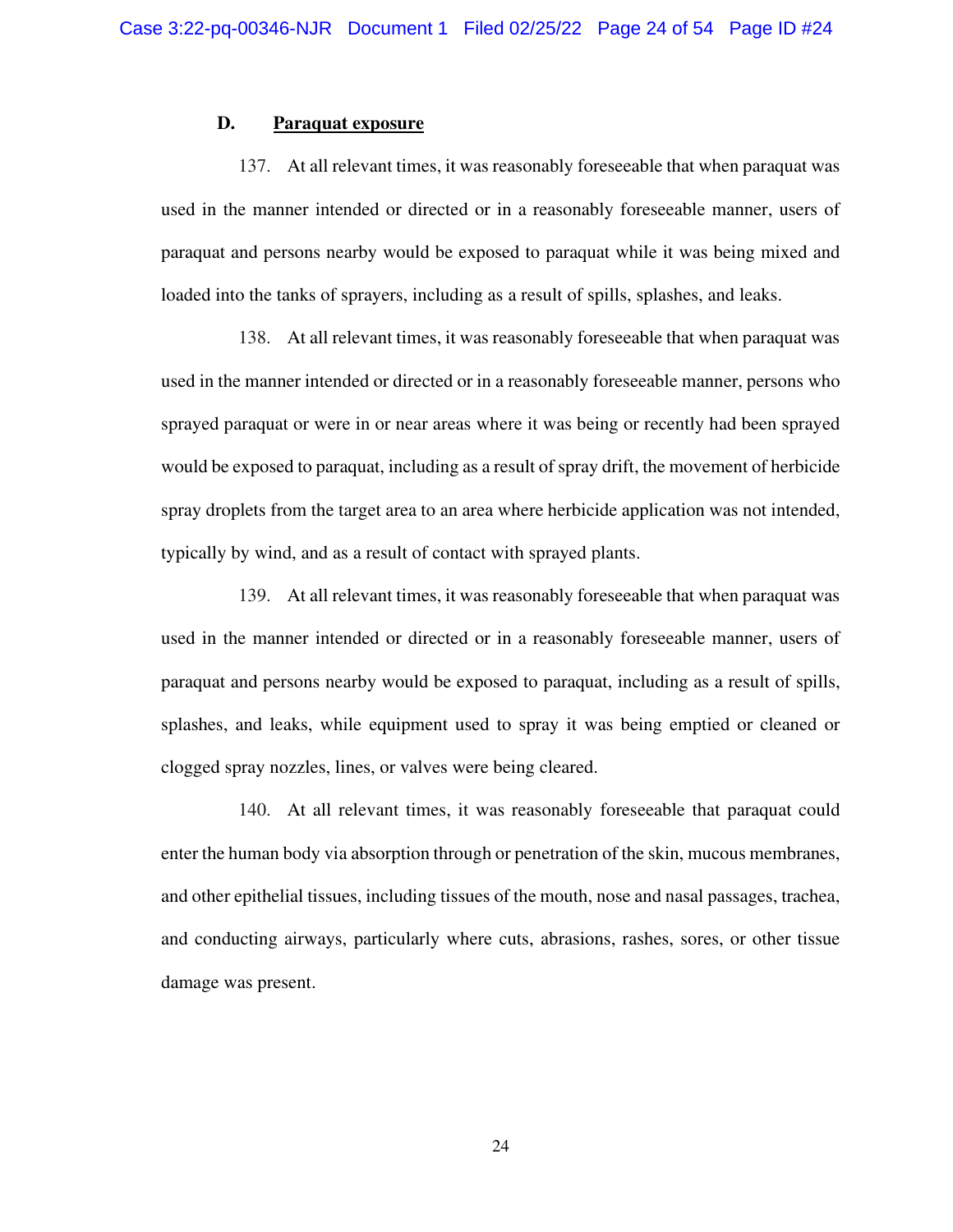141. At all relevant times, it was reasonably foreseeable that paraquat could enter the human body via respiration into the lungs, including the deep parts of the lungs where respiration (gas exchange) occurred.

142. At all relevant times, it was reasonably foreseeable that paraquat could enter the human body via ingestion into the digestive tract of small droplets swallowed after entering the mouth, nose, or conducting airways.

143. At all relevant times, it was reasonably foreseeable that paraquat that entered the human body via ingestion into the digestive tract could enter the enteric nervous system (the part of the nervous system that governs the function of the gastrointestinal tract).

144. At all relevant times, it was reasonably foreseeable that paraquat that entered the human body, whether via absorption, respiration, or ingestion, could enter the bloodstream.

145. At all relevant times, it was reasonably foreseeable that paraquat that entered the bloodstream could enter the brain, whether through the blood-brain barrier or parts of the brain not protected by the blood-brain barrier.

146. At all relevant times, it was reasonably foreseeable that paraquat that entered the nose and nasal passages could enter the brain through the olfactory bulb (a part of the brain involved in the sense of smell), which is not protected by the blood-brain barrier.

## **E. Parkinson's disease**

147. PD is progressive neurodegenerative disorder of the brain that affects primarily the motor system, the part of the central nervous system that controls movement.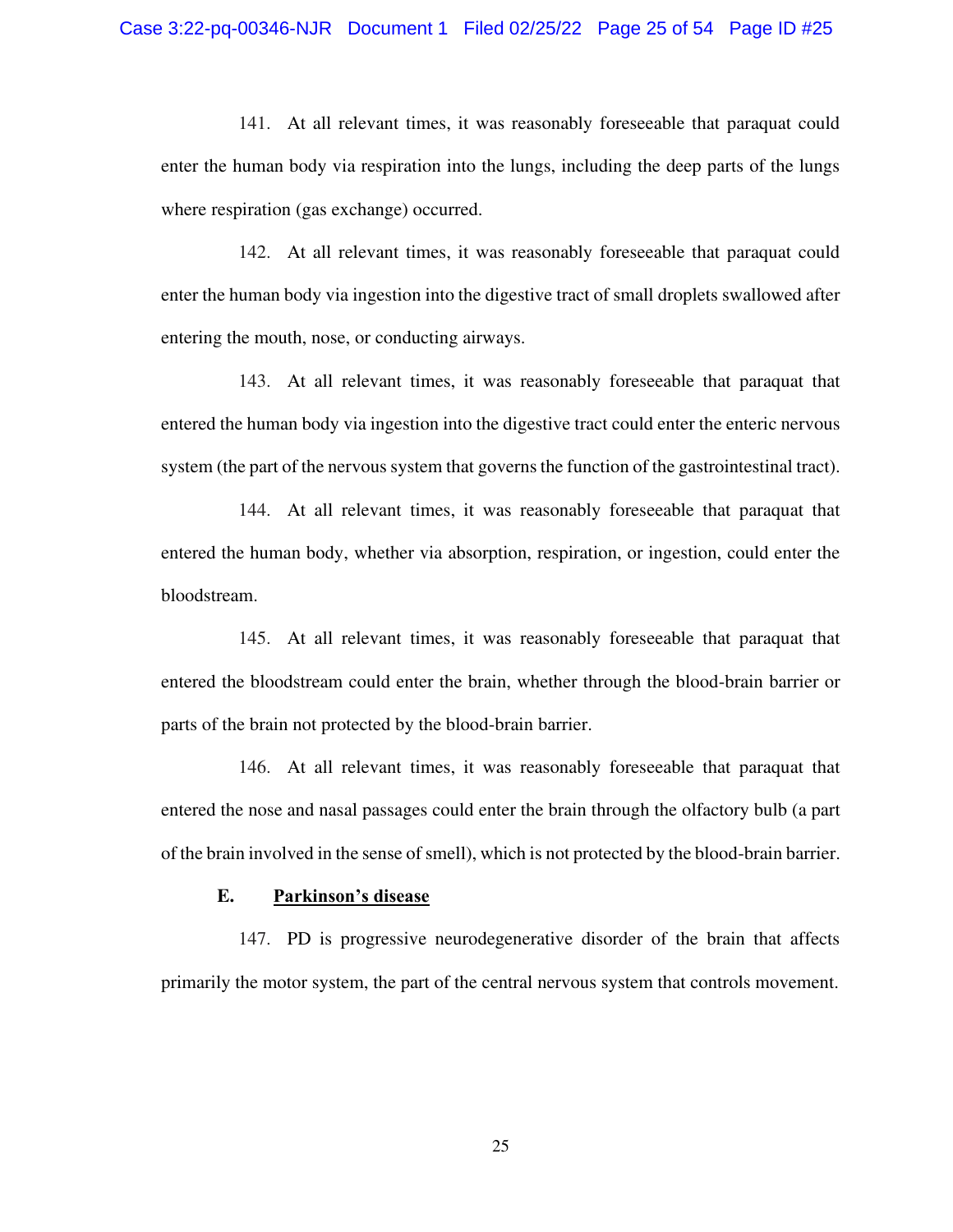148. Scientists who study PD generally agree that fewer than 10% of all PD cases are caused by inherited genetic mutations alone, and that more than 90% are caused by a combination of environmental factors, genetic susceptibility, and the aging process.

#### *1. Symptoms and treatment*

149. The characteristic symptoms of PD are its "primary" motor symptoms: resting tremor (shaking movement when the muscles are relaxed), bradykinesia (slowness in voluntary movement and reflexes), rigidity (stiffness and resistance to passive movement), and postural instability (impaired balance).

150. PD's primary motor symptoms often result in "secondary" motor symptoms such as freezing of gait; shrinking handwriting; mask-like expression; slurred, monotonous, quiet voice; stooped posture; muscle spasms; impaired coordination; difficulty swallowing; and excess saliva and drooling caused by reduced swallowing movements.

151. Non-motor symptoms-such as loss of or altered sense of smell; constipation; low blood pressure on rising to stand; sleep disturbances; and depression-are present in most cases of PD, often for years before any of the primary motor symptoms appear.

152. There is currently no cure for PD. No treatment will slow, stop, or reverse its progression, and the treatments most-commonly prescribed for its motor symptoms tend to become progressively less effective, and to cause unwelcome side effects, the longer they are used.

#### *2. Pathophysiology*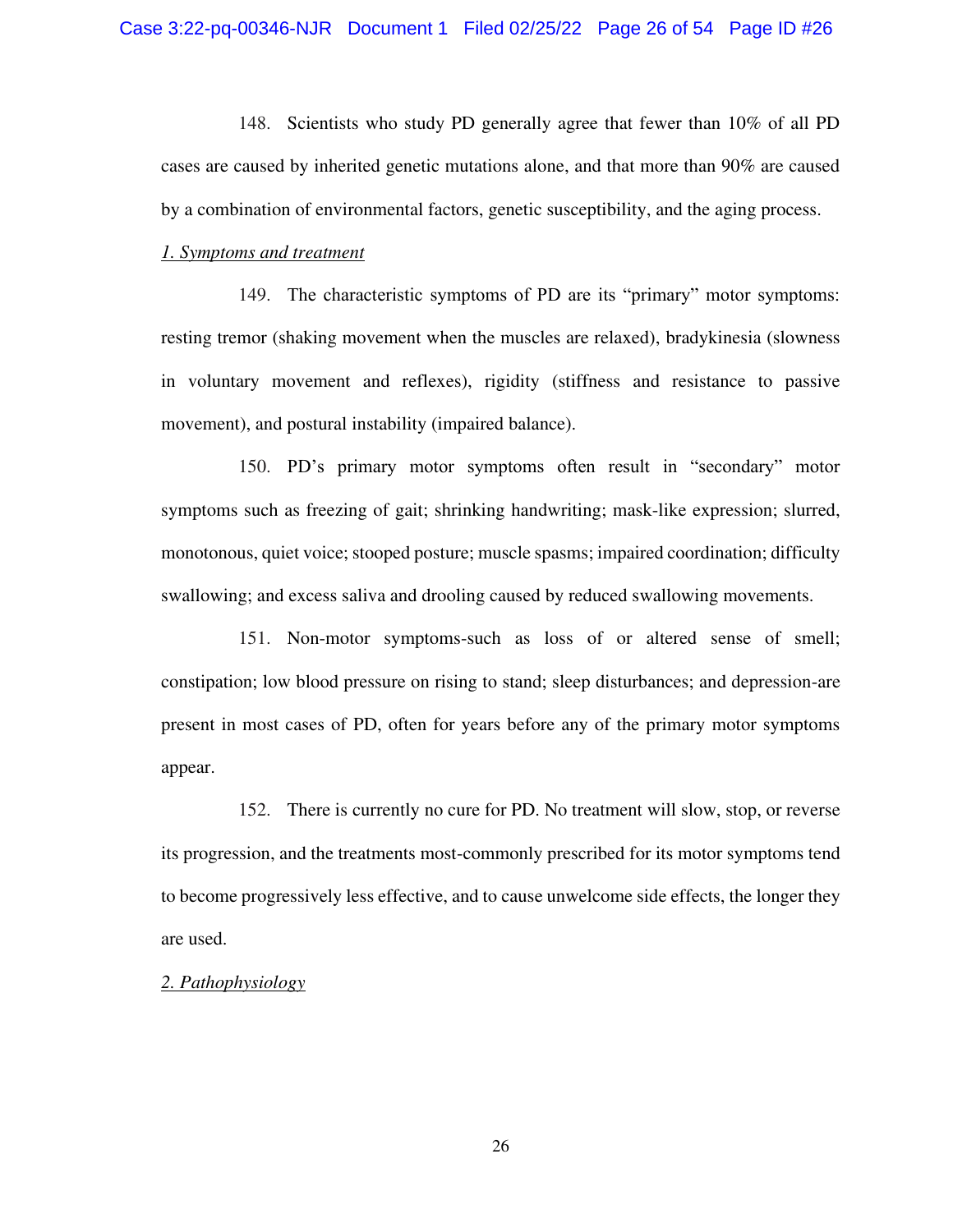153. The selective degeneration and death of dopaminergic neurons (dopamineproducing nerve cells) in a part of the brain called the substantia nigra pars compacta ("SNpc") is one of the primary pathophysiological hallmarks of PD.

154. Dopamine is a neurotransmitter (a chemical messenger that transmits signals from one neuron to another neuron, muscle cell, or gland cell) that is critical to the brain's control of motor function (among other things).

155. The death of dopaminergic neurons in the SNpc decreases the production of dopamine.

156. Once dopaminergic neurons die, they are not replaced; when enough dopaminergic neurons have died, dopamine production falls below the level the brain requires for proper control of motor function, resulting in the motor symptoms of PD.

157. The presence of Lewy bodies (insoluble aggregates of a protein called alpha-synuclein) in many of the remaining dopaminergic neurons in the SNpc is another of the primary pathophysiological hallmarks of PD.

158. Dopaminergic neurons are particularly susceptible to oxidative stress, a disturbance in the normal balance between oxidants present in cells and cells' antioxidant defenses.

159.Scientists who study PD generally agree that oxidative stress is a major factor in—if not the precipitating cause of—the degeneration and death of dopaminergic neurons in the SNpc and the accumulation of Lewy bodies in the remaining dopaminergic neurons that are the primary pathophysiological hallmarks of PD.

## **F. Paraquat's toxicity**

160. Paraquat is highly toxic to both plants and animals.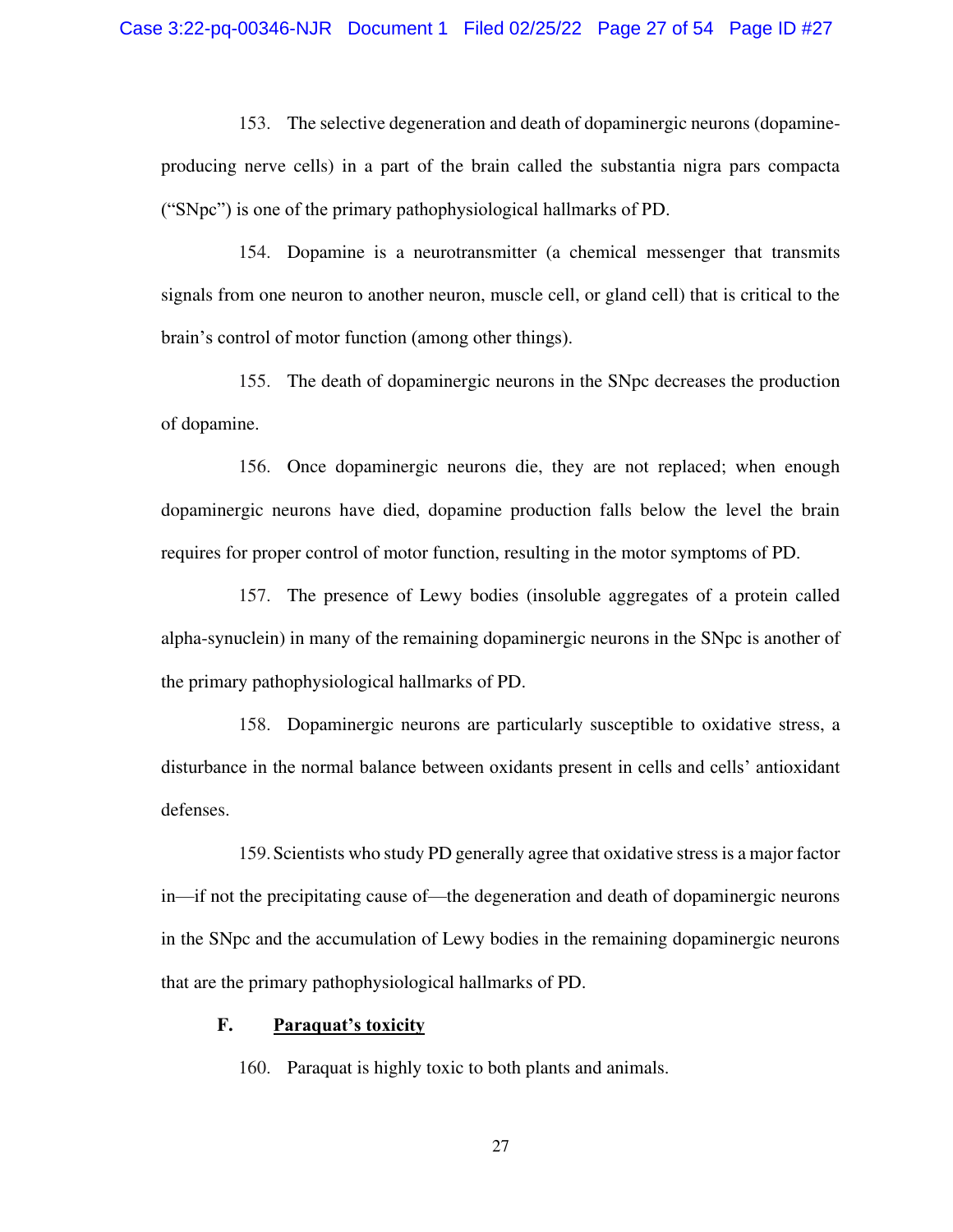161. Paraquat injures and kills plants by creating oxidative stress that causes or contributes to cause the degeneration and death of plant cells.

162. Paraquat injures and kills humans and other animals by creating oxidative stress that causes or contributes to cause the degeneration and death of animal cells.

163. Paraquat creates oxidative stress in the cells of plants and animals because of "redox properties" that are inherent in its chemical composition and structure: it is a strong oxidant, and it readily undergoes "redox cycling" in the presence of molecular oxygen, which is plentiful in living cells.

164. The redox cycling of paraquat in living cells interferes with cellular functions that are necessary to sustain life—photosynthesis in the case of plant cells and cellular respiration in the case of animal cells.

165. The redox cycling of paraquat in living cells creates a "reactive oxygen species" known as superoxide radical, an extremely reactive molecule that can initiate a cascading series of chemical reactions that creates other reactive oxygen species that damage lipids, proteins, and nucleic acids—molecules that are essential components of the structures and functions of living cells.

166. Because the redox cycling of paraquat can repeat indefinitely in the conditions typically present in living cells, a single molecule of paraquat can trigger the production of countless molecules of destructive superoxide radical.

167. Paraquat's redox properties have been known since at least the 1930s.

168. That paraquat is toxic to the cells of plants and animals because it creates oxidative stress through redox cycling has been known since at least the 1960s.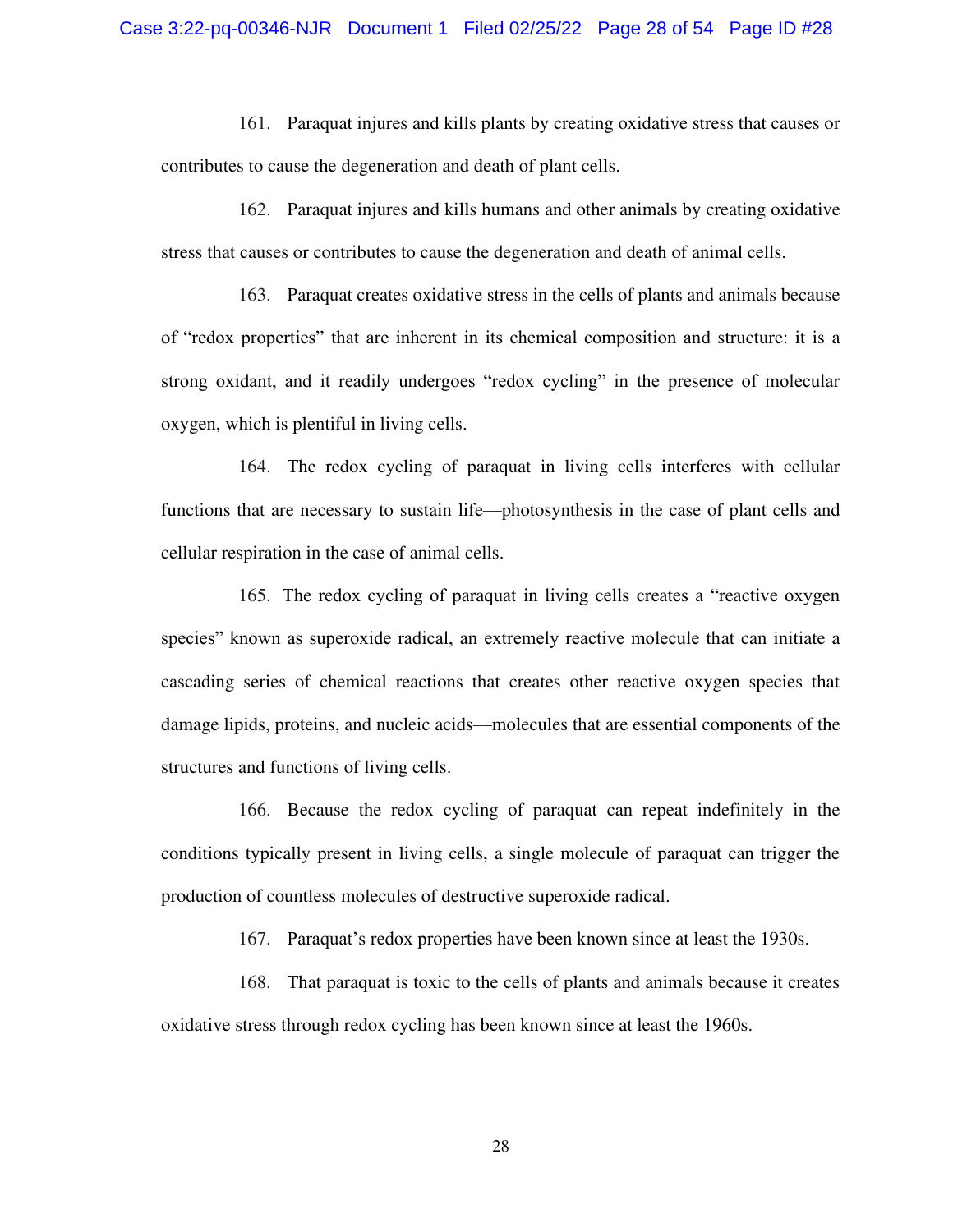169. The surfactants with which the concentrates containing paraquat manufactured, distributed, and sold by Defendants, Defendants' corporate predecessors, and others with whom they acted in concert typically were formulated were likely to increase paraquat's toxicity to humans by increasing its ability to stay in contact with or penetrate the skin, mucous membranes, and other epithelial tissues, including tissues of the mouth, nose and nasal passages, trachea, and conducting airways, the lungs, and the gastrointestinal tract.

### **G. Paraquat and Parkinson's disease**

170. The same redox properties that make paraquat toxic to plant cells and other types of animal cells make it toxic to dopaminergic neurons—paraquat is a strong oxidant that interferes with the function of, damages, and ultimately kills dopaminergic neurons by creating oxidative stress through redox cycling.

171. Although PD is not known to occur naturally in any species other than humans, PD research is often performed using "animal models," in which scientists artificially produce in laboratory animals conditions that show features of PD.

172. Paraquat is one of only a handful of toxins that scientists use to produce animal models of PD.

173. In animal models of PD, hundreds of studies involving various routes of exposure have found that paraquat creates oxidative stress that results in the degeneration and death of dopaminergic neurons in the SNpc, other pathophysiology consistent with that seen in human PD, and motor deficits and behavioral changes consistent with those commonly seen in human PD.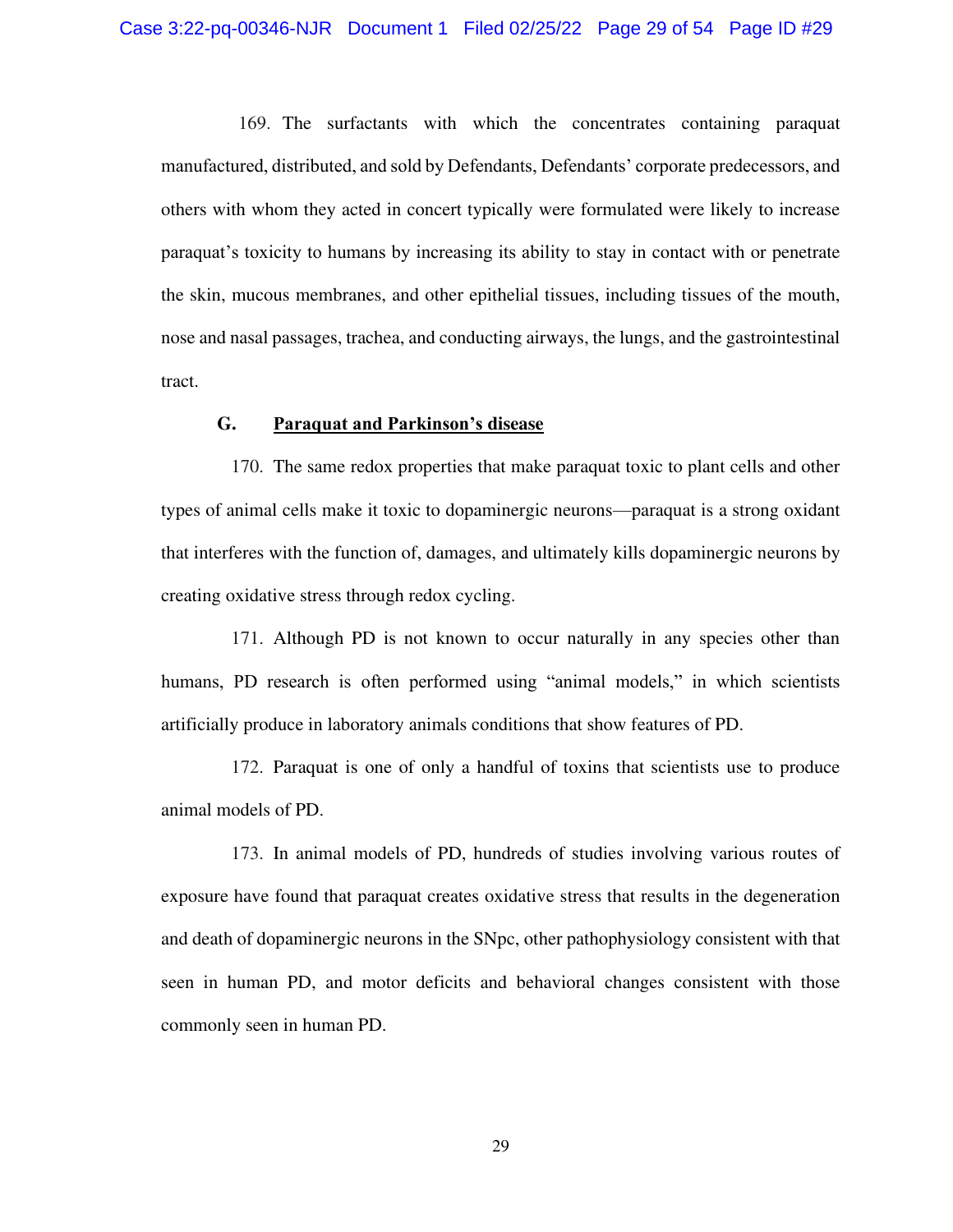174. Hundreds of in vitro studies have found that paraquat creates oxidative stress that results in the degeneration and death of dopaminergic neurons (and many other types of animal cells).

175. Many epidemiological studies (studies of the patterns and causes of disease in defined populations) have found an association between paraquat exposure and PD, including multiple studies finding a two- to five-fold or greater increase in the risk of PD in populations with occupational exposure to paraquat compared to populations without such exposure.

176. Defendants had knowledge of these studies and the relationship between paraquat exposure and PD but actively and fraudulently concealed this information from Plaintiff and others.

## **H. Paraquat regulation**

177. The Federal Insecticide, Fungicide, and Rodenticide Act ("FIFRA"), 7 U.S.C. §136 *et seq*., which regulates the distribution, sale, and use of pesticides within the United States, requires that pesticides be registered with the EPA prior to their distribution, sale, or use, except as described by FIFRA. 7 U.S.C. 136a(a).

178. As part of the pesticide registration process, the EPA requires, among other things, a variety of tests to evaluate the potential for exposure to pesticides, toxicity to people and other potential non-target organisms, and other adverse effects on the environment.

179. As a general rule, FIFRA requires registrants to perform health and safety testing of pesticides.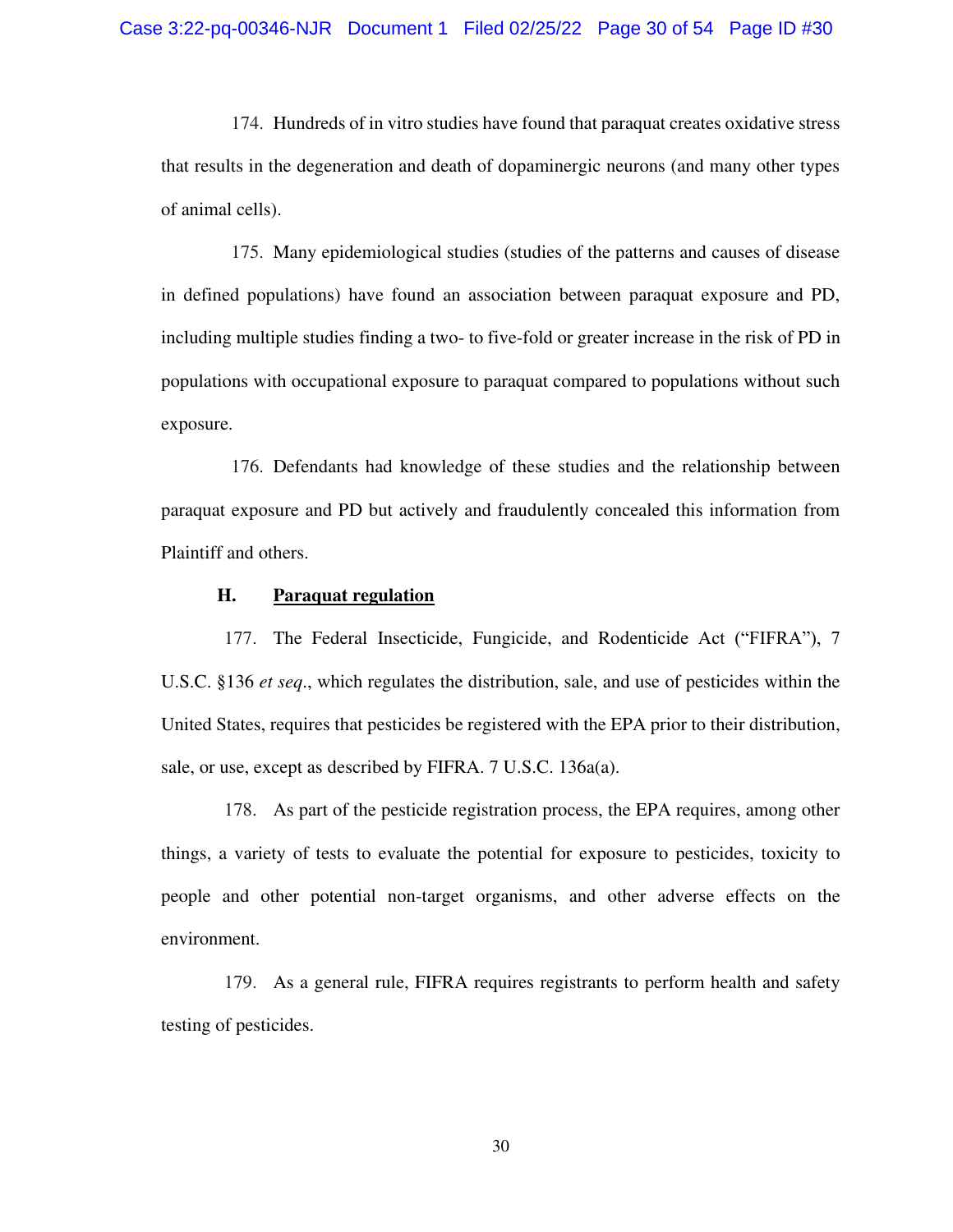180. FIFRA does not require the EPA to perform health and safety testing of

pesticides itself, and the EPA generally does not perform such testing.

181. The EPA registers (or re-registers) a pesticide if it believes, based largely on

studies and data submitted by the registrant, that:

- a. its composition is such as to warrant the proposed claims for it, 7 U.S.C.  $§136a(c)(5)(A);$
- b. its labeling and other material required to be submitted comply with the requirements of FIFRA,  $7 \text{ U.S.C. }$   $\S$  136a(c)(5)(B);
- c. it will perform its intended function without unreasonable adverse effects on the environment, 7 U.S.C.  $\S$  136a(c)(5)(C); and
- d. when used in accordance with widespread and commonly recognized practice it will not generally cause unreasonable adverse effects on the environment, 7 U.S.C. § 136a(c)(5)(D).

182. FIFRA defines "unreasonable adverse effects on the environment" as "any unreasonable risk to man or the environment, taking into account the economic, social, and environmental costs and benefits of the use of any pesticide." 7 U.S.C. § 136(bb).

183. Under FIFRA, "[a]s long as no cancellation proceedings are in effect registration of a pesticide shall be prima facie evidence that the pesticide, its labeling and packaging comply with the registration provisions of [FIFRA]." 7 U.S.C. § 136a(f)(2).

184. However, FIFRA further provides that "[i]n no event shall registration of an article be construed as a defense for the commission of any offense under [FIFRA]." 7 U.S.C. § 136a(f)(2).

185. The distribution or sale of a pesticide that is misbranded is an offense under FIFRA, which provides in relevant part that "it shall be unlawful for any person in any State to distribute or sell to any person . . . any pesticide which is . . . misbranded." 7 U.S.C.  $\S$  $136j(a)(1)(E)$ .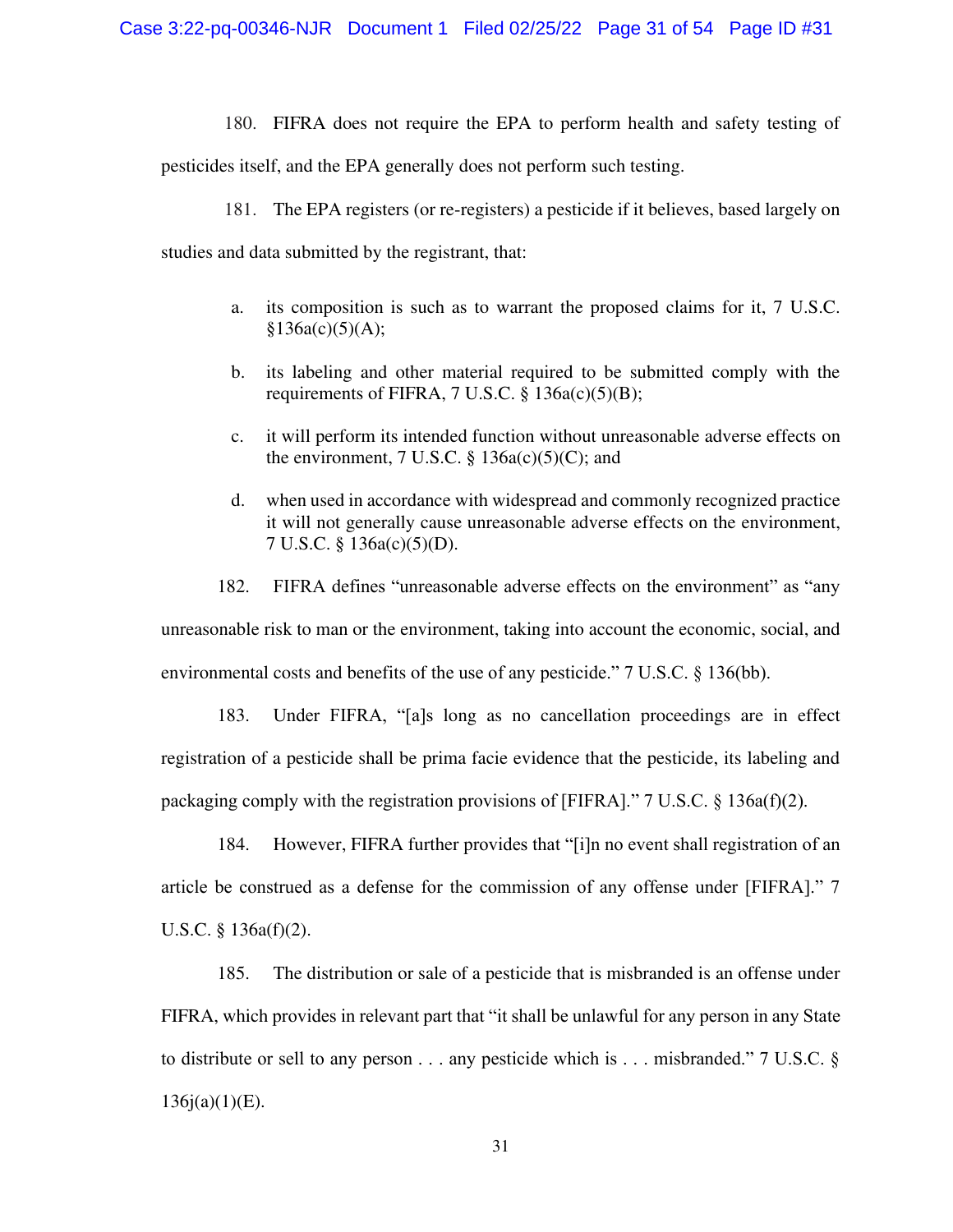- 186. A pesticide is misbranded under FIFRA if, among other things:
- a. its labeling bears any statement, design, or graphic representation relative thereto or to its ingredients that is false or misleading in any particular, 7 U.S.C. §  $136(q)(1)(A);$
- b. the labeling accompanying it does not contain directions for use which are necessary for effecting the purpose for which the product is intended and if complied with, together with any requirements imposed under Section 136a(d) of the title, are adequate to protect health and the environment, 7 U.S.C.  $$136(q)(1)(F)$ ; or
- c. the label does not contain a warning or caution statement that may be necessary and if complied with, together with any requirements imposed under section 136a(d) of the title, is adequate to protect health and the environment,"  $7 \text{ U.S.C. } \S$  136(q)(1)(G).
- 187. Plaintiff does not seek in this action to impose on Defendants any labeling

or packaging requirement in addition to or different from those required under FIFRA; accordingly, any allegation in this complaint that a Defendant breached a duty to provide adequate directions for the use of paraquat or warnings about paraquat, breached a duty to provide adequate packaging for paraquat, or concealed, suppressed, or omitted to disclose any material fact about paraquat or engaged in any unfair or deceptive practice regarding paraquat, that allegation is intended and should be construed to be consistent with that alleged breach, concealment, suppression, or omission, or unfair or deceptive practice, having rendered the paraquat "misbranded" under FIFRA; however, Plaintiff brings claims and seek relief in this action only under state law, and do not bring any claims or seek any relief in this action under FIFRA.

#### **V. ALLEGATIONS COMMON TO SPECIFIC CAUSES OF ACTION**

#### **A. Strict Product Liability – Design Defect**

188. At all relevant times, Defendants, Defendants' corporate predecessors, and others with whom they acted in concert were engaged in the U.S. paraquat business.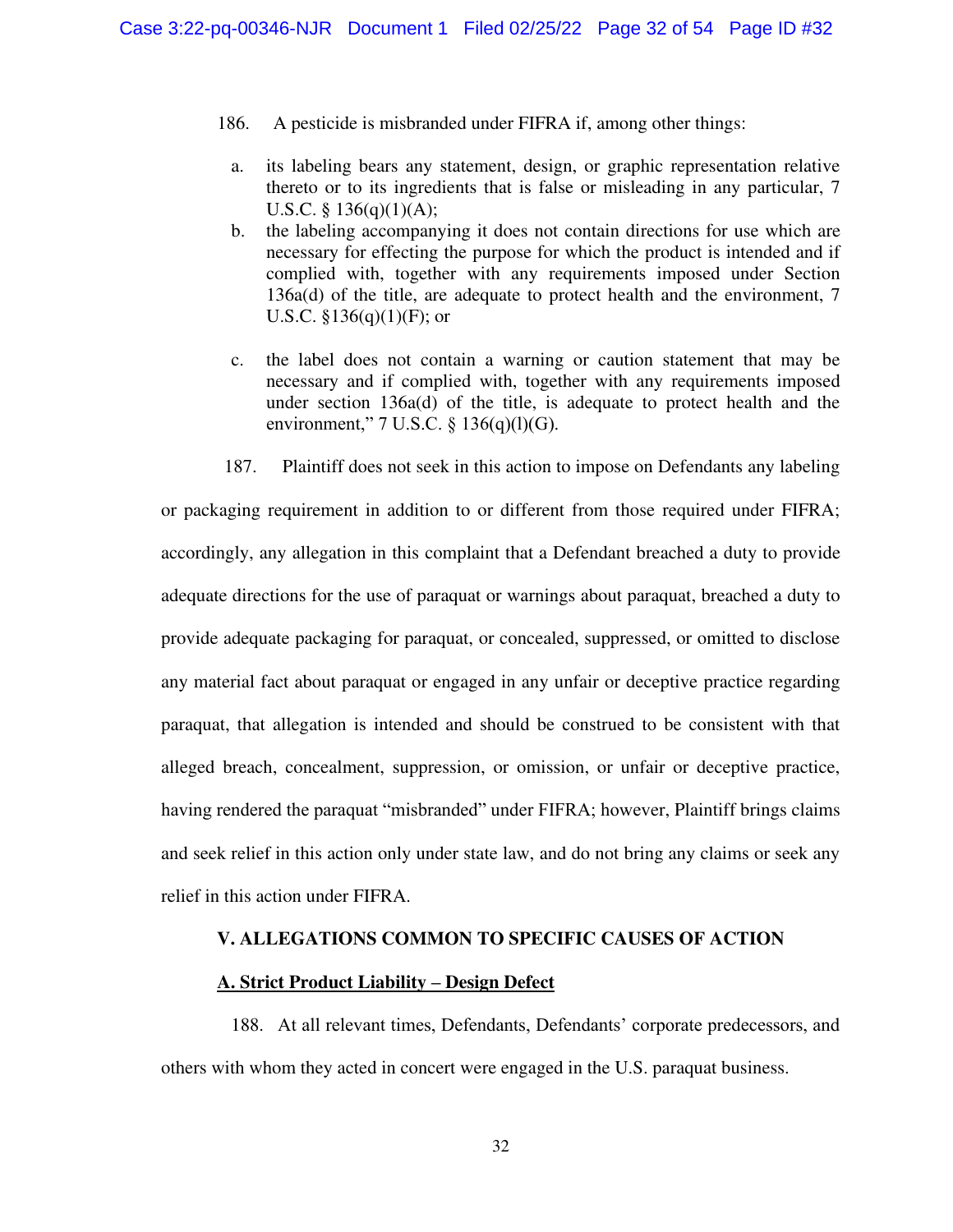189. At all relevant times, Defendants, Defendants' corporate predecessors, and others with whom they acted in concert were engaged in the business of designing, manufacturing, distributing, and selling pesticides, and designed, manufactured, distributed, and sold paraquat intending or expecting that it would be sold and used in Georgia.

190. Plaintiff was exposed to paraquat sold and used in Georgia that Defendants, Defendants' corporate predecessors, and others with whom they acted in concert designed, manufactured, distributed, and sold intending or expecting that it would be sold and used in Georgia.

191. The paraquat that Defendants, Defendants' corporate predecessors, and

others with whom they acted in concert designed, manufactured, distributed, and sold and to which Plaintiff was exposed was in a defective condition that made it unreasonably dangerous, in that when used in the intended and directed manner or a reasonably

foreseeable manner:

- a. it was designed, manufactured, formulated, and packaged such that it was likely to be inhaled, ingested, and absorbed into the bodies of persons who used it, who were nearby while it was being used, or who entered fields or orchards where it had been sprayed or areas near where it had been sprayed; and
- b. when inhaled, ingested, or absorbed into the bodies of persons who used it, who were nearby while it was being used, or who entered fields or orchards where it had been sprayed or areas near where it had been sprayed, it was likely to cause or contribute to cause latent neurological damage that was both permanent and cumulative, and repeated exposures were likely to cause or contribute to cause clinically significant neurodegenerative disease, including PD, to develop long after exposure.
- 192. This defective condition existed in the paraquat that Defendants,

Defendants' corporate predecessors, and others with whom they acted in concert designed, manufactured, distributed, and sold and to which Plaintiff was exposed when it left the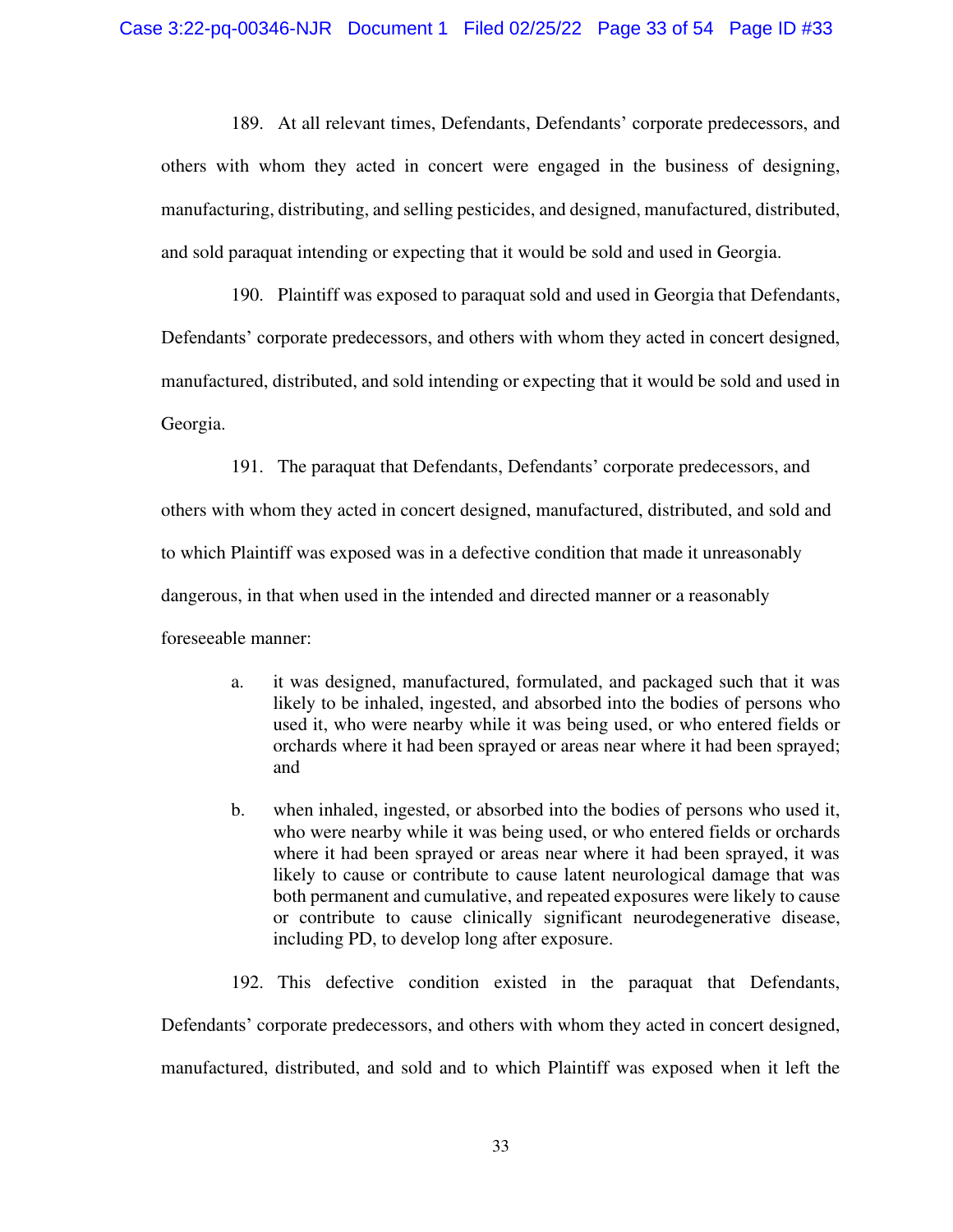control of Defendants, Defendants' corporate predecessors, and others with whom they acted in concert and was placed into the stream of commerce.

193. As a result of this defective condition, the paraquat that Defendants, Defendants'

corporate predecessors, and others with whom they acted in concert designed, manufactured, distributed, and sold and to which Plaintiff was exposed either failed to perform in the manner reasonably to be expected in light of its nature and intended function, or the magnitude of the dangers outweighed its utility.

194. The paraquat that Defendants, Defendants' corporate predecessors, and others with whom they acted in concert designed, manufactured, distributed, and sold and to which Plaintiff was exposed was used in the intended and directed manner or a reasonably foreseeable manner.

#### **B. Strict Product Liability – Failure to Warn**

195. At all times relevant to this claim, Defendants, Defendants' corporate predecessors, and others with whom they acted in concert were engaged in the business of designing, manufacturing, distributing, and selling pesticides, and designed, manufactured, distributed, and sold paraquat intending or expecting that it would be sold and used in Georgia.

196. Plaintiff was exposed to paraquat sold and used in Georgia that Defendants' corporate predecessors, and others with whom they acted in concert designed, manufactured, distributed, and sold intending or expecting that it would be sold and used in Georgia.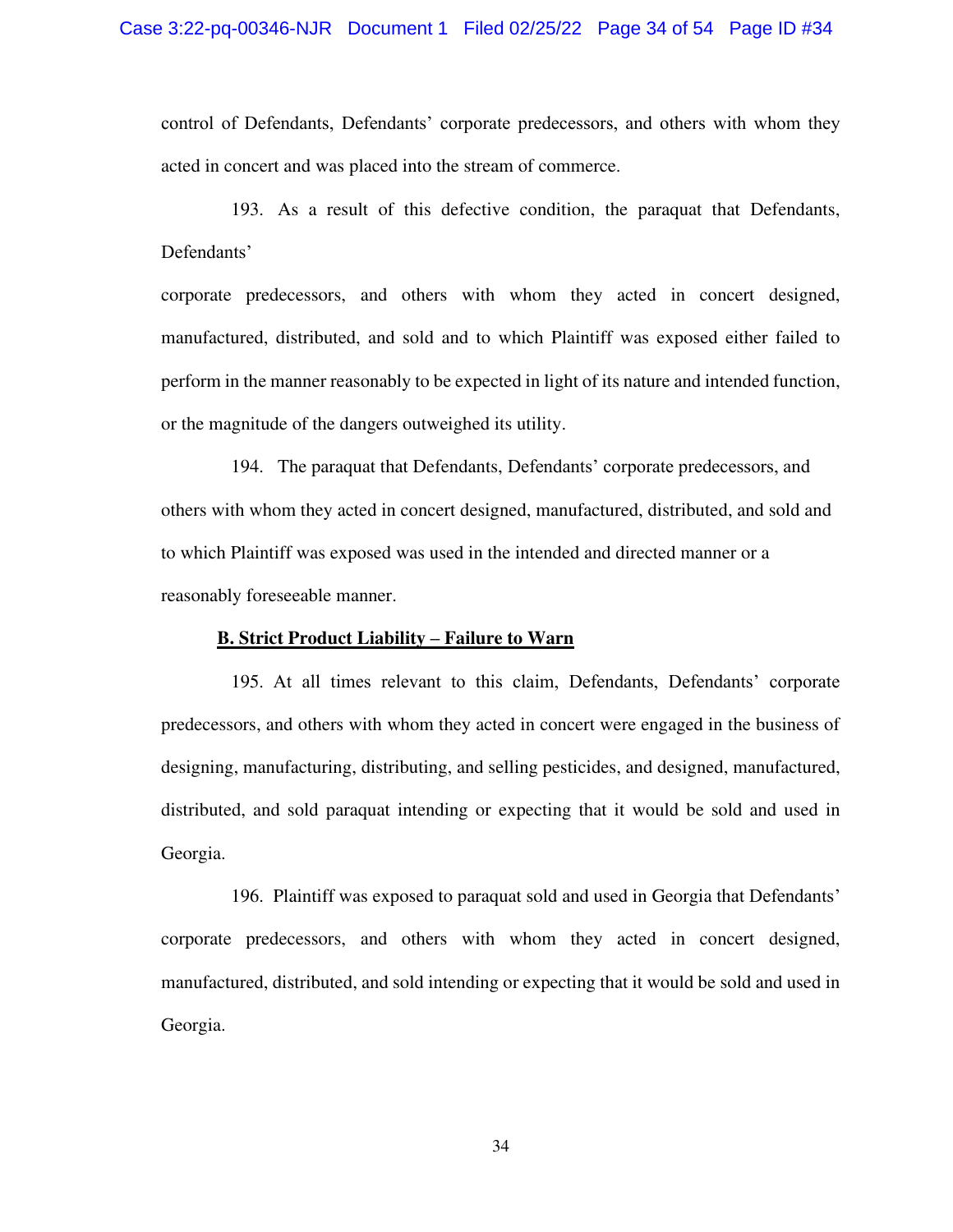197. When Defendants, Defendants' corporate predecessors, and others with whom they acted in concert designed, manufactured, distributed, and sold the paraquat to which Plaintiff was exposed, Defendants, Defendants' corporate predecessors, and others with whom they acted in concert knew or in the exercise of ordinary care should have known that when used in the intended and directed manner or a reasonably foreseeable manner:

- a. it was designed, manufactured, formulated, and packaged such that it was likely to be inhaled, ingested, and absorbed into the bodies of persons who used it, who were nearby while it was being used, or who entered fields or orchards where it had been sprayed or areas near where it had been sprayed; and
- b. when inhaled, ingested, or absorbed into the bodies of persons who used it, who were nearby while it was being used, or who entered fields or orchards where it had been sprayed or areas near where it had been sprayed, it was likely to cause or contribute to cause latent neurological damage that was both permanent and cumulative, and repeated exposures were likely to cause or contribute to cause clinically significant neurodegenerative disease, including PD, to develop long after exposure.

198. The paraquat that Defendants, Defendants' corporate predecessors, and

others with whom they acted in concert designed, manufactured, distributed, and sold and

to which Plaintiff was exposed was in a defective condition that made it unreasonably

dangerous when it was used in the intended and directed manner or a reasonably foreseeable

manner, in that:

- a. it was not accompanied by directions for use that would have made it unlikely to be inhaled, ingested, and absorbed into the bodies of persons who used it, who were nearby while it was being used, or who entered fields or orchards where it had been sprayed or areas near where it had been sprayed; and
- b. it was not accompanied by a warning that when inhaled, ingested, or absorbed into the bodies of persons who used it, who were nearby while it was being used, or who entered fields or orchards where it had been sprayed or areas near where it had been sprayed, it was likely to cause or contribute to cause latent neurological damage that was both permanent and cumulative, and that repeated exposures were likely to cause or contribute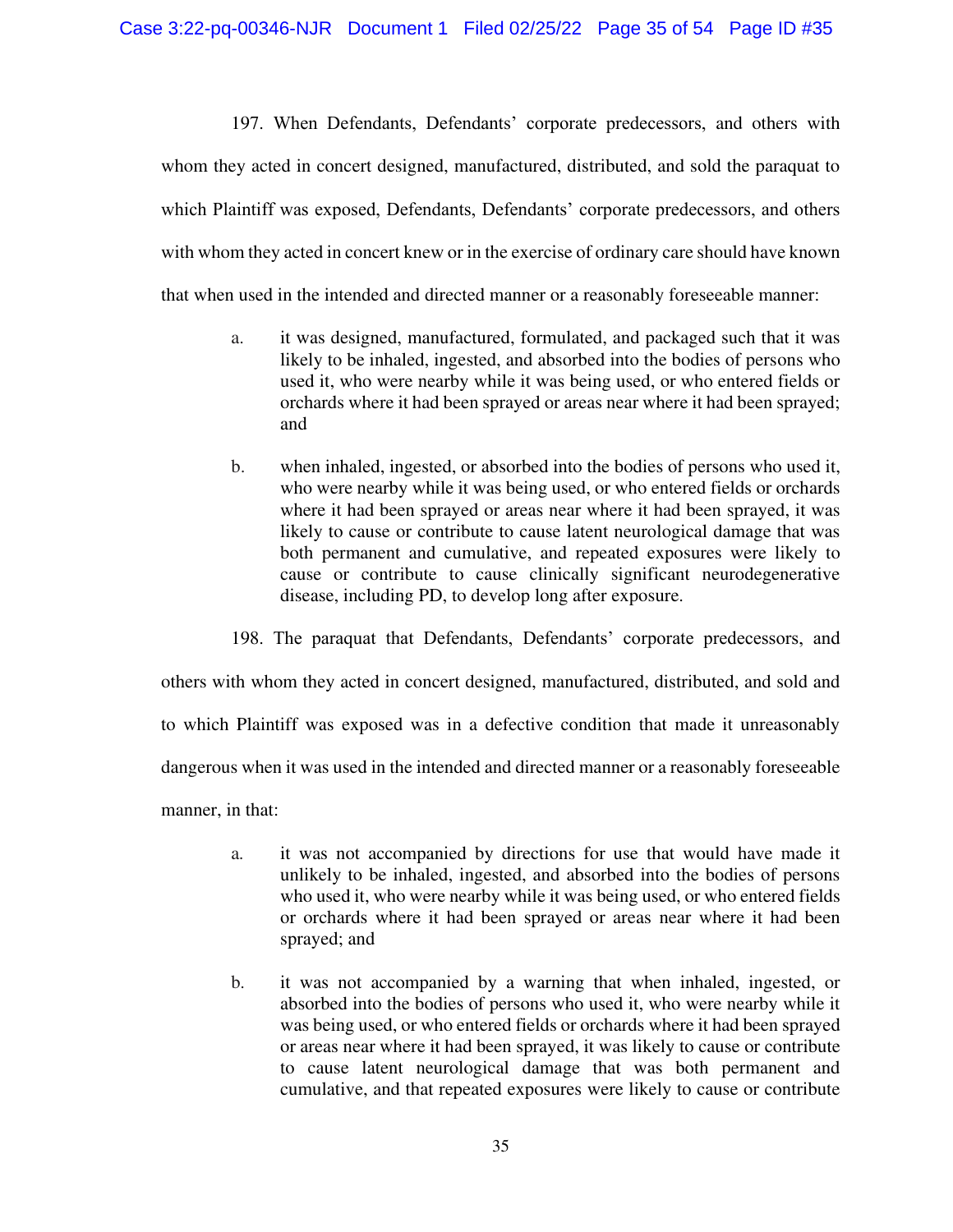to cause clinically significant neurodegenerative disease, including PD, to develop long after exposure.

199. This defective condition existed in the paraquat that Defendants, Defendants' corporate predecessors, and others with whom they acted in concert designed, manufactured, distributed, and sold and to which Plaintiff was exposed when it left the control of Defendants, Defendants' corporate predecessors, and others with whom they acted in concert and was placed into the stream of commerce.

200. As a result of this defective condition, the paraquat that Defendants, Defendants' corporate predecessors, and others with whom they acted in concert designed, manufactured, distributed, and sold and to which Plaintiff was exposed either failed to perform in the manner reasonably to be expected in light of its nature and intended function, or the magnitude of the dangers outweighed its utility.

201. The paraquat that Defendants, Defendants' corporate predecessors, and others with whom they acted in concert designed, manufactured, distributed, and sold and to which Plaintiff was exposed was used in the intended and directed manner or a reasonably foreseeable manner.

# **C. Violation of Georgia's Fair Business Practices Act** (**Ga. Code Ann. §§ 10-1- 390 et seq.)**

202. At all times relevant to this claim, Defendants, Defendants' corporate predecessors, and others with whom they acted in concert were engaged in the business of designing, manufacturing, distributing, and selling pesticides, and designed, manufactured, distributed, and sold paraquat intending or expecting that it would be sold and used in Georgia.

203. Plaintiff Donald Newton was exposed to paraquat sold and used in Georgia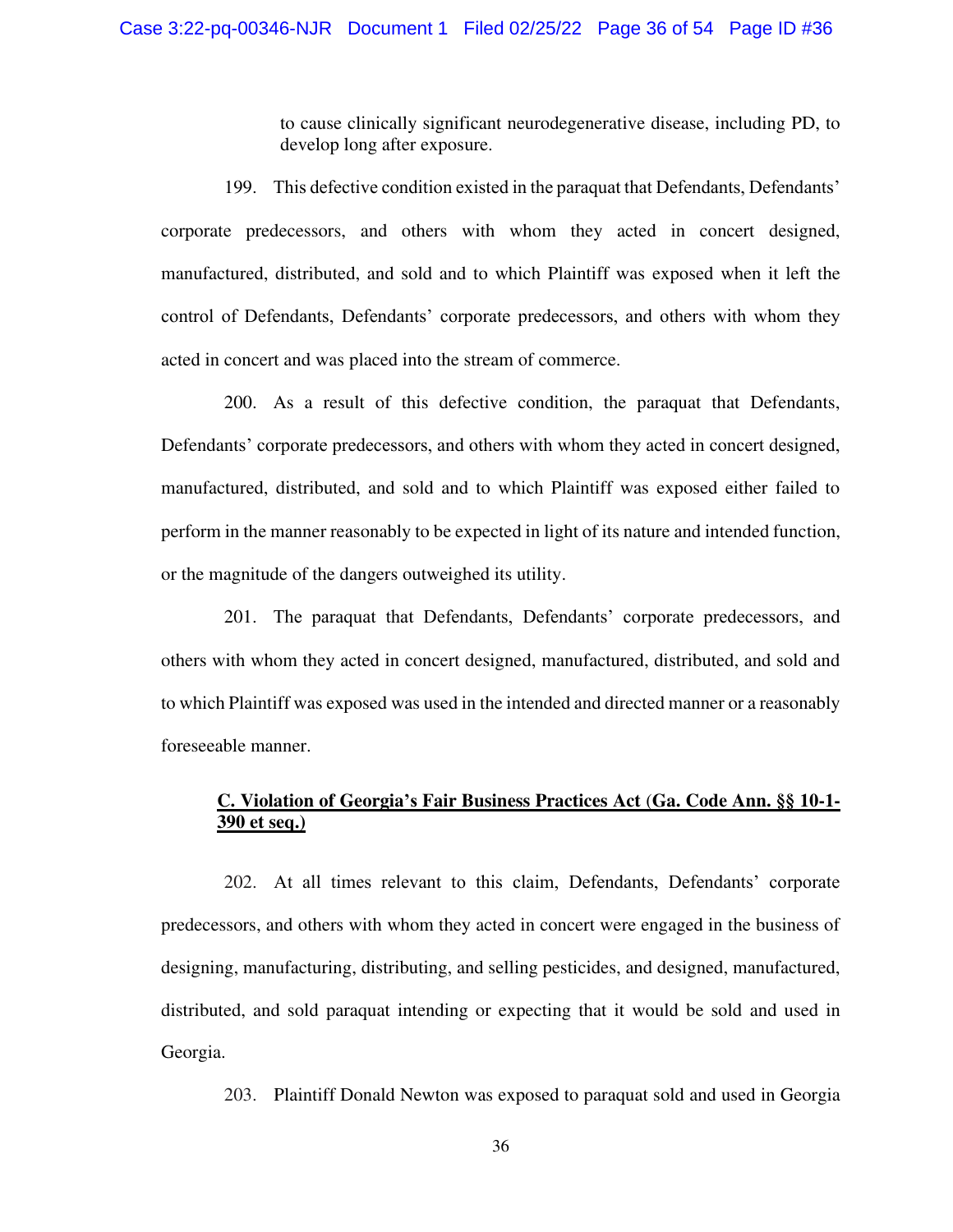that Defendants, Defendants' corporate predecessors, and others with whom they acted in concert designed, manufactured, distributed, and sold intending or expecting that it would be sold and used in Georgia and that Plaintiff Donald Newton or Plaintiff Donald Newton's employer purchased for the purpose of controlling weeds.

204. This Count is brought pursuant to Georgia's Fair Business Practices Act (Ga. Code Ann. § 10-1-390).

205. At all times relevant to this claim, Plaintiff Donald Newton, and Defendants, Defendants' corporate predecessors, and others with whom they acted in concert were persons within the meaning of Ga. Code Ann. § 10-1-392(24).

206. At all times relevant to this claim, Plaintiff Donald Newton was a consumer within the meaning of Ga. Code Ann. § 10-1-390(6).

207. At all times relevant to this claim, Defendants, Defendants' corporate predecessors, and others with whom they acted in concert were engaged in the conduct of trade and commerce within the meaning of Ga. Code Ann. § 10-1-390(28).

208. Georgia's Fair Business Practices Act Ga. Code Ann. § 10-1-393 provides in pertinent part:

## a. Unfair or deceptive acts or practices in the conduct of consumer transactions or practices in trade or commerce are declared unlawful

209. At all times relevant to this claim, Defendants, Defendants' corporate predecessors, and others with whom they acted in concert had actual or constructive knowledge that when used in the intended and directed manner or a reasonably foreseeable manner: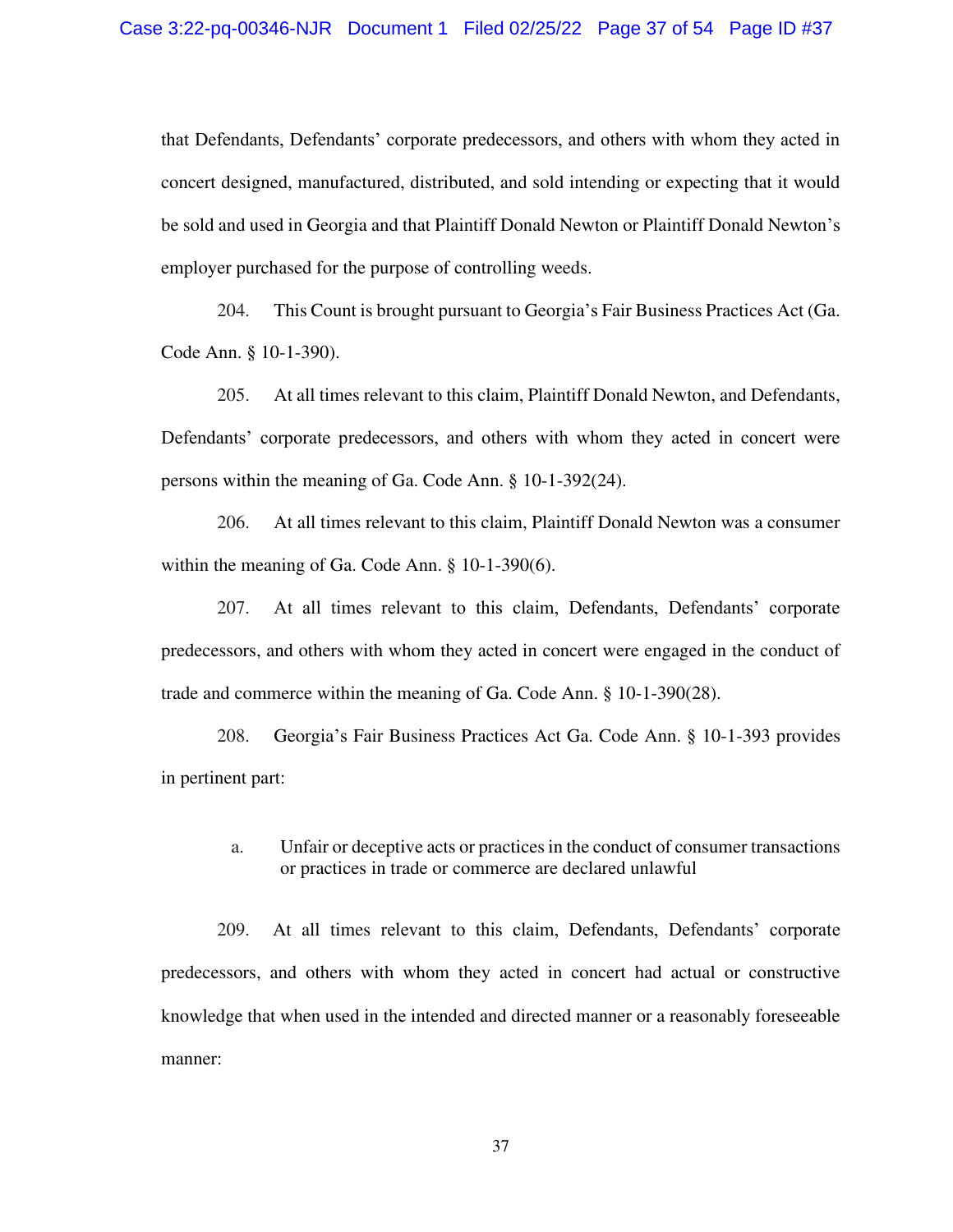- a. paraquat was designed, manufactured, formulated, and packaged such that it was likely to be inhaled, ingested, and absorbed into the bodies of persons who used it, who were nearby while it was being used, or who entered fields or orchards where it had been sprayed or areas near where it had been sprayed; and
- b. when inhaled, ingested, or absorbed into the bodies of persons who used it, who were nearby while it was being used, or who entered fields or orchards where it had been sprayed or areas near where it had been sprayed, paraquat was likely to cause or contribute to cause latent neurological damage that was both permanent and cumulative, and repeated exposures were likely to cause or contribute to cause clinically significant neurodegenerative disease, including PD, to develop long after exposure.
- 210. At all times relevant to this claim, Defendants, Defendants' corporate

predecessors, and others with whom they acted in concert had actual or constructive

knowledge that:

- a. adequate testing had not been performed to determine the extent to which exposure to paraquat was likely to occur through inhalation, ingestion, and absorption into the bodies of persons who used it, who were nearby while it was being used, or who entered fields or orchards where it had been sprayed or areas near where it had been sprayed;
- b. adequate testing had not been performed to determine the extent to which paraquat spray drift was likely to occur, including its propensity to drift, the distance it was likely to drift, and the extent to which paraquat spray droplets were likely to enter the bodies of persons spraying it or other persons nearby during or after spraying;
- c. adequate testing had not been performed to determine the extent to which paraquat, when inhaled, ingested, or absorbed into the bodies of persons who used it, who were nearby while it was being used, or who entered fields or orchards where it had been sprayed or areas near where it had been sprayed, was likely to cause or contribute to cause latent neurological damage that was both permanent and cumulative, and the extent to which repeated exposures were likely to cause or contribute to cause clinically significant neurodegenerative disease, including PD, to develop long after exposure;
- d. adequate testing had not been performed to determine the extent to which paraquat, when formulated or mixed with surfactants or other pesticides or used along with other pesticides, and inhaled, ingested, or absorbed into the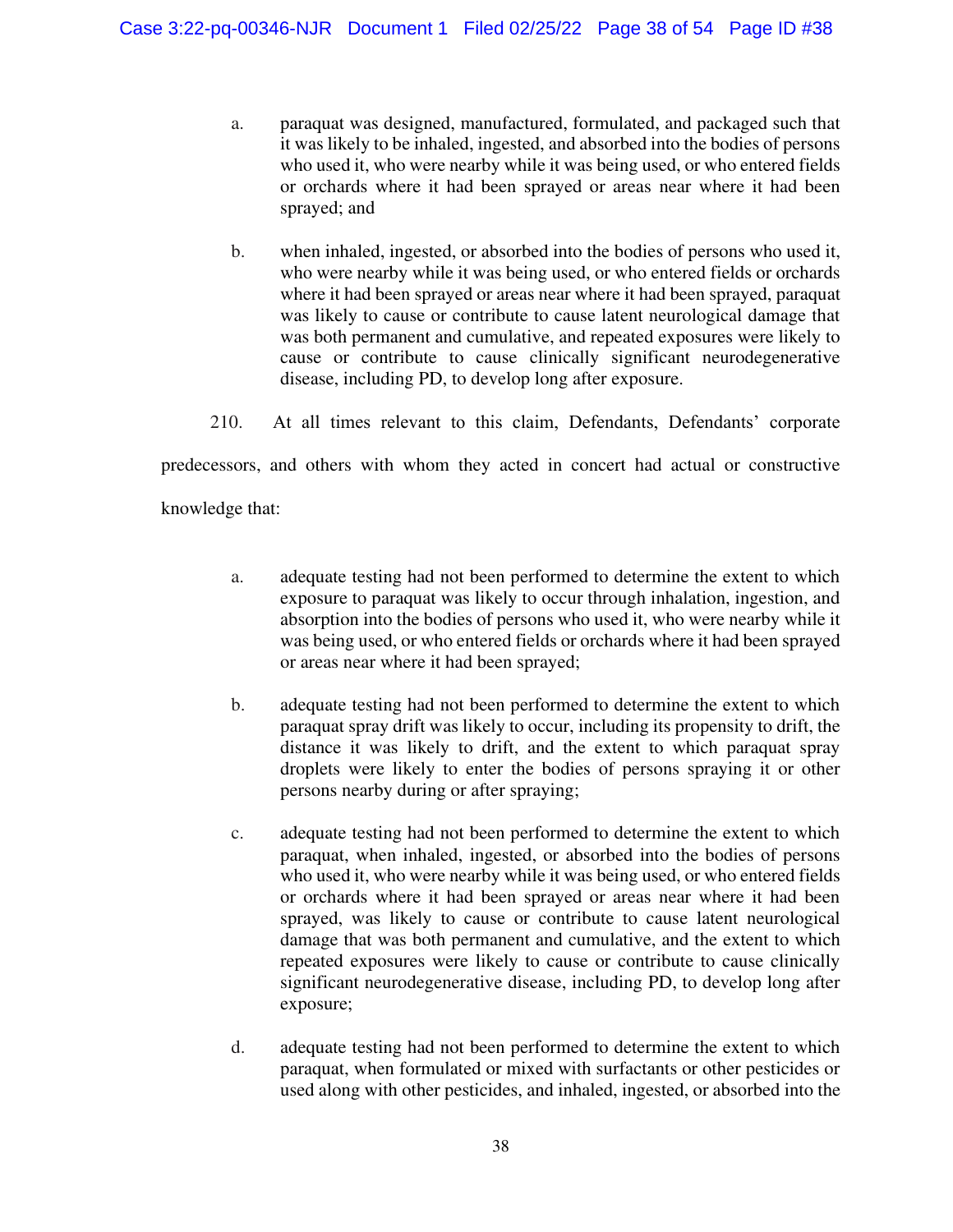bodies of persons who used it, who were nearby while it was being used, or who entered fields or orchards where it had been sprayed or areas near where it had been sprayed, was likely to cause or contribute to cause latent neurological damage that was both permanent and cumulative, and the extent to which repeated exposures were likely to cause or contribute to cause clinically significant neurodegenerative disease, including PD, to develop long after exposure.

211. From the first date on which Defendants, Defendants' corporate predecessors, and others with whom they acted in concert placed paraquat that they designed, manufactured, distributed and sold into the stream of commerce for use in the State of Georgia through the last date on which Plaintiff Donald Newton was exposed to paraquat that they designed, manufactured, distributed, and sold for use in the State of Georgia, Defendants, Defendants' corporate predecessors, and others with whom they acted in concert engaged in unfair or deceptive acts or practices, including but not limited to deception, fraud, false pretense, false promise, misrepresentation or the concealment, suppression, or omission of material facts, regarding their design, manufacture, distribution, and sale of paraquat for use in the State of Georgia, in that they:

- a. concealed, suppressed, or omitted to disclose that paraquat was designed, manufactured, formulated, and packaged such that it was likely to be inhaled, ingested, and absorbed into the bodies of persons who used it, who were nearby while it was being used, or who entered fields or orchards where it had been sprayed or areas near where it had been sprayed;
- b. concealed, suppressed, or omitted to disclose that when inhaled, ingested, or absorbed into the bodies of persons who used it, who were nearby while it was being used, or who entered fields or orchards where it had been sprayed or areas near where it had been sprayed, paraquat was likely to cause or contribute to cause latent neurological damage that was both permanent and cumulative, and repeated exposures were likely to cause or contribute to cause clinically significant neurodegenerative disease, including PD, to develop long after exposure.
- c. concealed, suppressed, or omitted to disclose that adequate testing had not been performed to determine the extent to which exposure to paraquat was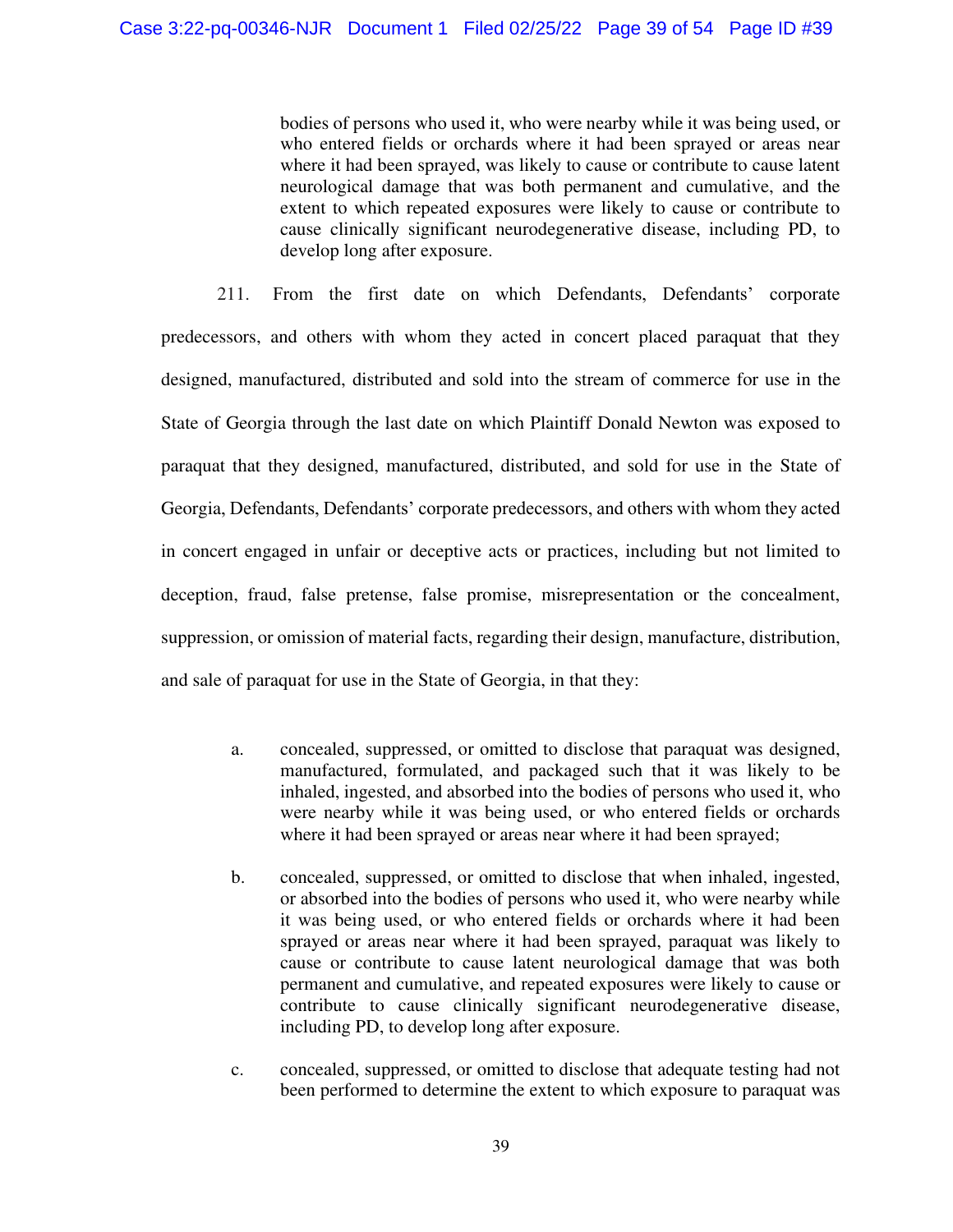likely to occur through inhalation, ingestion, and absorption into the bodies of persons who used it, who were nearby while it was being used, or who entered fields or orchards where it had been sprayed or areas near where it had been sprayed;

- d. concealed, suppressed, or omitted to disclose that adequate testing had not been performed to determine the extent to which paraquat spray drift was likely to occur, including its propensity to drift, the distance it was likely to drift, and the extent to which paraquat spray droplets were likely to enter the bodies of persons spraying it or other persons nearby during or after spraying;
- e. concealed, suppressed, or omitted to disclose that adequate testing had not been performed to determine the extent to which paraquat, when inhaled, ingested, or absorbed into the bodies of persons who used it, who were nearby while it was being used, or who entered fields or orchards where it had been sprayed or areas near where it had been sprayed, was likely to cause or contribute to cause latent neurological damage that was both permanent and cumulative, and the extent to which repeated exposures were likely to cause or contribute to cause clinically significant neurodegenerative disease, including PD, to develop long after exposure;
- f. concealed, suppressed, or omitted to disclose that adequate testing had not been performed to determine the extent to which paraquat, when formulated or mixed with surfactants or other pesticides or used along with other pesticides, and inhaled, ingested, or absorbed into the bodies of persons who used it, who were nearby while it was being used, or who entered fields or orchards where it had been sprayed or areas near where it had been sprayed, was likely to cause or contribute to cause latent neurological damage that was both permanent and cumulative, and the extent to which repeated exposures were likely to cause or contribute to cause clinically significant neurodegenerative disease, including PD, to develop long after exposure.

212. These acts and practices of Defendants, Defendants' corporate predecessors,

and others with whom they acted in concert in manufacturing, distributing and selling paraquat for use in the State of Georgia were "unfair" because they offended public policy, were immoral, unethical, oppressive, and unscrupulous, and caused substantial injury to consumers.

213. These acts and practices of Defendants, Defendants' corporate predecessors, and others with whom they acted in concert in manufacturing, distributing and selling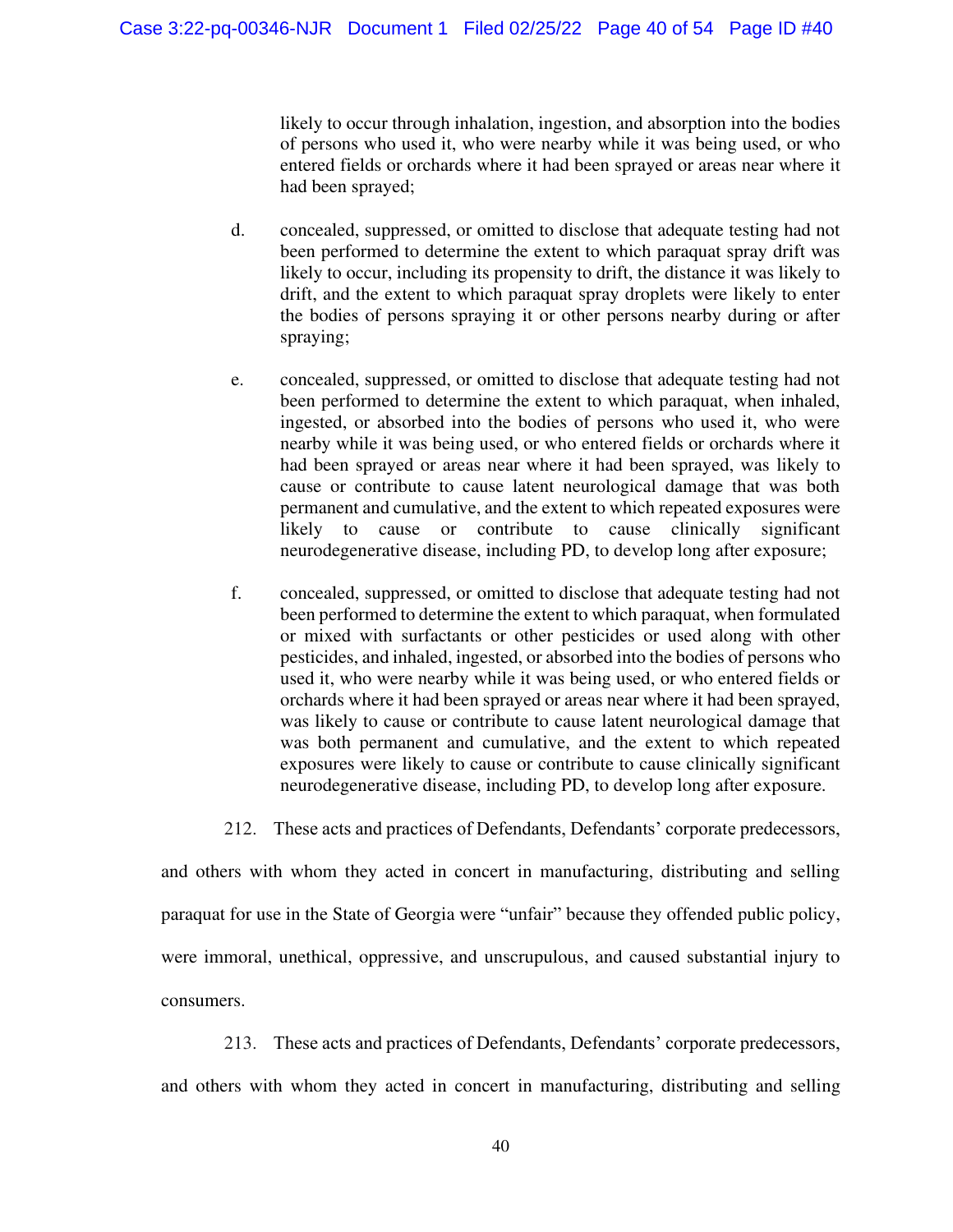paraquat for use in the State of Georgia offended the clearly stated public policy of the State of Georgia.

214. These acts and practices of Defendants, Defendants' corporate predecessors, and others with whom they acted in concert in manufacturing, distributing and selling paraquat for use in the State of Georgia offended the public policy of the State of Georgia.

215. These acts and practices of Defendants, Defendants' corporate predecessors, and others with whom they acted in concert in manufacturing, distributing and selling paraquat for use in the State of Georgia were immoral and unethical, as they served only to benefit Defendants, Defendants' corporate predecessors, and others with whom they acted in concert at the expense of the heath of purchasers and users of paraquat and the public.

216. These acts and practices of Defendants, Defendants' corporate predecessors, and others with whom they acted in concert in manufacturing, distributing and selling paraquat for use in the State of Georgia were likely to cause substantial injury to purchasers and users of paraquat and the public by exposing them to unnecessary risks to their health.

217. These acts and practices of Defendants, Defendants' corporate predecessors, and others with whom they acted in concert in manufacturing, distributing and selling paraquat for use in the State of Georgia were likely to cause, and did cause, substantial injury to purchasers and users of paraquat and the public in that but for these acts and practices paraquat would not have been purchased for use in Georgia and persons who used it, who were nearby while it was being used, or who entered fields or orchards where it had been sprayed or areas near where it had been sprayed would not have been injured by it.

218. The injuries caused by these acts and practices of Defendants, Defendants' corporate predecessors, and others with whom they acted in concert in manufacturing,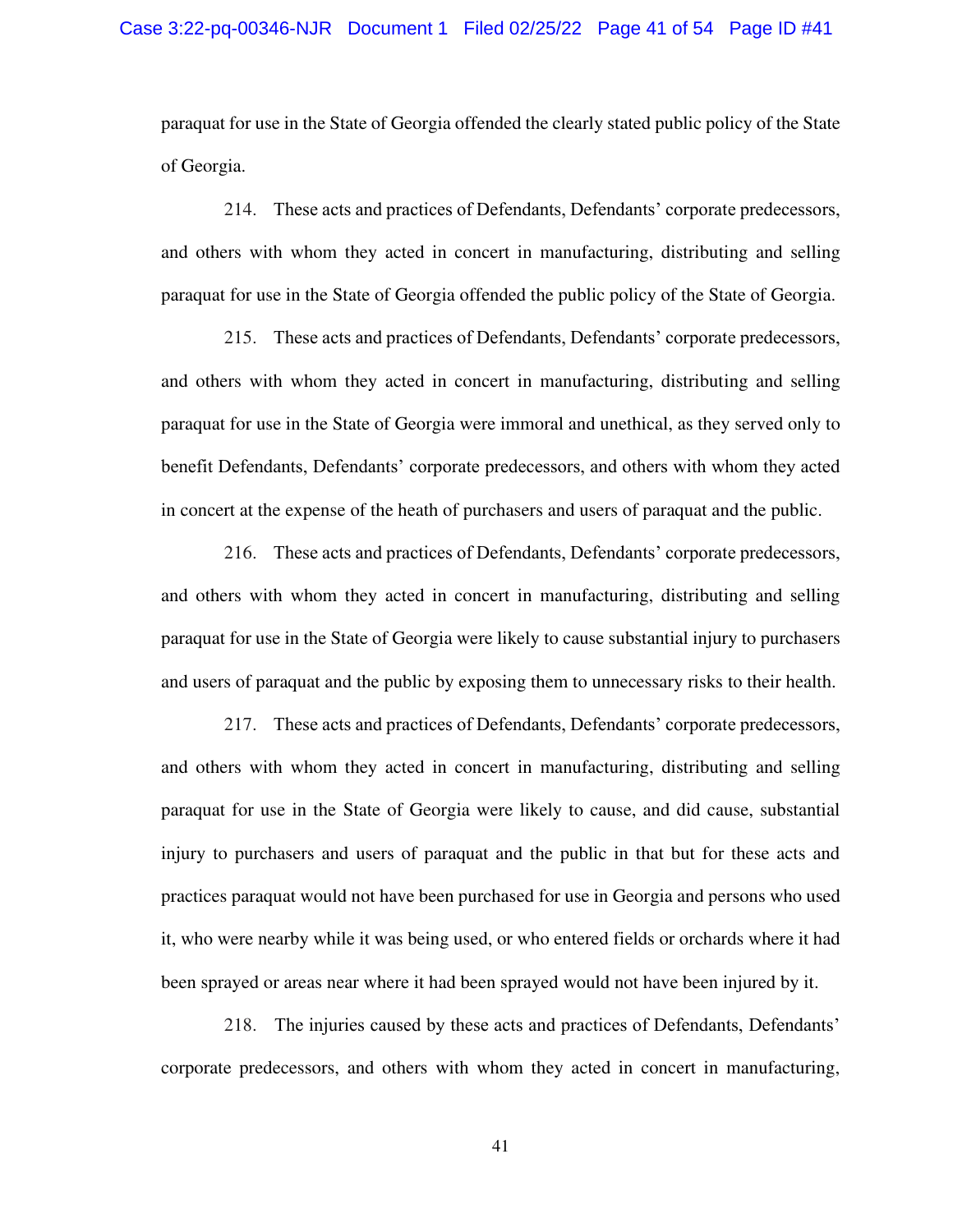distributing and selling paraquat for use in the State of Georgia, namely purchasers' monetary losses and the injuries and damages (including monetary losses) to persons who used it, who were nearby while it was being used, or who entered fields or orchards where it had been sprayed or areas near where it had been sprayed, including Plaintiff, are not outweighed by any countervailing benefit to consumers or competition.

219. The injuries caused by these acts and practices of Defendants, Defendants' corporate predecessors, and others with whom they acted in concert in manufacturing, distributing and selling paraquat for use in the State of Georgia, namely purchasers' monetary losses and the injuries and damages (including monetary losses) to persons who used it, who were nearby while it was being used, or who entered fields or orchards where it had been sprayed or areas near where it had been sprayed, including Plaintiff, were not reasonably avoidable; because Defendants, Defendants' corporate predecessors, and others with whom they acted in concert in manufacturing, distributing, and selling paraquat for use in the State of Georgia were the sole sources of material information and they failed to disclose this information, and consumers therefore could not have had reason to anticipate the impending harm and thus avoid their injuries.

220. Defendants, Defendants' corporate predecessors, and others with whom they acted in concert intended that purchasers of the paraquat that they manufactured, distributed, and sold and to which Plaintiff Donald Newton was exposed purchase it in reliance on these unfair and deceptive acts and practices.

221. The facts that Defendants, Defendants' corporate predecessors, and others with whom they acted in concert concealed, suppressed, or omitted to disclose were material to the decisions to purchase the paraquat that Defendants, Defendants' corporate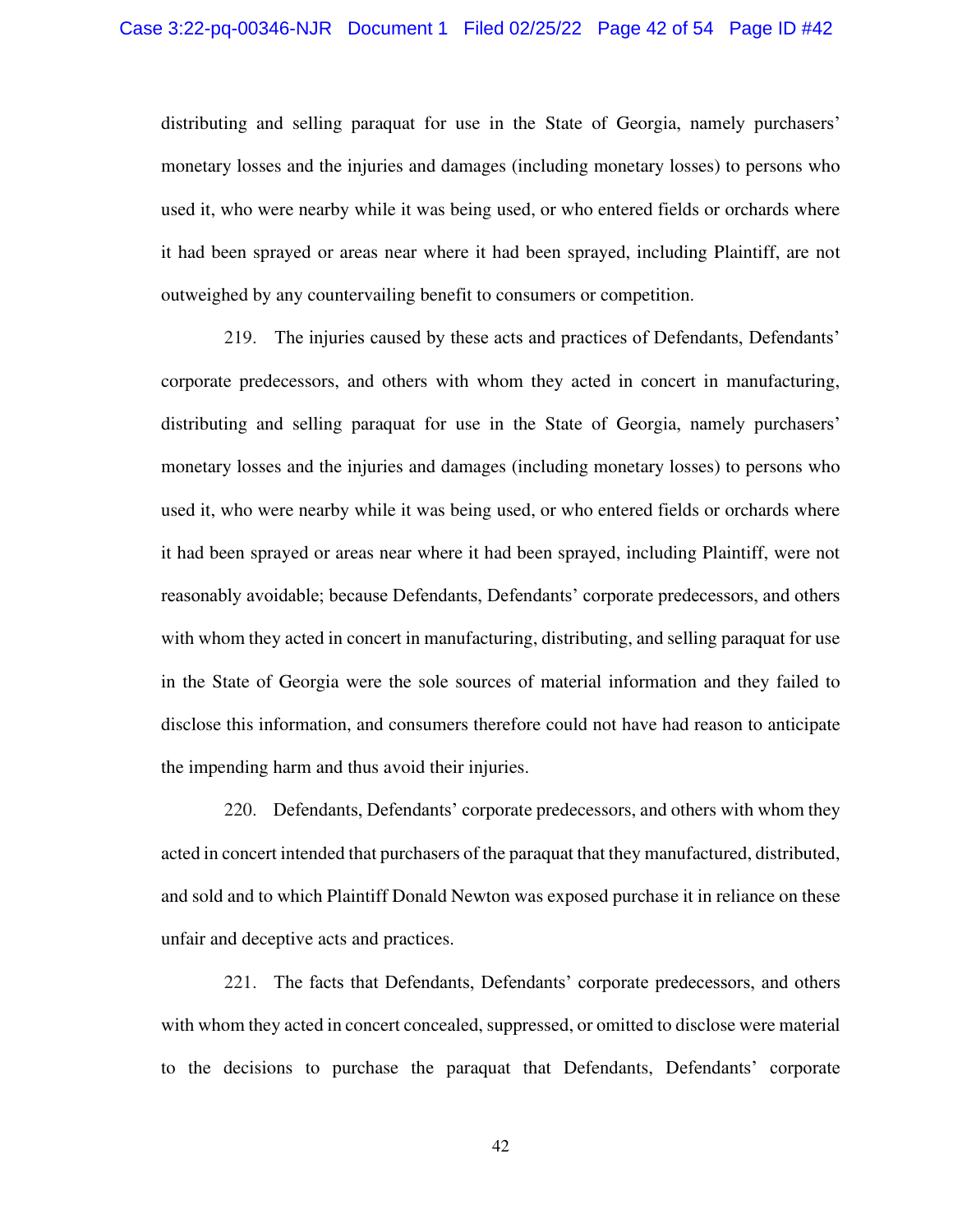predecessors, and others with whom they acted in concert manufactured, distributed, and sold and to which Plaintiff Donald Newton was exposed, in that it would not have been purchased had these facts been disclosed.

222. These unfair and deceptive acts and practices of Defendants, Defendants' corporate predecessors, and others with whom they acted in concert occurred in connection with their conduct of trade and commerce in the State of Georgia.

223. These unfair and deceptive acts and practices of Defendants, Defendants' corporate predecessors, and others with whom they acted in concert violated to Georgia's Fair Business Practices Act Ga. Code Ann. §§ 10-1-390.

#### **D. Negligence**

224. At all times relevant to this claim, Defendants, Defendants' corporate predecessors, and others with whom they acted in concert were engaged in the business of designing, manufacturing, distributing, and selling pesticides, and designed, manufactured, distributed, and sold paraquat intending or expecting that it would be sold and used in Georgia.

225. Plaintiff was exposed to paraquat sold and used in Georgia that Defendants, Defendants' corporate predecessors, and others with whom they acted in concert designed, manufactured, distributed, and sold intending or expecting that it would be sold and used in Georgia.

226. The paraquat that Defendants, Defendants' corporate predecessors, and others with whom they acted in concert designed, manufactured, distributed, and sold and to which Plaintiff was exposed was used in the intended and directed manner or a reasonably foreseeable manner.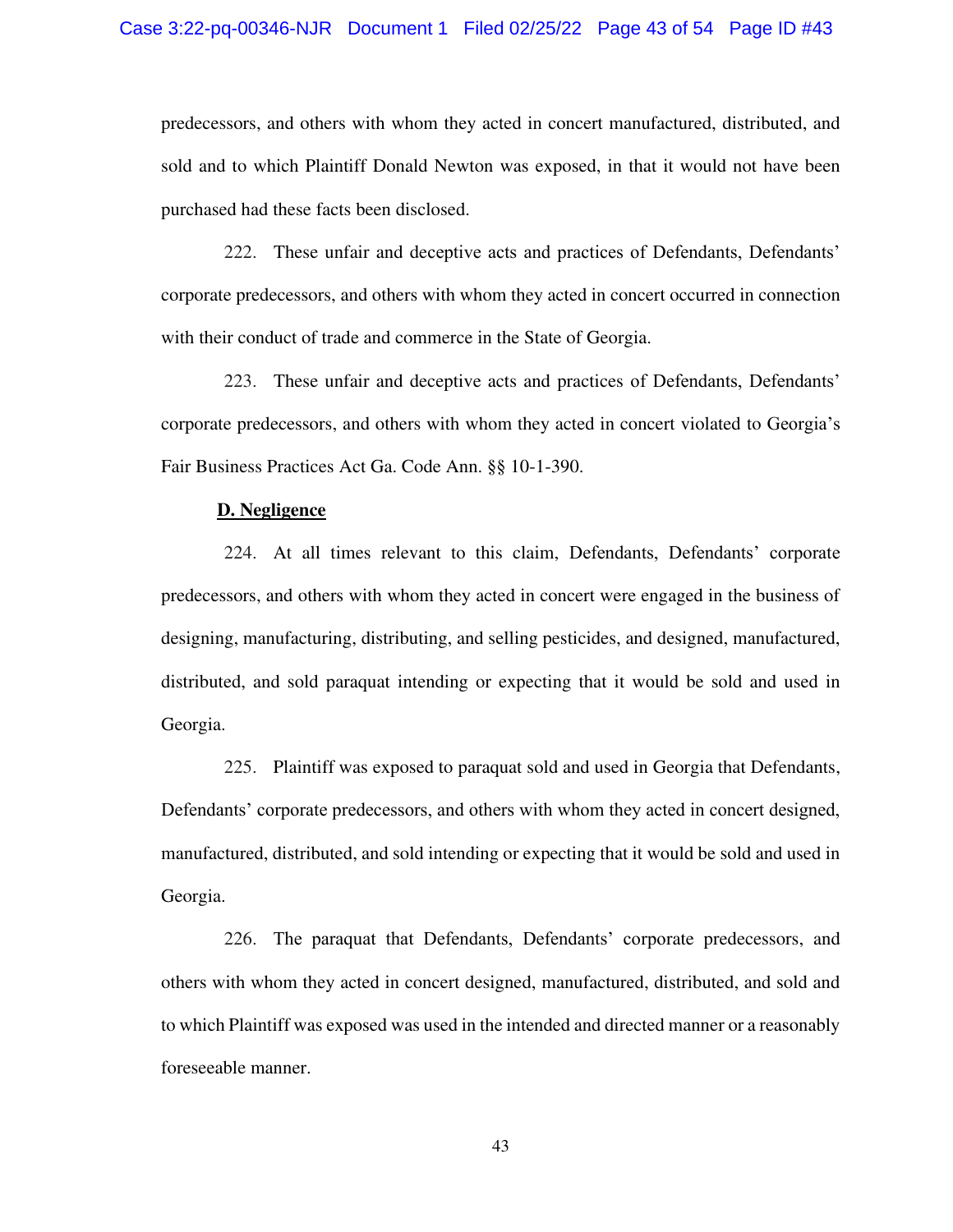227. At all times relevant to this claim, in designing, manufacturing, packaging, labeling, distributing, and selling paraquat, and in acting in concert with others who did so, Defendants, Defendants' corporate predecessors, and others with whom they acted in concert owed a duty to exercise ordinary care for the health and safety of the persons whom it was reasonably foreseeable could be exposed to it, including Plaintiff.

228. When Defendants, Defendants' corporate predecessors, and others with whom they acted in concert designed, manufactured, packaged, labeled, distributed, and sold the paraquat to which Plaintiff was exposed, it was reasonably foreseeable, and Defendants, Defendants' corporate predecessors, and others with whom they acted in concert knew or in the exercise of ordinary case should have known, that when paraquat was used in the intended and directed manner or a reasonably foreseeable manner:

- a. it was designed, manufactured, formulated, and packaged such that it was likely to be inhaled, ingested, and absorbed into the bodies of persons who used it, who were nearby while it was being used, or who entered fields or orchards where it had been sprayed or areas near where it had been sprayed; and
- b. when inhaled, ingested, or absorbed into the bodies of persons who used it, who were nearby while it was being used, or who entered fields or orchards where it had been sprayed or areas near where it had been sprayed, it was likely to cause or contribute to cause latent neurological damage that was both permanent and cumulative, and repeated exposures were likely to cause or contribute to cause clinically significant neurodegenerative disease, including PD, to develop long after exposure.
- 229. In breach of the aforementioned duty to Plaintiff, Defendants, Defendants'

corporate predecessors, and others with whom they acted in concert negligently:

a. failed to design, manufacture, formulate, and package paraquat to make it unlikely to be inhaled, ingested, and absorbed into the bodies of persons who used it, who were nearby while it was being used, or who entered fields or orchards where it had been sprayed or areas near where it had been sprayed;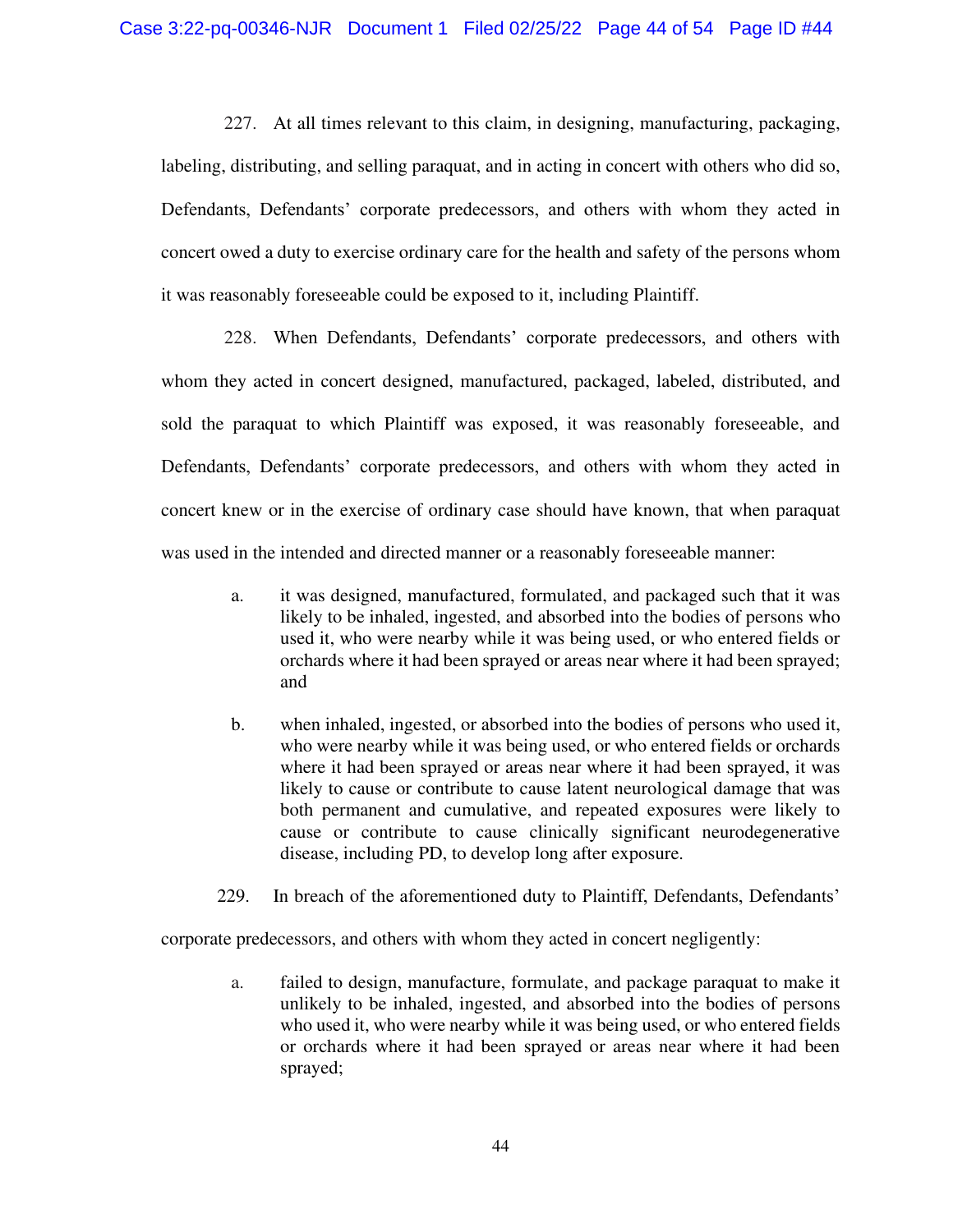- b. designed, manufactured, and formulated paraquat such that when inhaled, ingested, or absorbed into the bodies of persons who used it, who were nearby while it was being used, or who entered fields or orchards where it had been sprayed or areas near where it had been sprayed, it was likely to cause or contribute to cause latent neurological damage that was both permanent and cumulative, and repeated exposures were likely to cause or contribute to cause clinically significant neurodegenerative disease, including PD, to develop long after exposure;
- c. failed to perform adequate testing to determine the extent to which exposure to paraquat was likely to occur through inhalation, ingestion, and absorption into the bodies of persons who used it, who were nearby while it was being used, or who entered fields or orchards where it had been sprayed or areas near where it had been sprayed;
- d. failed to perform adequate testing to determine the extent to which paraquat spray drift was likely to occur, including its propensity to drift, the distance it was likely to drift, and the extent to which paraquat spray droplets were likely to enter the bodies of persons spraying it or other persons nearby during or after spraying;
- e. failed to perform adequate testing to determine the extent to which paraquat, when inhaled, ingested, or absorbed into the bodies of persons who used it, who were nearby while it was being used, or who entered fields or orchards where it had been sprayed or areas near where it had been sprayed, was likely to cause or contribute to cause latent neurological damage that was both permanent and cumulative, and the extent to which repeated exposures were likely to cause or contribute to cause clinically significant neurodegenerative disease, including PD, to develop long after exposure;
- f. failed to perform adequate testing to determine the extent to which paraquat, when formulated or mixed with surfactants or other pesticides or used along with other pesticides, and inhaled, ingested, or absorbed into the bodies of persons who used it, who were nearby while it was being used, or who entered fields or orchards where it had been sprayed or areas near where it had been sprayed, was likely to cause or contribute to cause latent neurological damage that was both permanent and cumulative, and the extent to which repeated exposures were likely to cause or contribute to cause clinically significant neurodegenerative disease, including PD, to develop long after exposure;
- g. failed to direct that paraquat be used in a manner that would have made it unlikely to have been inhaled, ingested, and absorbed into the bodies of persons who used it, who were nearby while it was being used, or who entered fields or orchards where it had been sprayed or areas near where it had been sprayed; and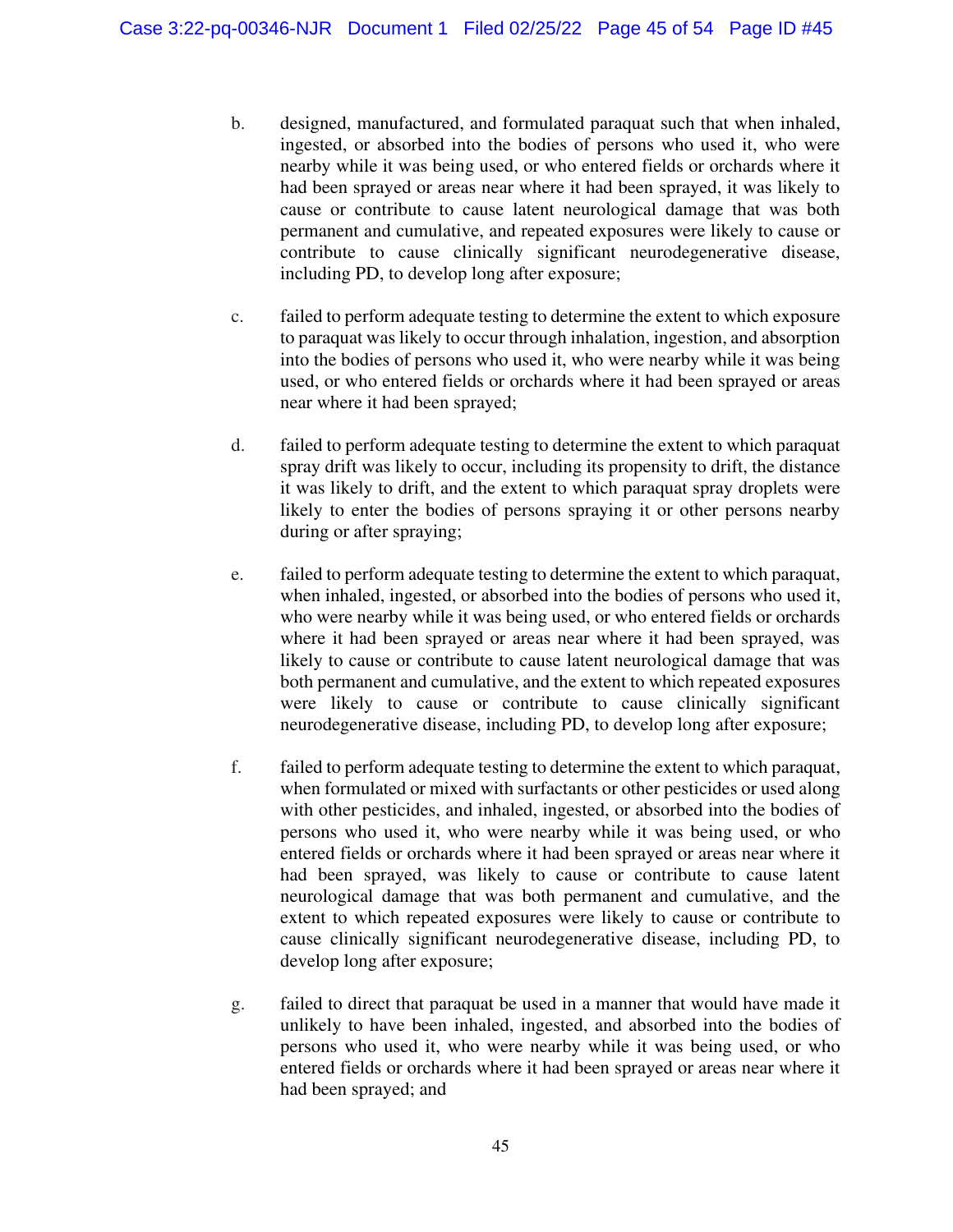h. failed to warn that when inhaled, ingested, or absorbed into the bodies of persons who used it, who were nearby while it was being used, or who entered fields or orchards where it had been sprayed or areas near where it had been sprayed, paraquat was likely to cause or contribute to cause latent neurological damage that was both permanent and cumulative, and repeated exposures were likely to cause or contribute to cause clinically significant neurodegenerative disease, including PD, to develop long after exposure.

#### **E. Breach of Express Warranties and Implied Warranty of Merchantability**

230. At all times relevant to this claim, Defendants, Defendants' corporate predecessors, and others with whom they acted in concert were engaged in the business of designing, manufacturing, distributing, and selling paraquat and other restricted-use pesticides and themselves out as having knowledge or skill regarding paraquat and other restricted-use pesticides.

231. At all times relevant to this claim, Defendants, Defendants' corporate predecessors, and others with whom they acted in concert designed, manufactured, distributed, and sold paraquat intending or expecting that it would be sold and used in Georgia.

232. Plaintiff was exposed to paraquat sold and used in Georgia that Defendants, Defendants' corporate predecessors, and others with whom they acted in concert designed, manufactured, distributed, and sold intending or expecting that it would be sold and used in Georgia.

233. At the time of each sale of paraquat to which Plaintiff was exposed, Defendants,

Defendants' corporate predecessors, and others with whom they acted in concert made express warranties pursuant to Ga. Code Ann. § 11-2-313 and/or impliedly warranted that it was of merchantable quality pursuant to Ga. Code Ann. § 11-2-314, including that it was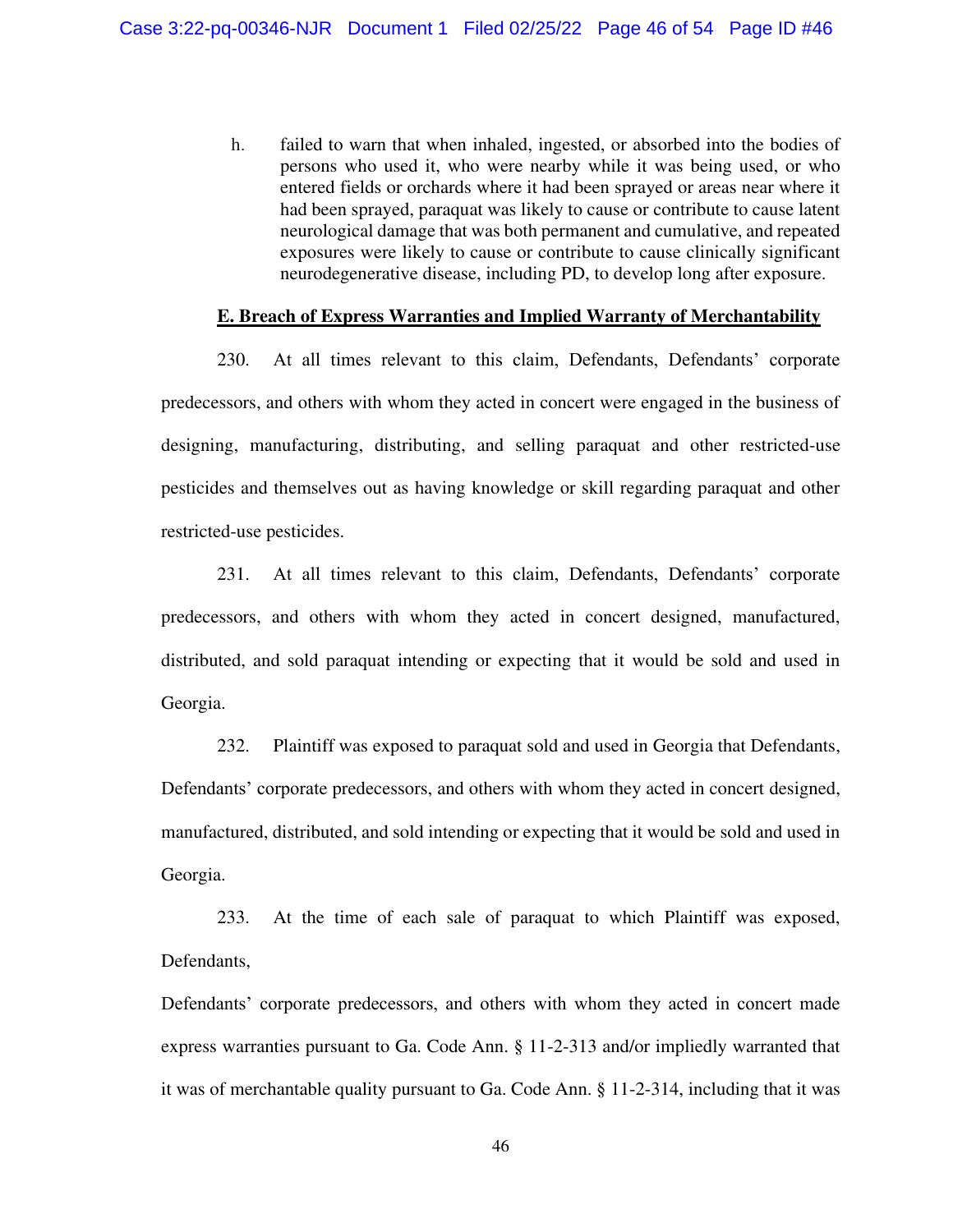fit for the ordinary purposes for which such goods were used pursuant Ga. Code Ann. § 11-

2-315.

234. Defendants, Defendants' corporate predecessors, and others with whom they acted in concert breached this warranty regarding each sale of paraquat to which Plaintiff was exposed, in that it was not of merchantable quality because it was not fit for the ordinary purposes for which such goods were used, and in particular:

- a. it was designed, manufactured, formulated, and packaged such that it was likely to be inhaled, ingested, and absorbed into the bodies of persons who used it, who were nearby while it was being used, or who entered fields or orchards where it had been sprayed or areas near where it had been sprayed; and
- c. when inhaled, ingested, or absorbed into the bodies of persons who used it, who were nearby while it was being used, or who entered fields or orchards where it had been sprayed or areas near where it had been sprayed, it was likely to cause or contribute to cause latent neurological damage that was both permanent and cumulative, and repeated exposures were likely to cause or contribute to cause clinically significant neurodegenerative disease, including PD, to develop long after exposure.
- d. the failure to disclose that paraquat had dangerous propensities when used as intended and that that use of and exposure to paraquat carries an increased risk of developing severe injuries, including Parkinson's disease.

# **F. Claims pursuant to GA Code § 51-1-11**

235. At all times relevant to this claim, Defendants, Defendants' corporate predecessors, and others with whom they acted in concert were engaged in the business of designing, manufacturing, distributing, and selling pesticides, and designed, manufactured, distributed, and sold paraquat intending or expecting that it would be sold and used in Georgia.

236. For the reasons set forth above, Plaintiff asserts and alleges that Defendants

are liable to Plaintiff under Section 51-1-11 of the Georgia Code because Defendants'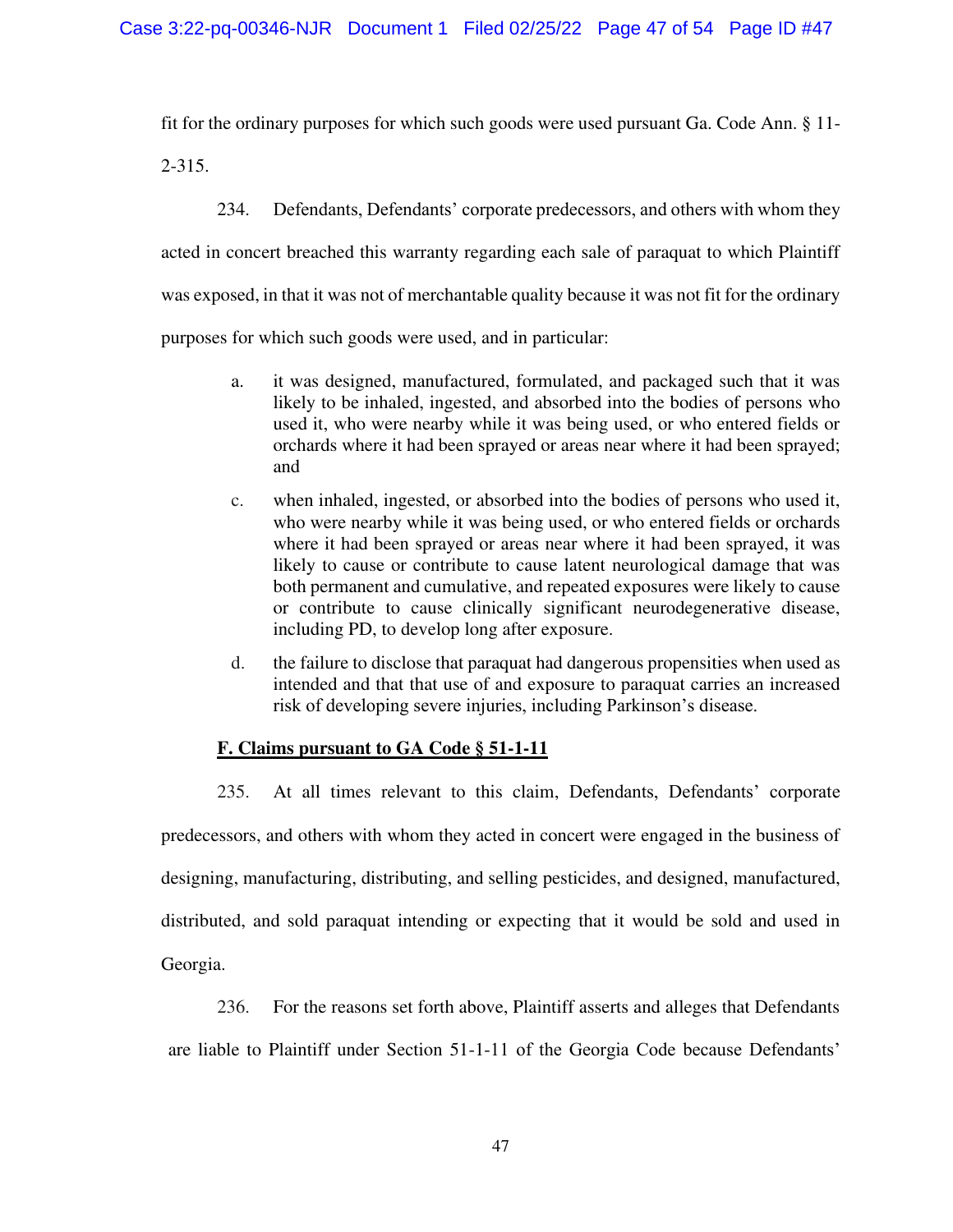paraquat was, and is, not merchantable or reasonably suited for their intended use at the time of sale to Plaintiff, and this condition is the proximate cause of Plaintiff's injuries.

237. Among other reasons, Defendants' paraquat is, and was, not merchantable or reasonably suited for their intended use for the following reasons:

- a. Paraquat did not perform in a safe manner or in the manner reasonably expected by Plaintiff in light of the product's function as an herbicide;
- b. Paraquat did not have adequate warnings of its dangers and risks of harm as set forth above; and
- c. the risks of paraquat far outweigh its utility as an herbicide.

238. As a direct and proximate result of Plaintiff's use of paraquat Plaintiff suffered harm, damages and economic loss and will continue to suffer such harm, damages and economic loss in the future.

239. As a direct and proximate result of the foregoing, Plaintiff is entitled to damages pursuant to the common law and applicable state statutes.

## **COUNT 1 DEFENDANTS SCPLLC AND SAG STRICT PRODUCT LIABILITY – DESIGN DEFECT – PURSUANT TO COMMON LAW AND GA CODE § 51-1-11 PERSONAL INJURIES**

240. Plaintiff incorporates by reference the foregoing paragraphs of this Complaint.

241. Plaintiff alleges and asserts that paraquat is defectively designed in that it is, and was, not merchantable or reasonably suited for their intended use as an herbicide at the time of the sale of this product to Plaintiff, and this defective design caused Plaintiff's injuries, as contemplated under Section 51-1-11 of the Georgia Code.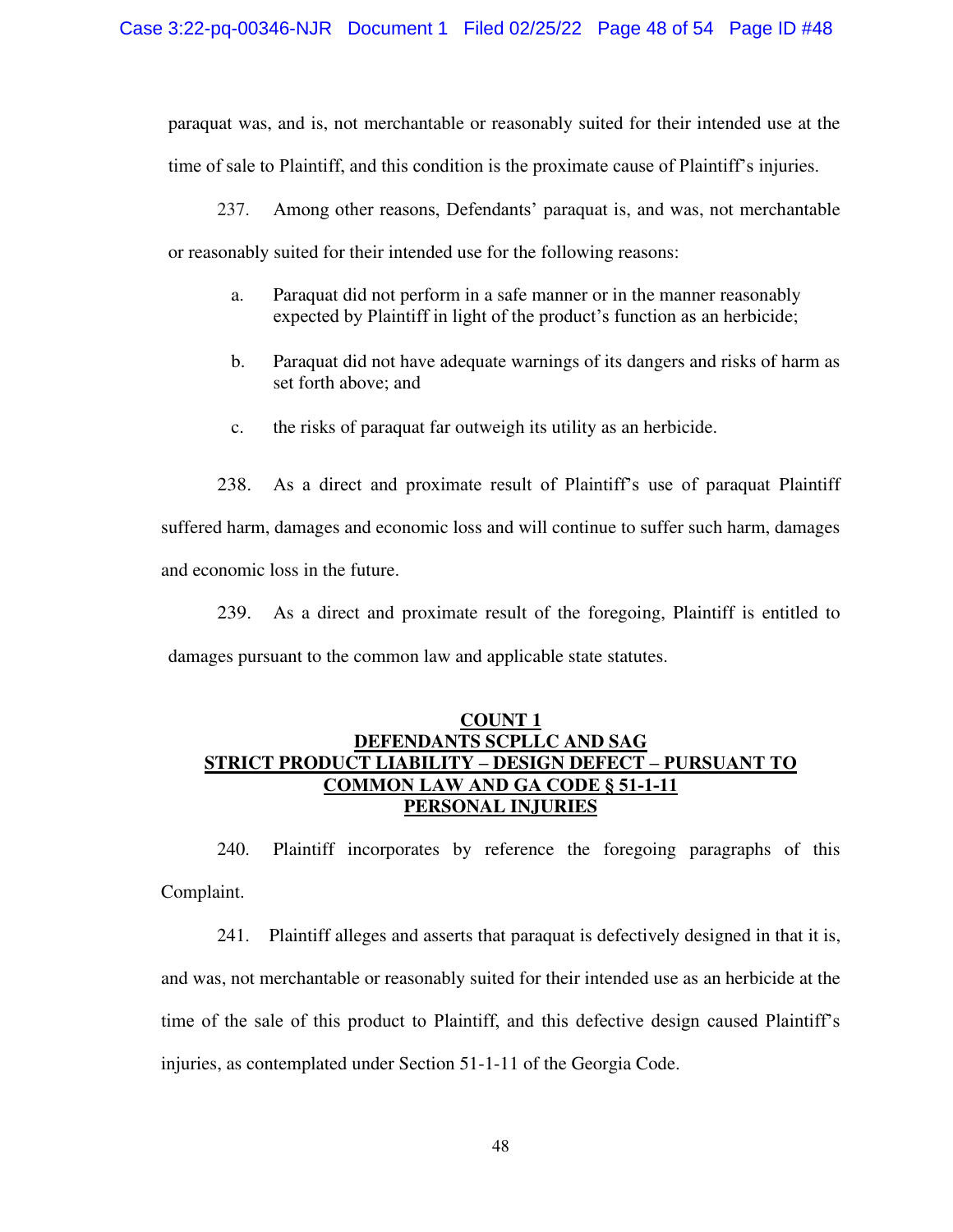242. As a direct and proximate result of the defective and unreasonably dangerous condition of the paraquat manufactured, distributed, and sold by SCPLLC, SAG, their corporate predecessors, and others with whom they acted in concert, Plaintiff developed PD; has suffered severe and permanent physical pain, mental anguish, and disability, and will continue to do so for the remainder of the Plaintiff's life; has suffered the loss of a normal life and will continue to do so for the remainder of the Plaintiff's life; has lost income that he otherwise would have earned and will continue to do so for the remainder of the Plaintiff's life; and has incurred reasonable expenses for necessary medical treatment and will continue to do so for the remainder of the Plaintiff's life.

# **COUNT 2 DEFENDANTS SCPLLC AND SAG STRICT PRODUCT LIABILITY** *–* **FAILURE TO WARN PURSUANT TO COMMON LAW AND GA CODE § 51-1-11 PERSONAL INJURIES**

243. Plaintiff incorporates by reference the foregoing paragraphs of this Complaint.

244. Plaintiff also alleges and asserts that paraquat is, and was, not merchantable or reasonably suited for their intended use as an herbicide at the time of the sale of this product to Plaintiff, as contemplated under Section 51-1-11 of the Georgia Code, in part, due to the product's inadequate warning, as discussed above.

245. As a direct and proximate result of the lack of adequate directions for the use of and warnings about the dangers of the paraquat manufactured, distributed and sold by SCPLLC, SAG, their corporate predecessors, and others with whom they acted in concert, Plaintiff developed PD; has suffered severe and permanent physical pain, mental anguish, and disability, and will continue to do so for the remainder of the Plaintiff's life; has suffered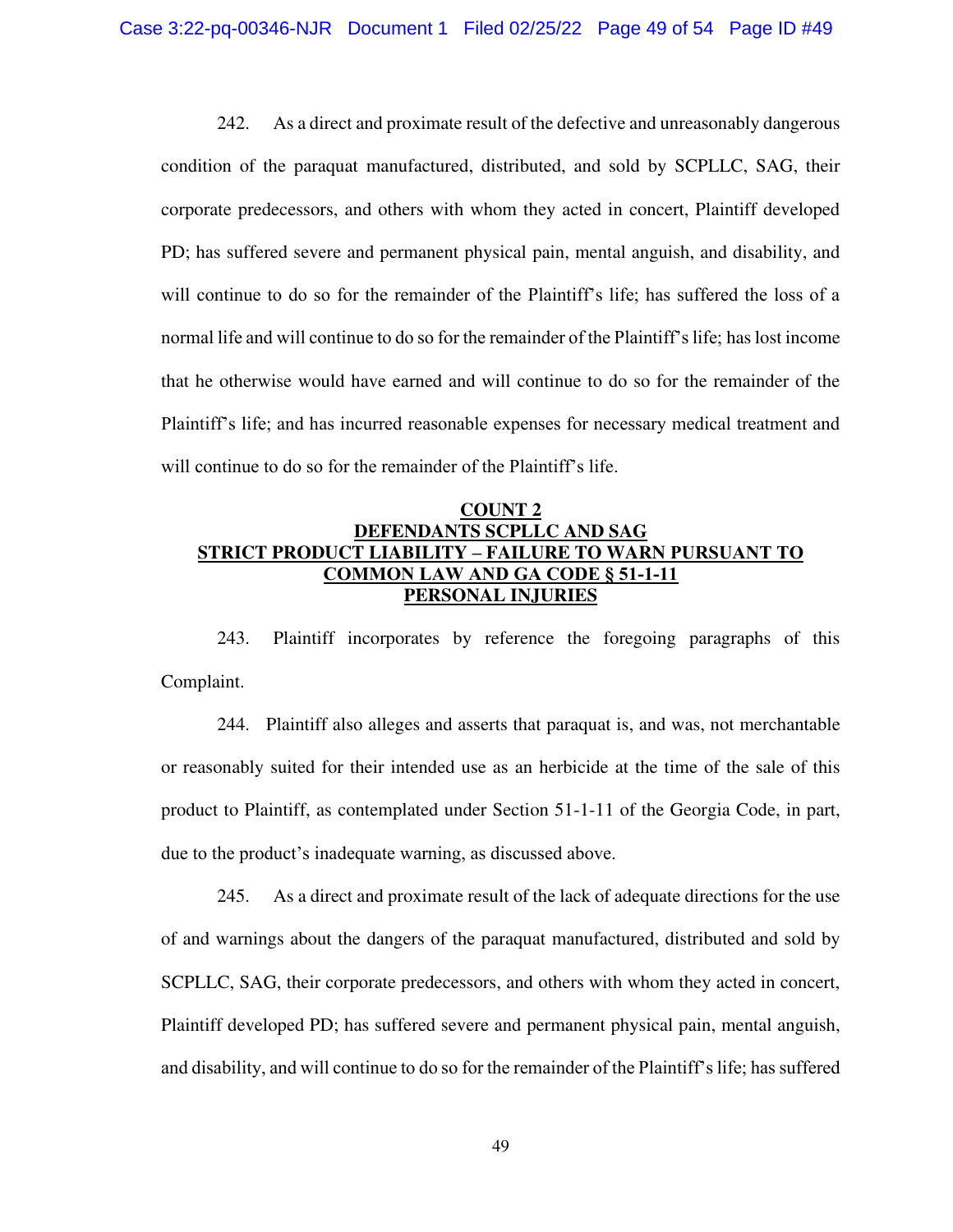the loss of a normal life and will continue to do so for the remainder of the Plaintiff's life; has lost income that he otherwise would have earned and will continue to do so for the remainder of the Plaintiff's life; and has incurred reasonable expenses for necessary medical treatment and will continue to do so for the remainder of the Plaintiff's life.

## **COUNT 3 DEFENDANTS SCPLLC AND SAG NEGLIGENCE PERSONAL INJURIES**

246. Plaintiff incorporates by reference the foregoing paragraphs of this Complaint.

247. As a direct and proximate result of the negligence of SCPLLC, SAG, their corporate predecessors, and others with whom they acted in concert, Plaintiff developed PD; has suffered severe and permanent physical pain, mental anguish, and disability, and will continue to do so for the remainder of the Plaintiff's life; has suffered the loss of a normal life and will continue to do so for the remainder of the Plaintiff's life; has lost income that he otherwise would have earned and will continue to do so for the remainder of the Plaintiff's life; and has incurred reasonable expenses for necessary medical treatment and will continue to do so for the remainder of the Plaintiff's life.

# **COUNT 4 DEFENDANTS SCPLLC AND SAG BREACH OF EXPRESS WARRANTIES AND IMPLIED WARRANTY OF MERCHANTABILITY – PURSUANT TO COMMON LAW AND GA. CODE ANN. § 11-2-313; GA. CODE ANN. § 11-2-314; AND GA. CODE ANN. § 11-2-315 PERSONAL INJURIES**

248. Plaintiff incorporates by reference the foregoing paragraphs of this Complaint.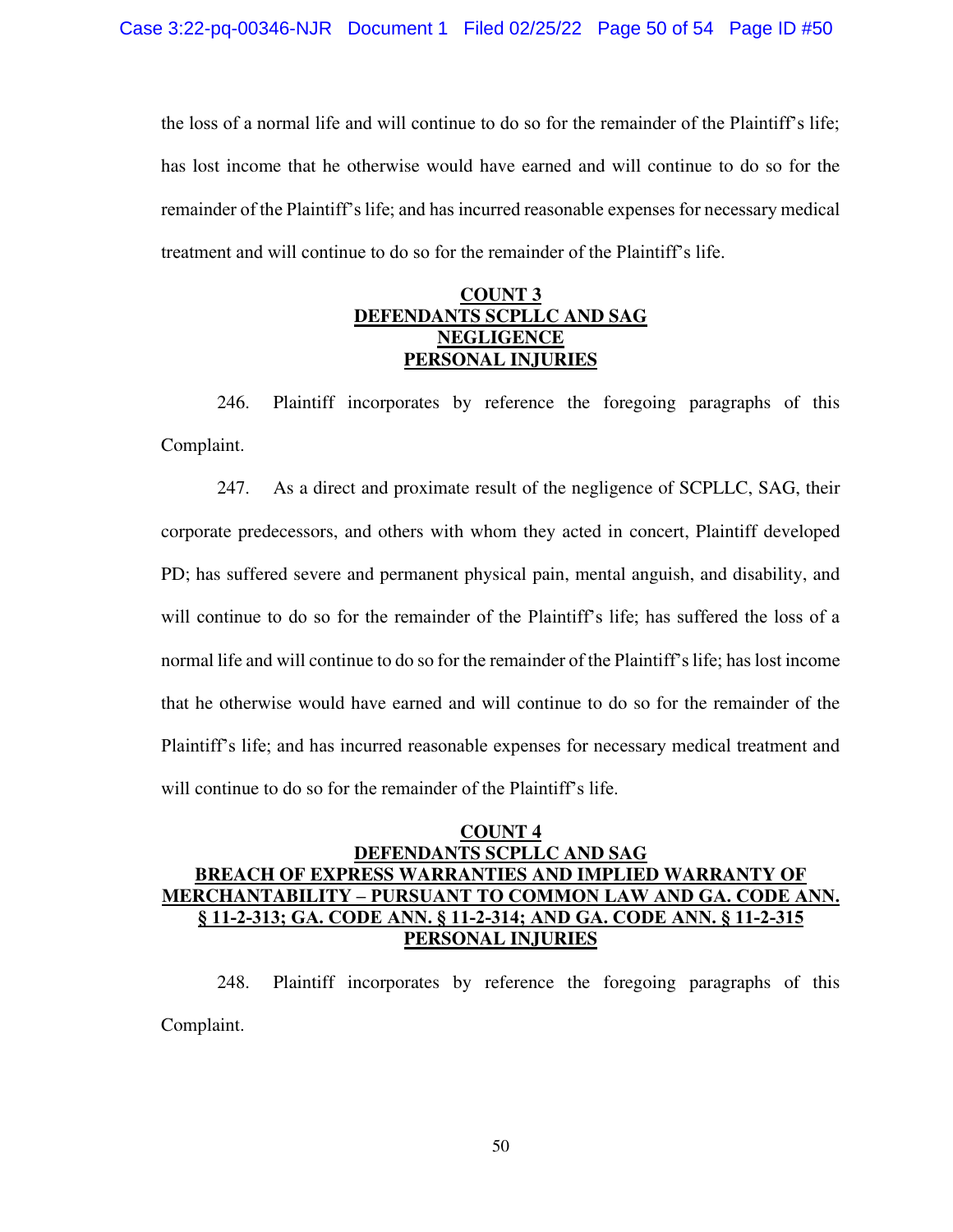249. As a direct and proximate result of the breaches of express warranty and the implied warranty of merchantability by SCPLLC, SAG, their corporate predecessors, and others with whom they acted in concert, Plaintiff developed PD; has suffered severe and permanent physical pain, mental anguish, and disability, and will continue to do so for the remainder of the Plaintiff's life; has suffered the loss of a normal life and will continue to do so for the remainder of the Plaintiff's life; has lost income that he otherwise would have earned and will continue to do so for the remainder of the Plaintiff's life; and has incurred reasonable expenses for necessary medical treatment and will continue to do so for the remainder of the Plaintiff's life.

## **COUNT 5 DEFENDANTS SCPLLC AND SAG VIOLATION OF GEORGIA'S FAIR BUSINESS PRACTICES ACT PERSONAL INJURIES GA. CODE ANN. §§ 10-1-390 ET SEQ.**

250. Plaintiff incorporates by reference the foregoing paragraphs of this Complaint.

251. As a direct and proximate result of the violations of the Georgia Fair Business Practices Act by SCPLLC, SAG, their corporate predecessors, and others with whom they acted in concert, Plaintiff developed PD; has suffered severe and permanent physical pain, mental anguish, and disability, and will continue to do so for the remainder of his life; has suffered the loss of a normal life and will continue to do so for the remainder of his life; has lost income that he otherwise would have earned and will continue to do so for the remainder of his life; and has incurred reasonable expenses for necessary medical treatment and will continue to do so for the remainder of his life.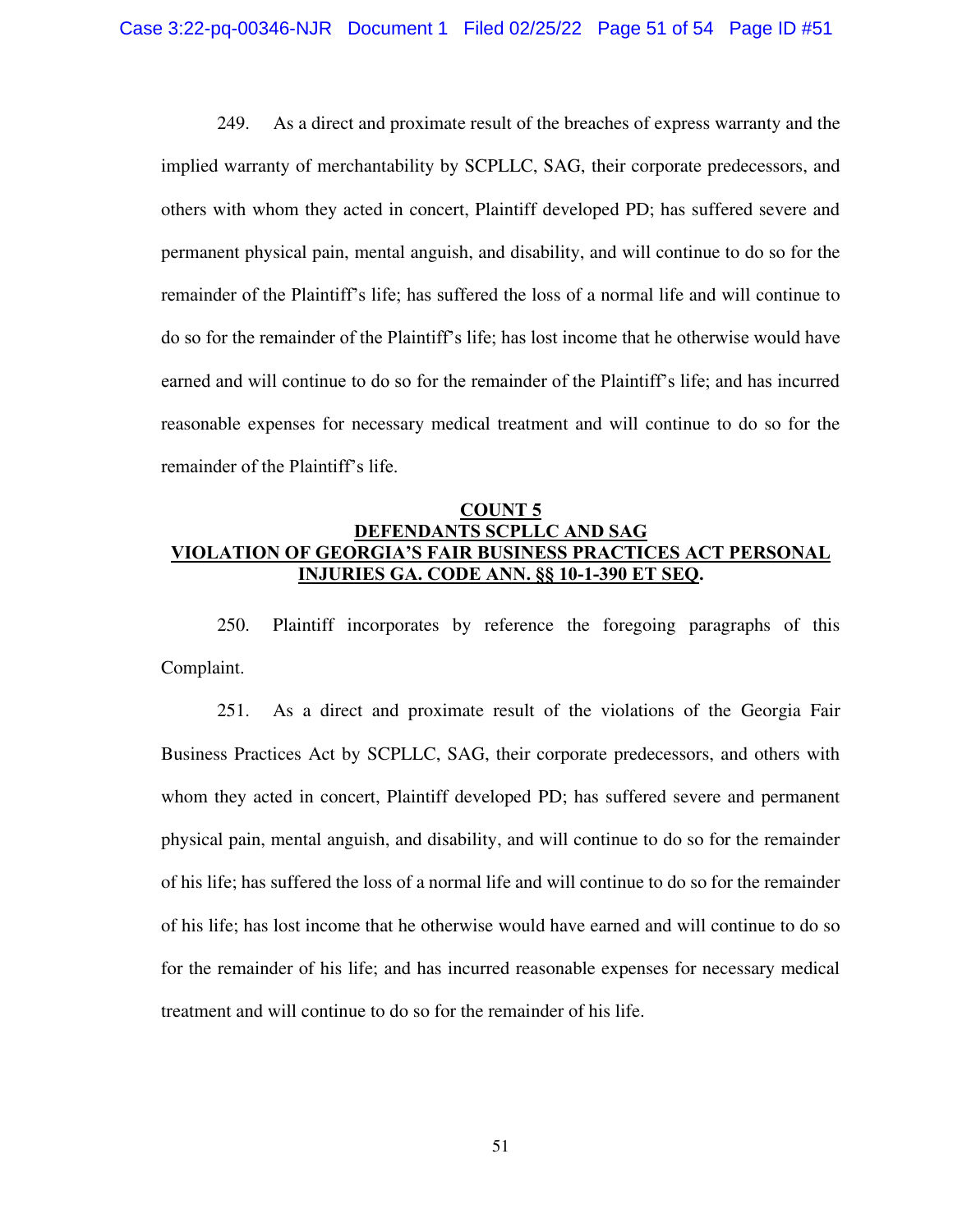#### **DAMAGES**

252. Plaintiff incorporates herein by reference, as though fully set forth at length, each and every allegation and statement contained in the foregoing paragraphs.

253. As a direct and proximate result of Defendants' tortious conduct and breach of duties as set forth herein, Plaintiff is entitled to be compensated for their damages.

254. Defendants are liable for punitive and/or exemplary damages under choice of law principles. Defendants acted with willful disregard of the rights of the Plaintiff and the public. Defendants' showed willful misconduct, malice, fraud, wantonness, oppression and/or conscious indifference to the consequences and toward the safety of the Plaintiff and the public.

255. Plaintiff seeks actual and punitive damages from the Defendants as alleged herein pursuant to Ga. Code Ann, § 51-12-5.1 and common law. The injuries and damages alleged herein are permanent and will continue into the future.

256. Plaintiff further reserves and hereby claims all other rights and remedies arising from the Plaintiff's injuries.

257. All of the above damages are in an amount which will be proved at trial.

### **PRESERVATION CLAIMS**

258. Plaintiff hereby incorporates by reference all allegations contained in the preceding paragraphs, as though fully set forth herein.

259. Many States have recently enacted tort reform statutes with "exclusive remedy" provisions. Courts have yet to determine whether these exclusive remedy provisions eliminate or supersede, to any extent, state common law claims. If during the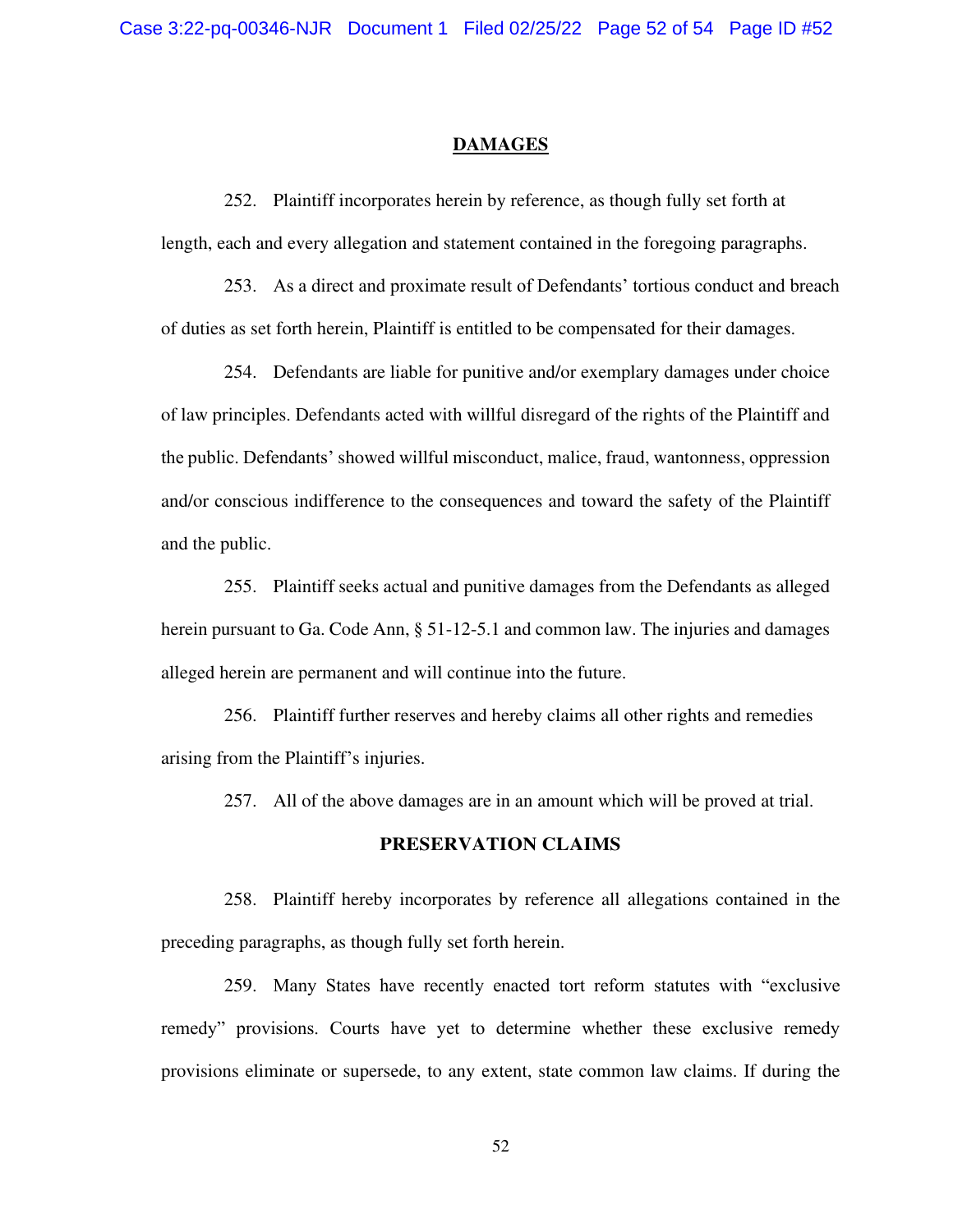pendency of this action this court makes any such determination, Plaintiff hereby specifically makes claim to and preserves any State claim based upon any exclusive remedy provision, under any state law this court may apply, to the extent not already alleged above.

260. To the extent that Defendant(s) may claim that one or more of Plaintiff's claims are barred by the applicable statute of limitations, Plaintiff asserts that the statute of limitations is and has been tolled by Plaintiff's discovery that the injury(ies) was/were caused by Defendants' defective product and failure to properly and adequately warn of the products' risks, all as more fully set forth in this Complaint, after the injury sustained by Plaintiff.

#### **PRAYER FOR RELIEF**

261. WHEREFORE, Plaintiff prays for judgment against Defendants, and each of them as hereinafter set forth.

262. As a result of the foregoing, Plaintiff respectfully requests that this Court enter judgment in the Plaintiff's favor and against Defendants, jointly and severally, for compensatory damages, costs, pre- and post-judgment interest, and attorneys' fees, severally for punitive damages, and for such further relief to which Plaintiff may show himself to be entitled.